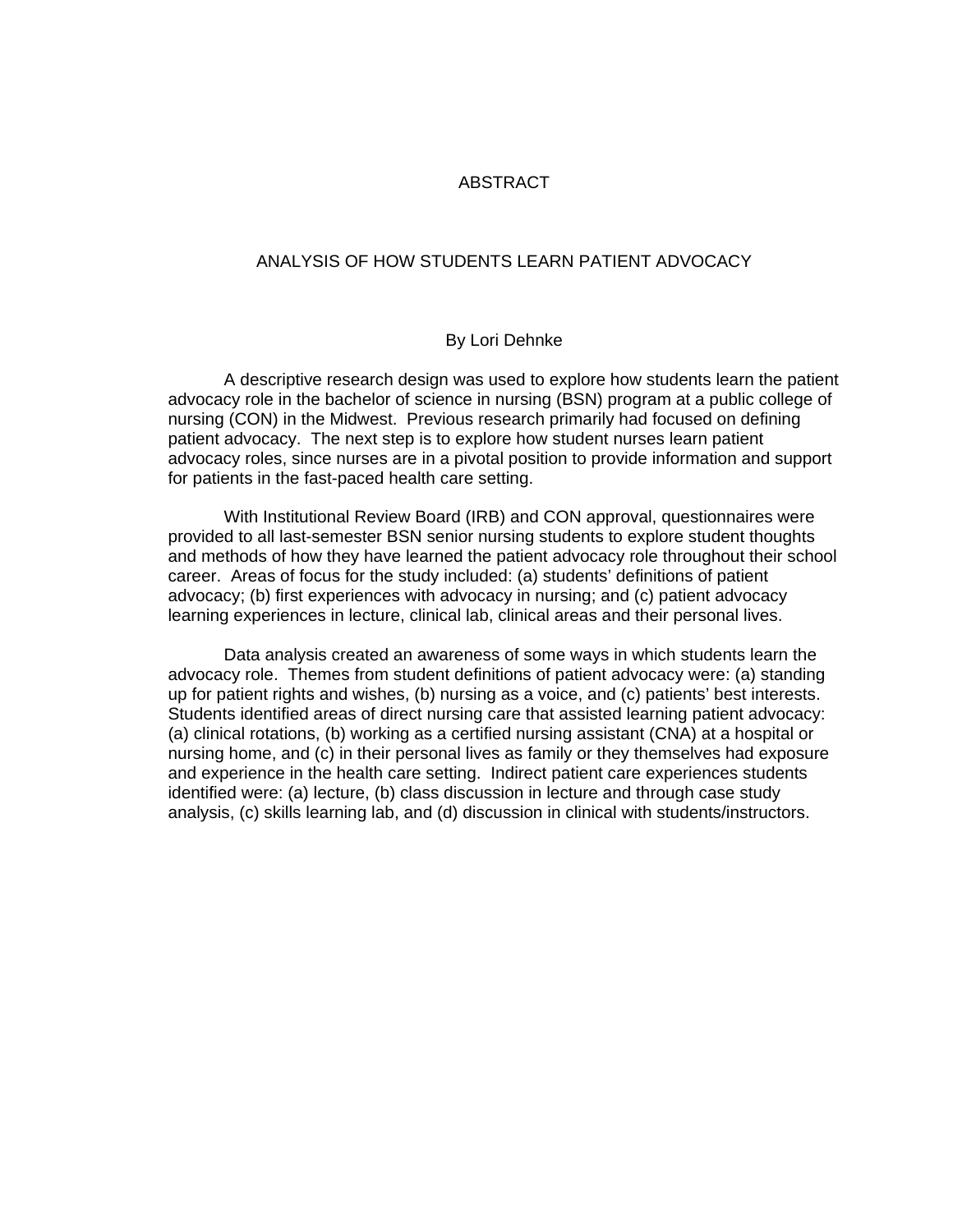## ANALYSIS OF HOW STUDENTS LEARN PATIENT ADVOCACY

by

Lori Dehnke

A Clinical Paper Submitted In Partial Fulfillment of the Requirements For the Degree of

Master of Science in Nursing

Nurse Educator

at

University of Wisconsin Oshkosh Oshkosh. Wisconsin 54901-8621

August 2008

APPROVAL AND VICE CHANCELLOR AND VICE CHANCELLOR<br>*Refuns Here basher Ph.D* Advisor Seine Earns

August 1,2008 Date Approved <u>8/4/04</u>

PROVOST

Date Approved

FORMAT APPROVAL

Gloria Splittgesber 7*/22/2008* \_\_\_\_\_Date Approved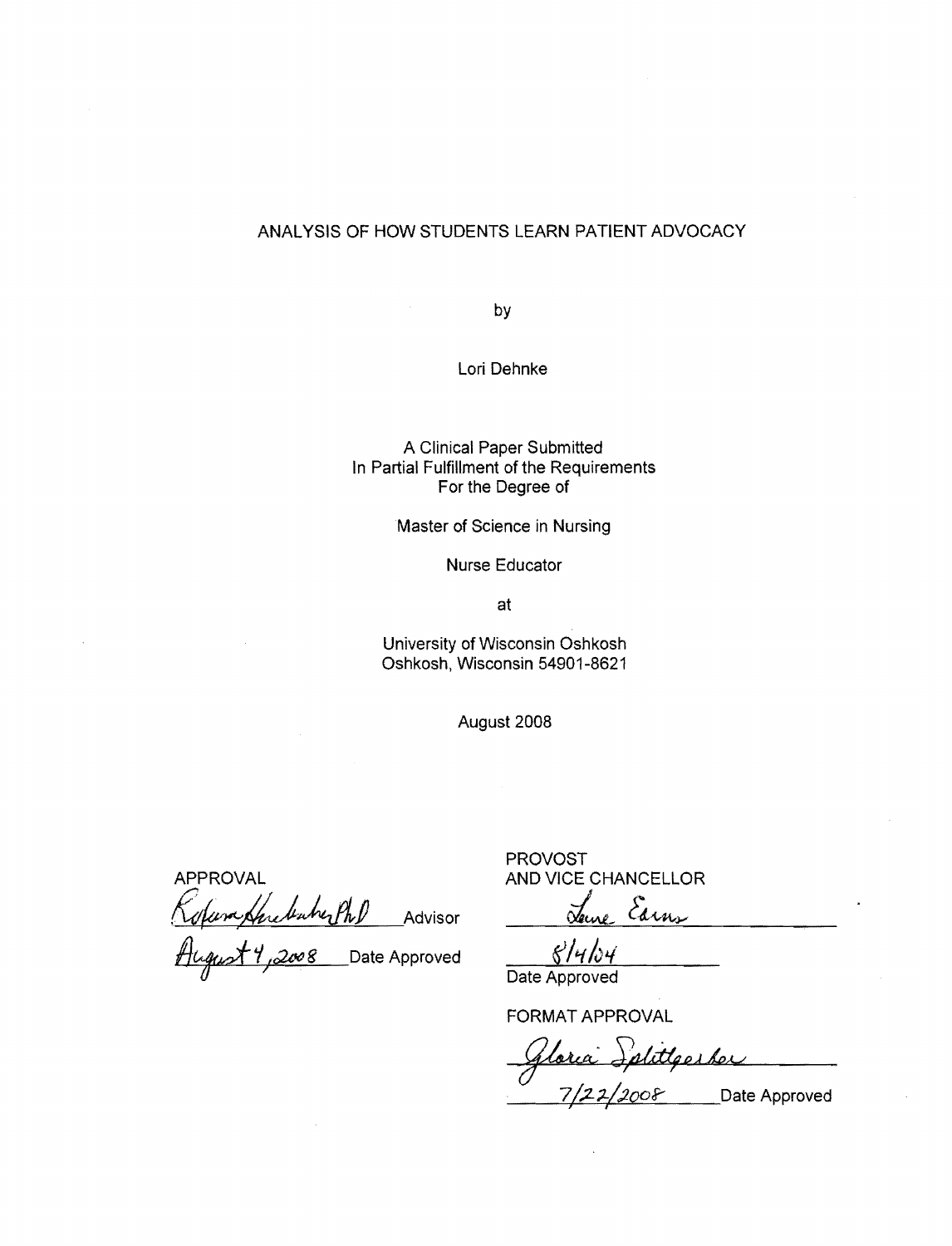This paper is dedicated to my daughter, Megan. Through hard work and her support my dream of teaching has happened. I would like to thank Dr. Roxie Huebscher, my clinical advisor, for all her support.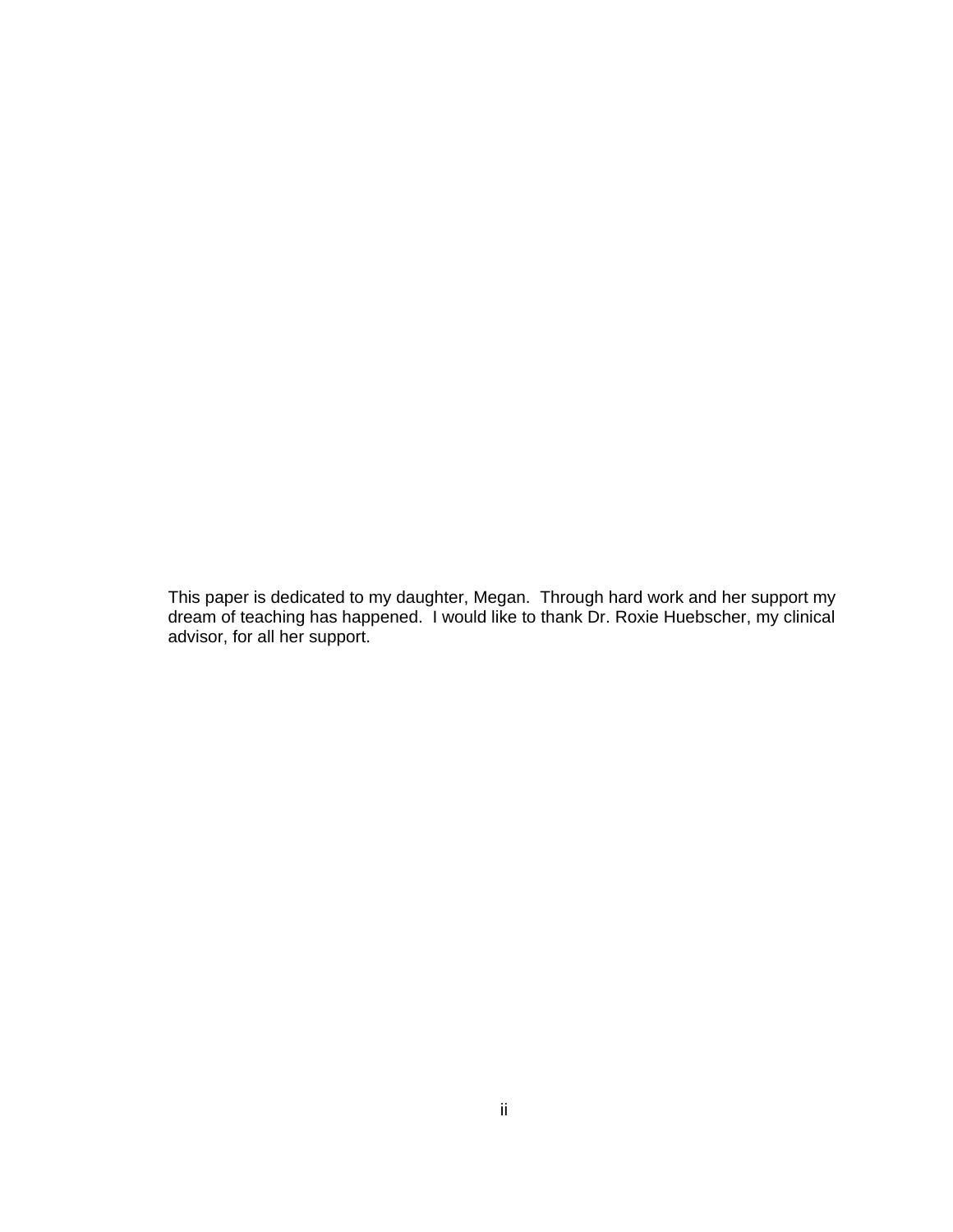# TABLE OF CONTENTS

|                                                          | Page                                                                                 |
|----------------------------------------------------------|--------------------------------------------------------------------------------------|
|                                                          | v                                                                                    |
|                                                          | vi                                                                                   |
|                                                          | 1                                                                                    |
|                                                          | 5<br>5<br>5<br>5                                                                     |
| CHAPTER II - THEORETICAL FRAMEWORK AND LITERATURE REVIEW | 6                                                                                    |
|                                                          | 6<br>8<br>11<br>11<br>11<br>12<br>12<br>13<br>14<br>15<br>16<br>17<br>19<br>20<br>20 |
|                                                          | 22                                                                                   |
|                                                          | 22<br>22<br>22<br>22<br>23<br>23<br>24<br>24                                         |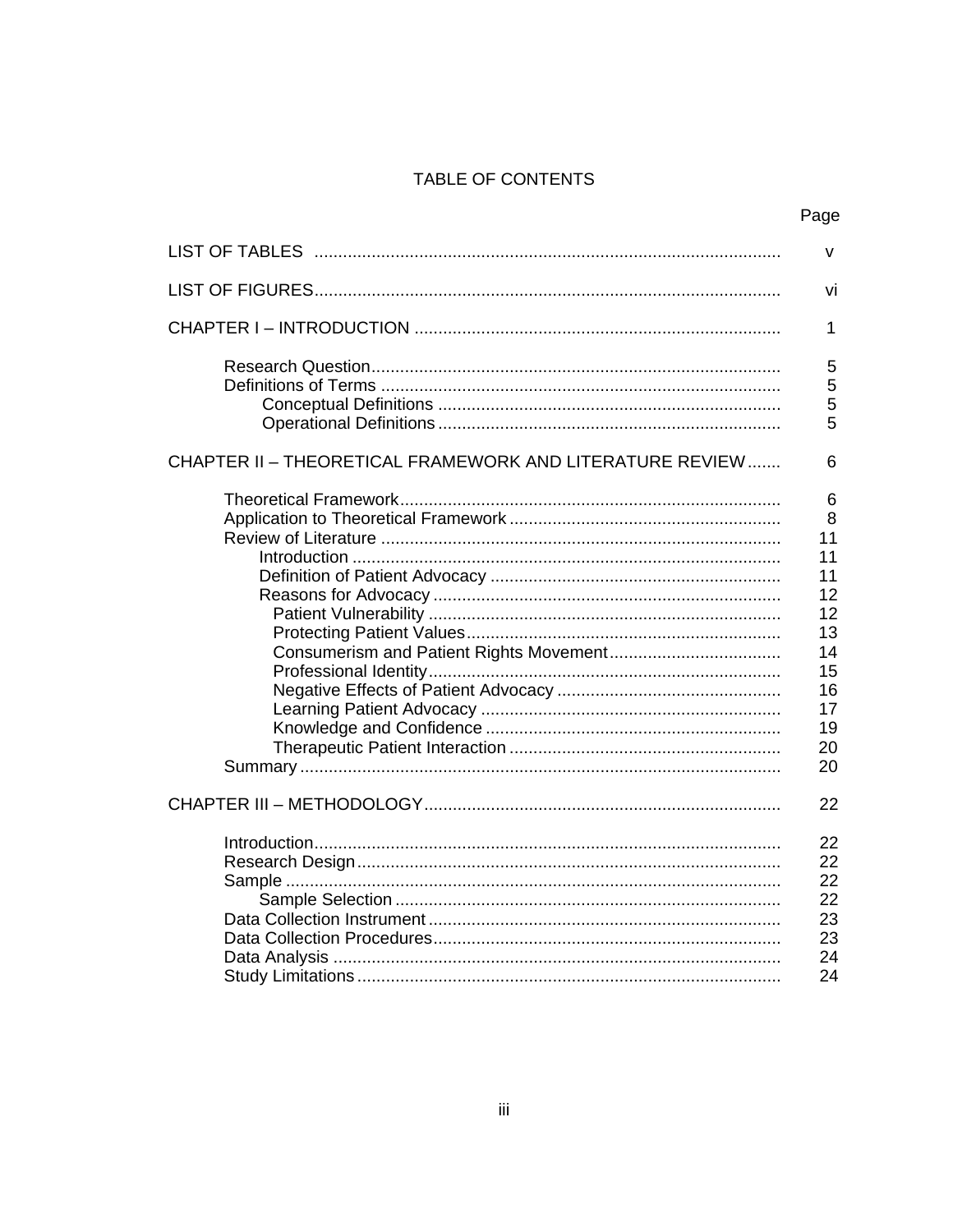# TABLE OF CONTENTS (Continued)

Page

|                                                                | 26       |
|----------------------------------------------------------------|----------|
| Lack of Knowledge of Legal and Ethical Aspects of              | 28<br>29 |
|                                                                | 29       |
|                                                                | 30       |
|                                                                | 30       |
|                                                                | 32       |
|                                                                | 33       |
|                                                                | 33       |
|                                                                | 34       |
|                                                                | 36       |
| CHAPTER V – SUMMARY, CONCLUSIONS AND RECOMMENDATIONS           | 37       |
|                                                                | 37       |
|                                                                | 38       |
|                                                                | 39       |
|                                                                | 40       |
| <b>APPENDIXES</b>                                              |          |
| Appendix A: Permission to use Sphere of Nursing Advocacy Model | 43<br>45 |
|                                                                | 47       |
|                                                                | 49       |
|                                                                | 51       |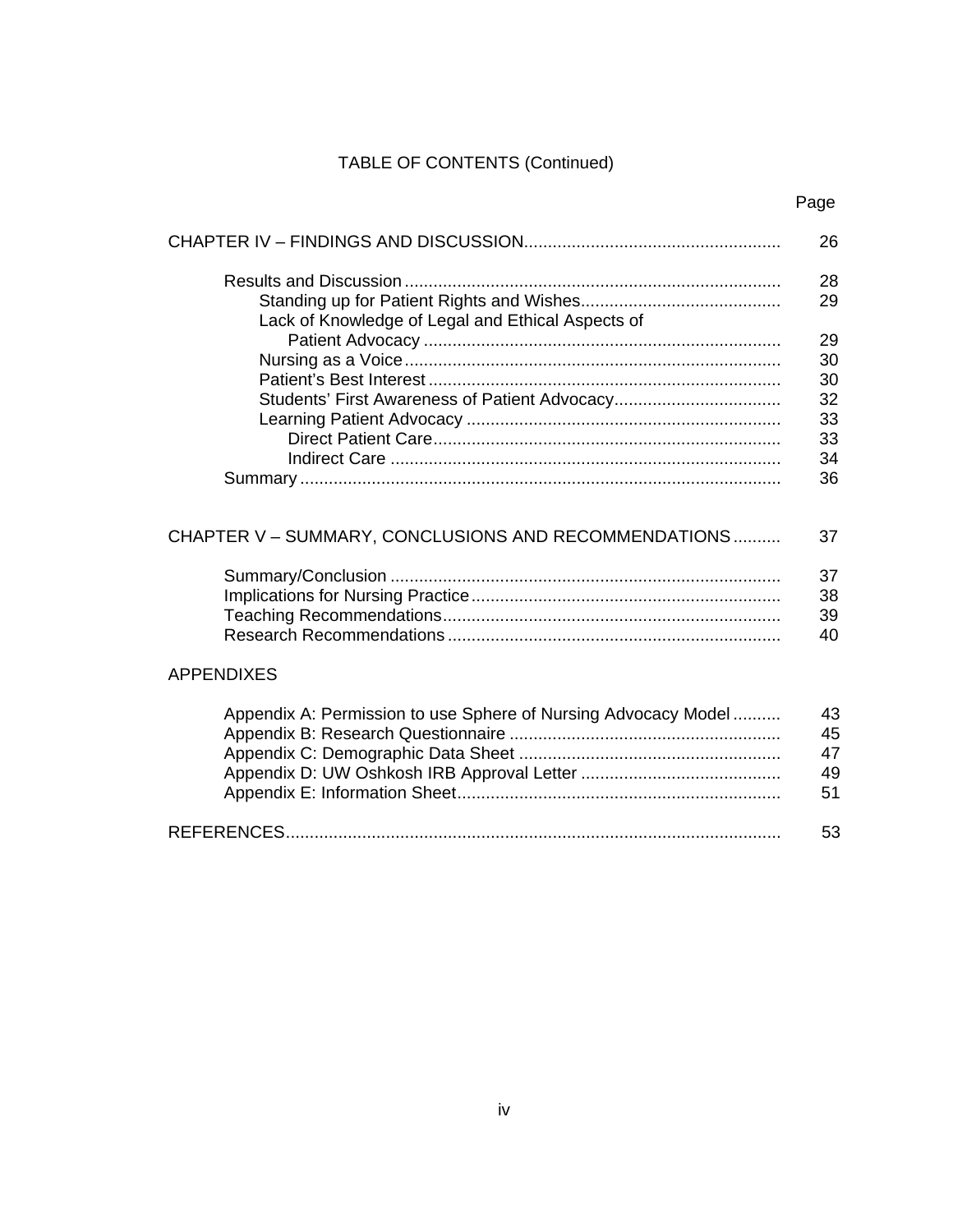# **LIST OF TABLES**

# Page

|  | 26 |
|--|----|
|  | 27 |
|  | 27 |
|  | 27 |
|  | 28 |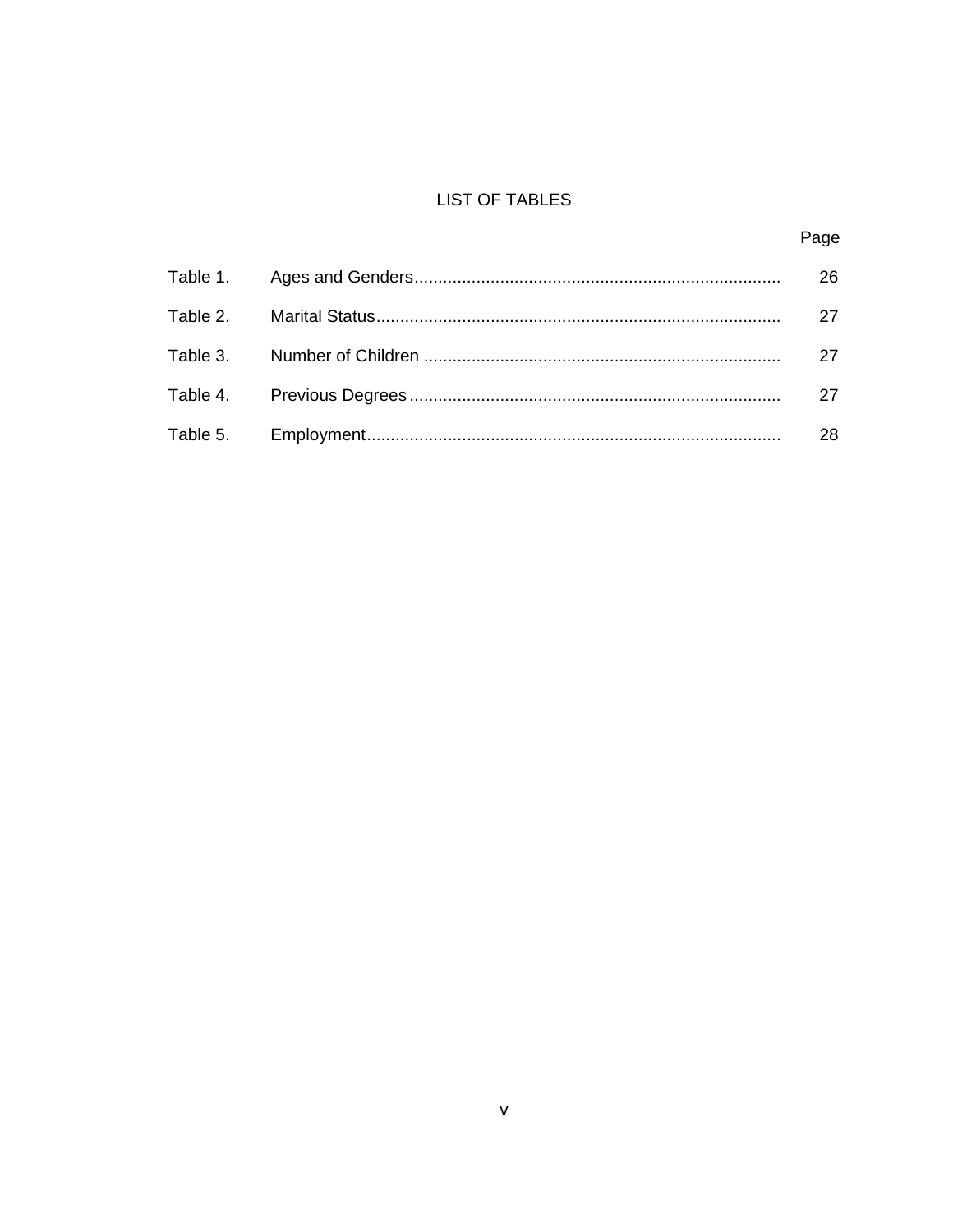# LIST OF FIGURES

# Page

| Figure 1. |  |  |
|-----------|--|--|
|-----------|--|--|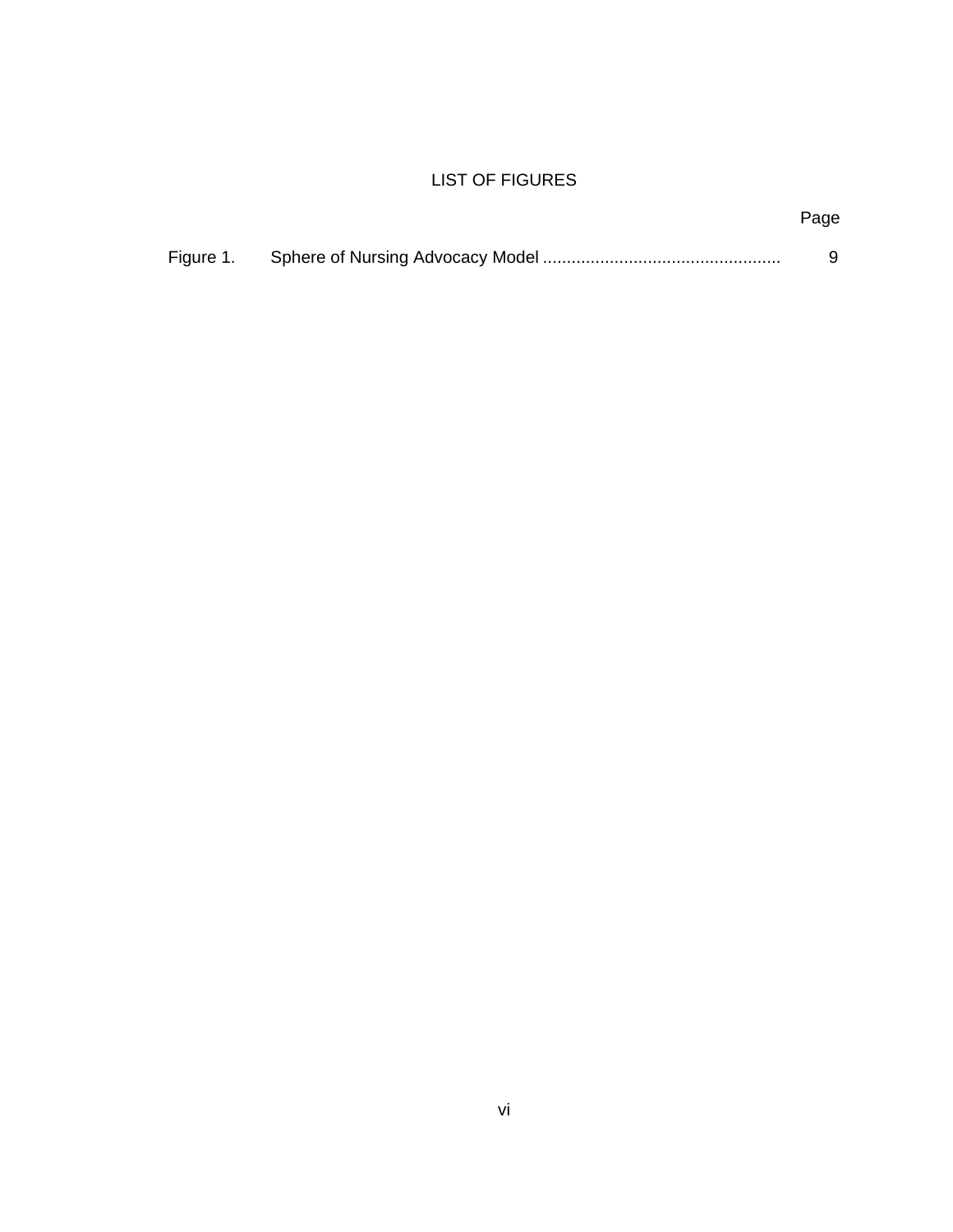#### CHAPTER I

#### INTRODUCTION

Patient advocacy is an essential component of the nursing process. Nurses and health care professionals define patient advocacy as the process of informing and supporting patients with their health care choices. (Bu & Jezewski, 2006; Foley, Minick, & Kee, 2002; Hanks, 2005; Mallik, 1997). Questions of how nurses learn the patient advocate role remain unanswered. Research to date focuses on defining patient advocacy rather than on the process of learning it (Altun & Ersoy, 2003; Bu & Jezewski; Curtin, 1979; Kohnke, 1982; Mallik, 1997). The purpose of this study was to discover how students learn patient advocacy as a senior level, bachelor of science in nursing (BSN) student.

Nurses have led the way for patient rights. Historically, patient advocacy was exemplified by Florence Nightingale's striving to create a safe, clean hospital for soldiers in the Crimean War. In 1896, standardization of care in the public health sector, hospitals, and in nursing education facilities led to the formation of the American Nurses Association (ANA). The ANA began creating standards of care through documents such as the Code of Ethics, which was revised in 1976 to include patient advocacy as a part of nursing (ANA, 1976). Currently, provision three in the Code of Ethics for Nurses states, "The nurse promotes, advocates for and strives to protect health, safety and rights of the patient" (ANA, 2005, p. 1)*.* Identification of the advocacy role by the ANA illustrates the significance this role has in the health care system.

Dramatic technological advances are changing the way medical care is provided. Internet access allows the population at large to have a glimpse of potential treatments,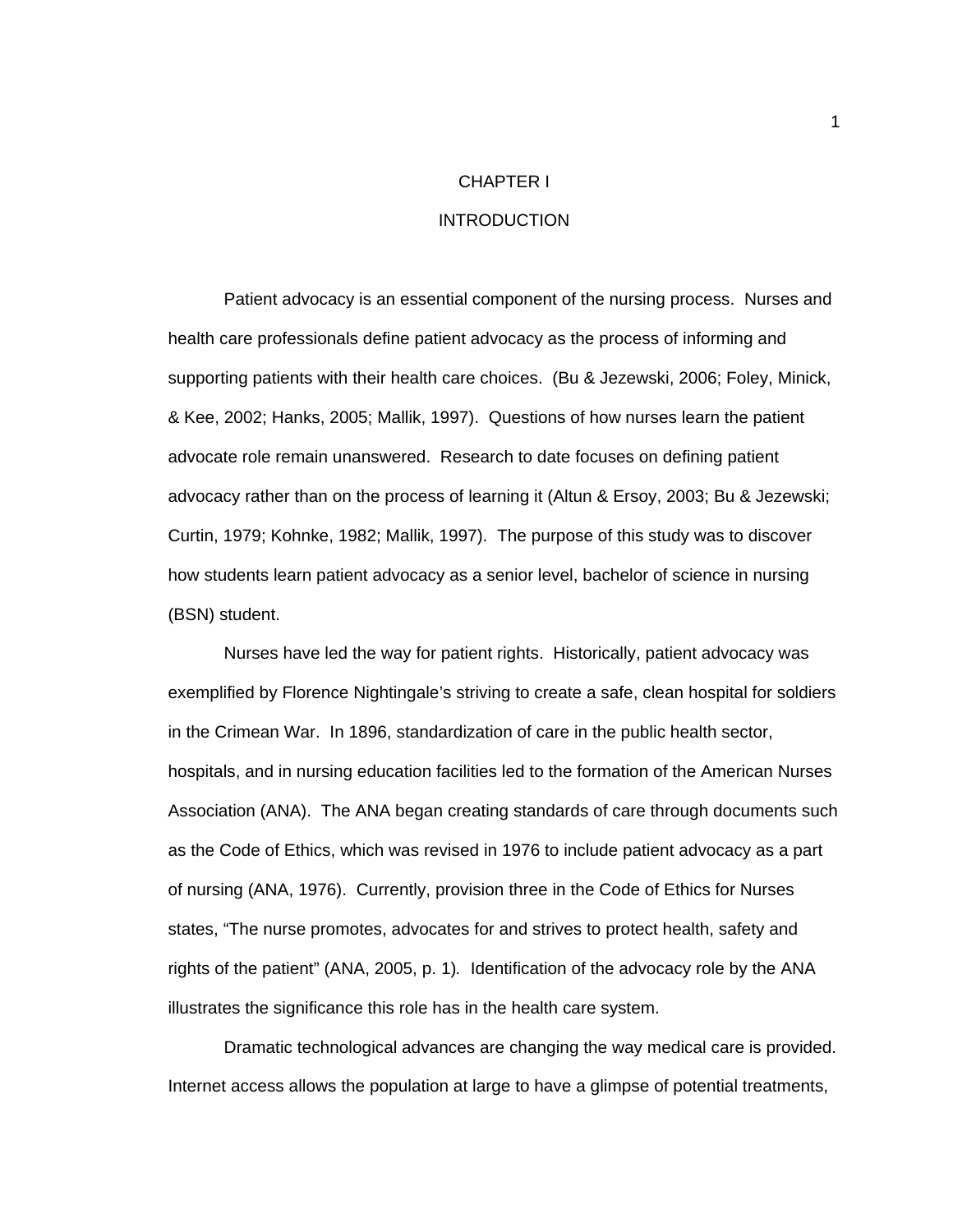with no accommodations for their co-morbidities. Also, the possible outcomes of such treatments are not individualized, providing a false sense of hope for a positive outcome. Advancing and changing technology is a natural part of everyday medicine; however, patients and families often have minimal understanding of treatment consequences or outcomes (Becker, 1986). Lynn (2005), writing in a *Hastings Center Report*, provides a realistic look at the changing health care system: "The great success of modern medicine has been to transform acute causes of death into chronic illnesses" (p. S14). Complex medical terminology, treatment and insurance regulations leave patients and families searching for more understandable information, explanations and a caring and compassionate side of medicine.

The caring aspect of health care is being replaced with a business orientation (Bu & Jezewski, 2006; Becker, 1986; Curtin, 1979; Foley, Minick & Kee, 2000). Time constraints, advanced technology and increased complexity of care is creating an impersonal and distant treatment environment. Lynn (2005) writes: "Few initiatives have started to alter the dysfunctional financial incentives that favor medical, surgical, and pharmacological interventions over reliability, continuity, and comprehensiveness" (p. S18). This creates unrealistic expectations and outcomes for patients and families, since treatment choices often are not tailored to an individual patient.

Poor communication, time constraints, business orientation and provider discomfort in discussing both aggressive and palliative treatment and outcomes also perpetuate the problem, making patients feel they need to choose aggressive treatment or they will not be supported by the health care system (Rady & Johnson, 2004). The most aggressive treatment is not without costs for providers and patients. Health care dollars may be spent needlessly, since clarification of patient values and wishes may not

2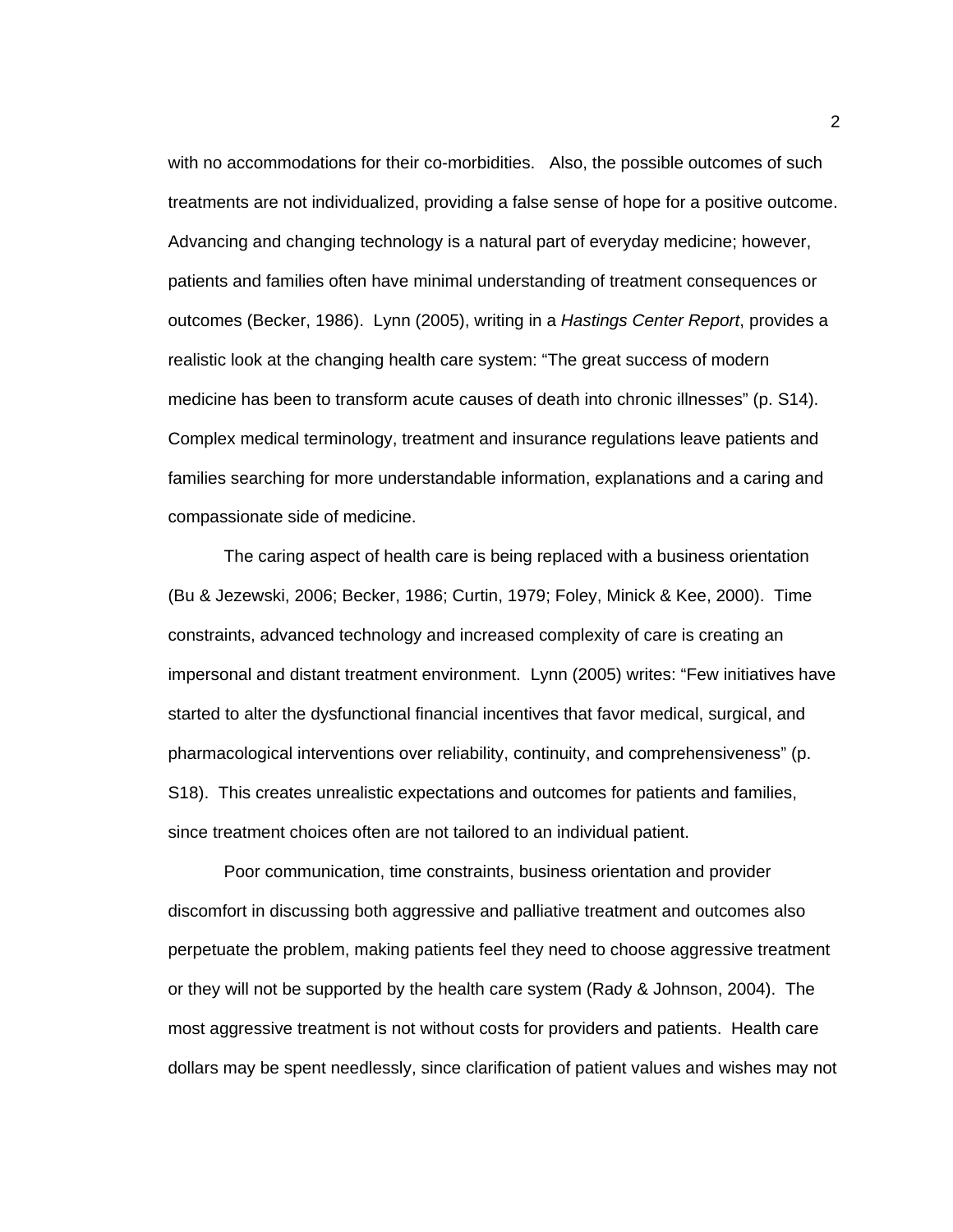be obtained prior to treatment. Nurses are in the best position to be advocates and mediators between patients and health care team members. This communication and mediation among the health care team, as well as knowing patient values may assist a patient's movement through the health care system in an efficient, timely manner as well as ensure proper utilization of the system (Gaylord & Grace, 1995).

Patients older than 65 frequently view the physician as the expert, accepting whatever physicians prescribe as treatment (Mallik, 1997). Awareness of these patients' values and wishes is vital for providing patient-centered care. The nursing presence provides confidence and support, and assists in patient and families understanding of health care interactions as physicians spend less time at the bedside, but provide complex information. A personal account witnesses an example: The researcher's grandmother, 80 years old with many co-morbidities, was provided with only one treatment option, that of a coronary artery bypass graft (CABG) for 80% stenosis of her left main coronary artery. There was no discussion of medical rather than surgical management for the condition, or her wishes for end-of-life care. Yet, when the researcher spoke with her, she stated she did not want the surgical treatment offered by her physician; however, surgery was the only treatment the physician presented. Upon further discussion with the doctor, the researcher conveyed the grandmother's wishes for no surgery. The doctor acknowledged this information, stated the risks of not having surgery and stated he would follow her treatment medically.

A rather grim understanding of this data is expressed by Lynn (2005): Most Americans will grow old and accumulate diseases for a long time before dying. Our health care system will cleverly supplement the body's shortcomings, making it possible to live for years "in the valley of the shadow of death," fearing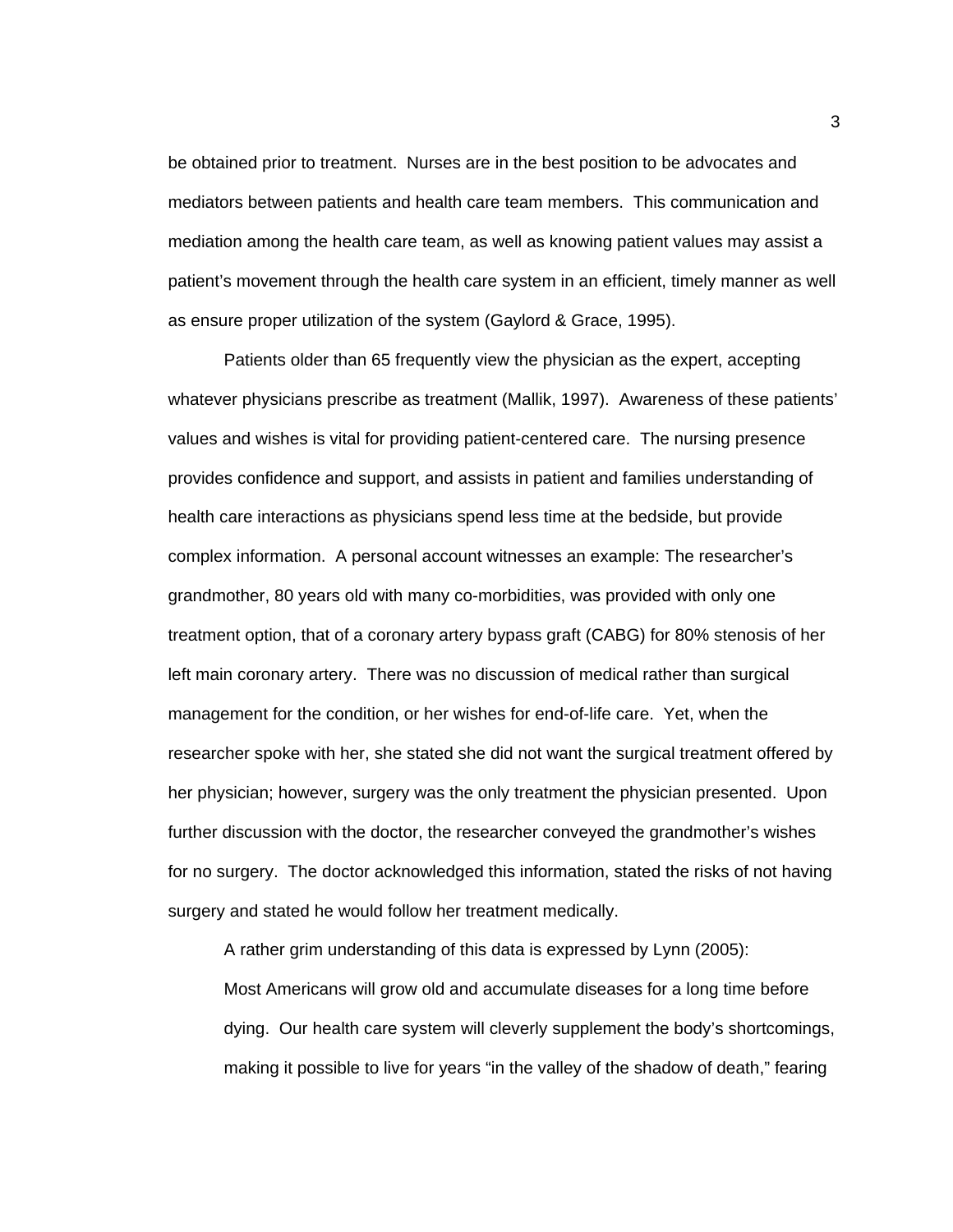not only death but also all sorts of evil from the regular dysfunction of our health care and social systems (p. S14).

Physicians often continue aggressive treatment since that is what is expected. Also, discussion of end-of-life care is often avoided due to the physician's discomfort (Boyle, Miller, & Forbes-Thompson, 2005; Mueller, Hook, & Fleming, 2004). From this perspective, technology seems pushed upon patients. An example of this comes from Moran and Pouya (2004), both internal medicine physicians: "Resuscitation protocols have changed, eventually requiring CPR, regardless of underlying illness for all patients experiencing cardiac arrest" (p. 15). With such a description, one can sense the fear experienced by patients with chronic illnesses and the desperation felt by nurses who know potential outcomes of treatments.

Thus, learning patient advocacy is appropriate and necessary at the nursing undergraduate level in college; however, minimal nursing research exists to guide nurse educators in the process of how students learn patient advocacy. Advocacy is a broad, complex concept to teach students (Jones, 1982). Care must be taken to instill and solidify the values needed to fulfill this role. Jones (1982) elaborates on the components of her advocacy framework in which the nurse:

Is an intermediary for the client, ...bolster[s] individual independence…,

 [emphasizes]client uniqueness…, assist[s] her client in coping…, must be able to articulate on a practical as well as a theoretical level [as a team member], and creates through her actions, on behalf of the client, new patterns of health care delivery that are based on principles of client-centered care (pp. 41-42).

Frequently, learning the patient advocacy role is done by trial and error, meaning time and experience is needed for student learning (Foley et al., 2002). Expanding a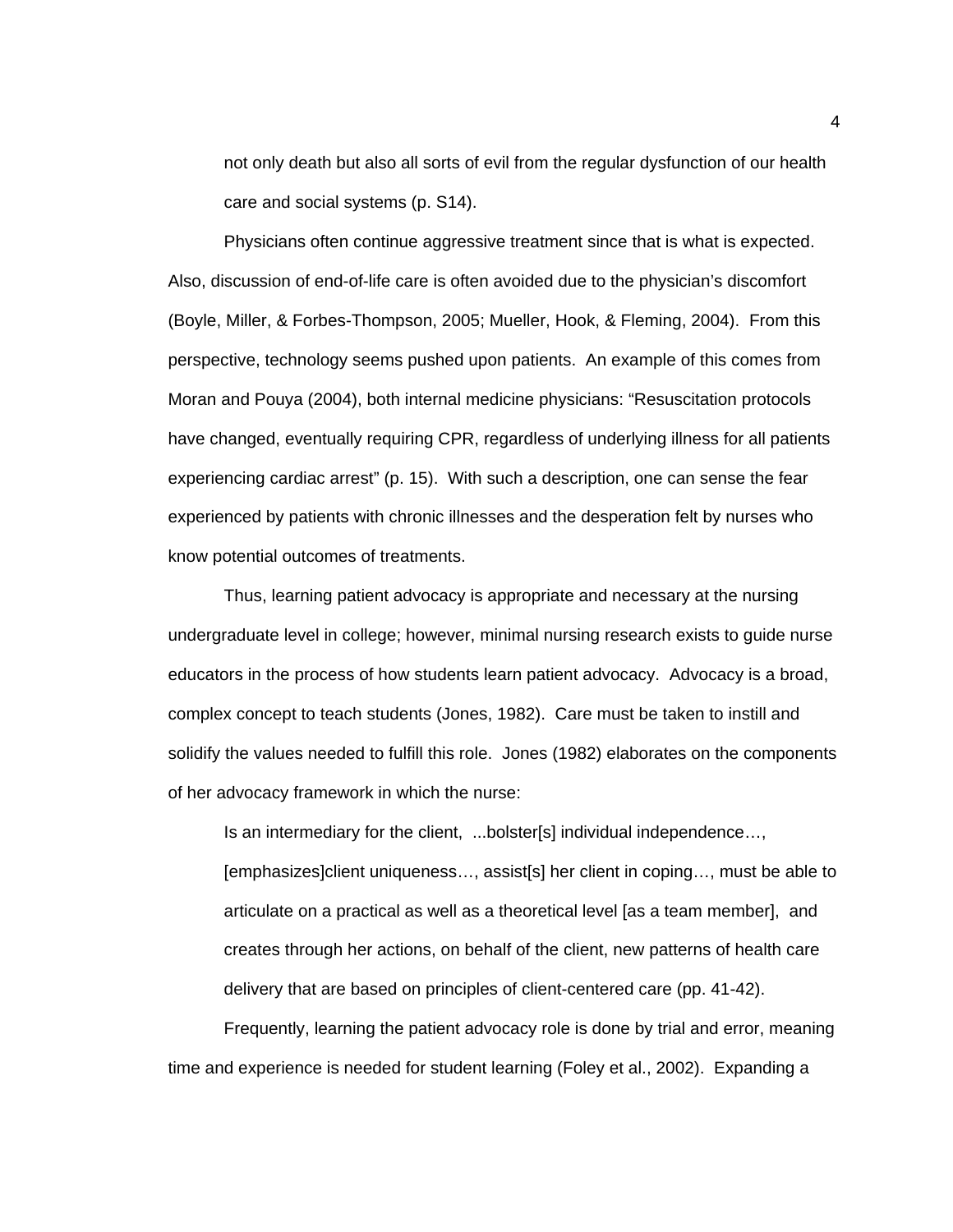theoretical basis and developing evidence-based methods for teaching and learning patient advocacy may have an impact for nursing educators, students, employers and most importantly, patients.

## Research Question

How do students learn patient advocacy in a BSN program?

## Definitions of Terms

## *Conceptual Definitions*

*Senior student nurse:* College student enrolled in a CON, who is completing his/her final semester before graduation.

*Patient advocacy:* "A process or strategy consisting of a series of specific actions for preserving, representing and/or safeguarding patient rights, best interests, and values in the health care system" (Bu & Jezewski, 2006, p. 103).

*Process of learning:* "A process of understanding, clarifying and applying the meanings of the knowledge acquired (Billings & Halstead, 2005, p. 232).

### *Operational Definitions*

*Senior student nurse:* Student who has been accepted into the nursing program,

meeting all the requirements of the CON, and in his/her last level in the nursing program in a CON.

*Patient advocacy:* Defined by the student.

*Process of learning:* The steps of gaining knowledge or skills in the area of patient advocacy that will enhance knowledge and potentially change behavior.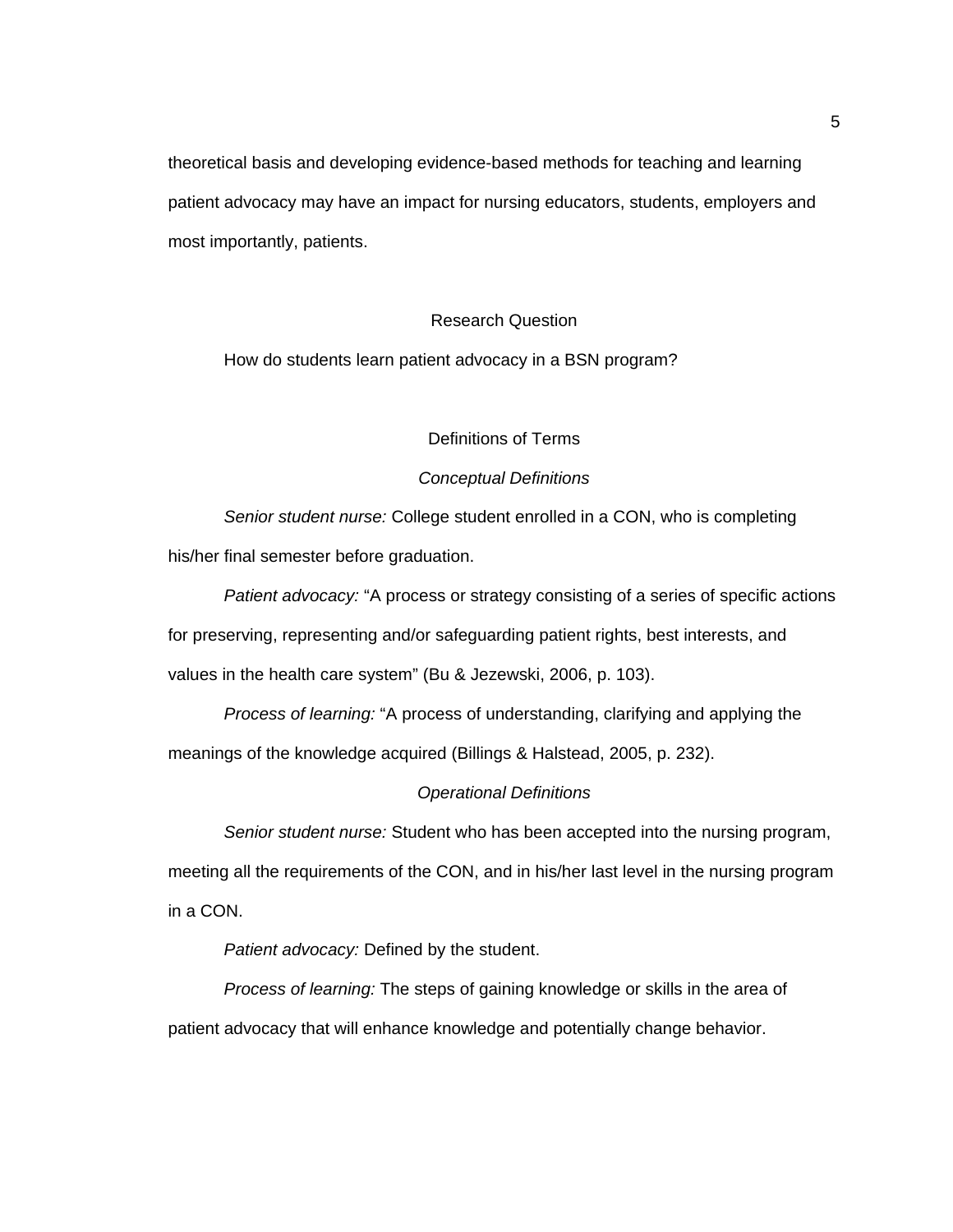### CHAPTER II

## THEORETICAL FRAMEWORK AND LITERATURE REVIEW

#### Theoretical Framework

 The Sphere of Nursing Advocacy model (SNA) is a combination of work from three nursing philosophers: Curtin, Gadow and Kohnke (Hanks, 2005). Curtin's (1979) human advocacy model, Gadow's (1980) theory of existential advocacy and Kohnke's (1982) functional model of patient advocacy, provide a vivid explanation and image of nursing advocacy (Hanks). Bu and Jezewski (2006) advanced nursing advocacy through the development of a mid-range theory, utilizing the philosophical works from Curtin, Gadow, Kohnke, and Fowler who developed the social advocacy model. Fowler's social advocacy model incorporates the political side of advocacy, which works for social change and assists in decreasing the inequities of health care (Fowler, 1989). The mid-range theory by Bu and Jezewski (2006) defined patient advocacy as: "A process or strategy consisting of a series of specific actions for preserving, representing and/or safeguarding patient's rights, best interests and values in the health care system" (p. 104). Unique yet symbiotic relationships exist among the philosophers' models.

Curtin's (1979) human advocacy model is based on nurses' common humanity with patients. Illness can reduce the patient's independence and autonomy since the patient must seek outside assistance to deal with illness. Advanced technology and rushed health care provider visits have the potential to make patients feel that they are merely objects who are being treated or acted upon. These constraints do not allow for adequate time to assess the patient's understanding of treatment choices and obtain their wishes for care. Curtin's model represents the nurse as establishing a working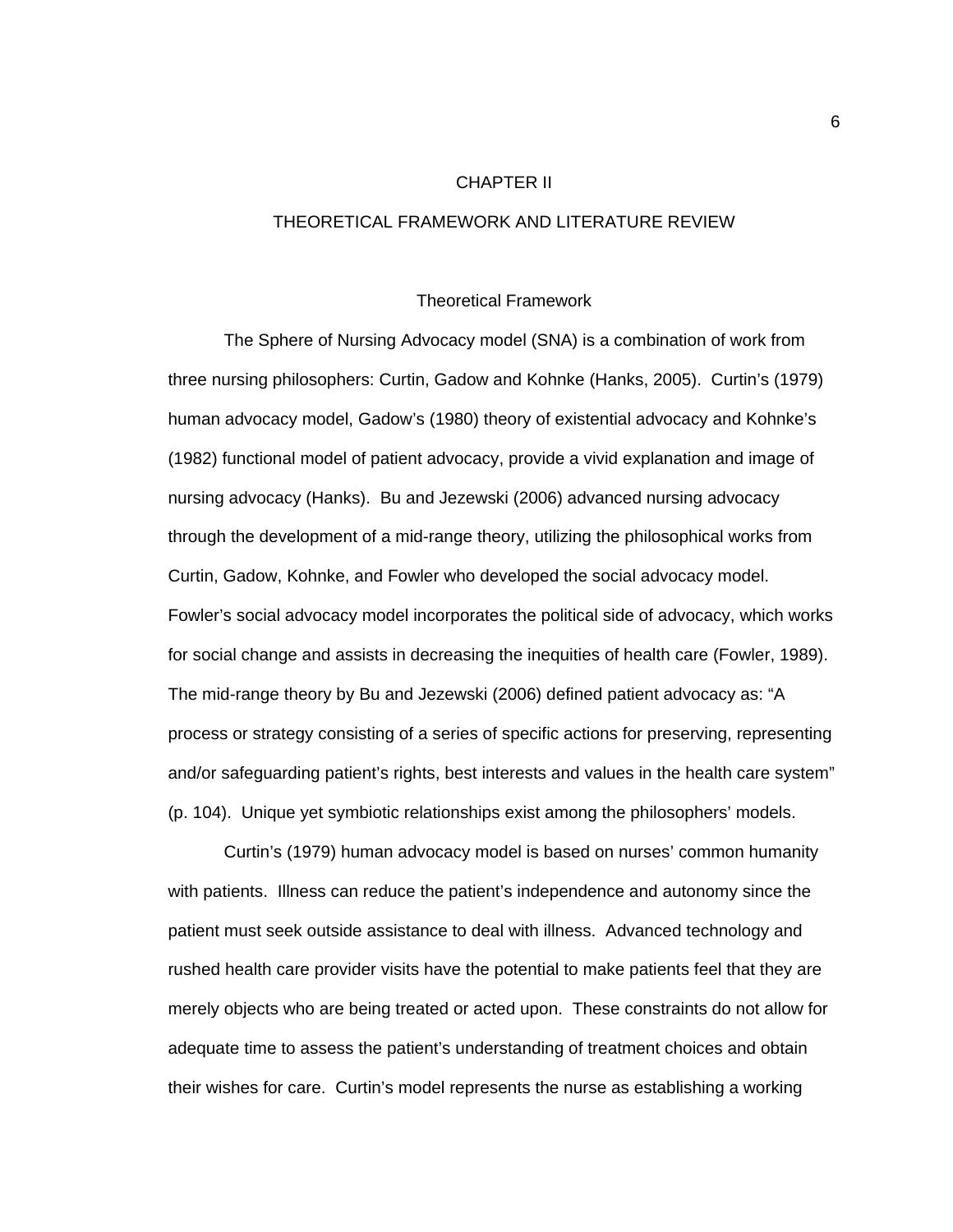relationship with the patient. This relationship identifies and protects the patient's humanity and uniqueness (Curtin, 1979). The model is not focused on the legal aspects of patient rights, but rather the ability of the nurse to protect and support patient's values.

Gadow's (1983) theory of existential advocacy is based on the patient's right of self-determination. In Gadow's theory, advocacy is defined as a: "Moral commitment to enhance patients' autonomy and … [provide] assistance to patients in giving voice to their values" (Gadow, 1989, p. 535 and p. 541). Through advocacy, nurses assist patients to find clarity about their health care and life choices while remaining steadfast in their own (patients') values. In this theory, nurses focus on the patient as a total person, incorporating a wide range of patient values. Constant adjustments and modifications are made in the patient's care due to lived experiences of the patient.

Kohnke's functional model of patient advocacy states, "Individuals have the right to self-determination" (Kohnke, 1982, p. 1). Nurses assist the patient in selfdetermination through information and support of their decisions. The patient advocacy role requires that the nurse have proper education and the attributes to make the role be effective. These attributes are: "Open mindedness and a broad knowledge of people, society and social order" (Kohnke, 1982, p. 315).

Permission to use the SNA model was granted by R. G. Hanks (personal communication, July 13, 2008) (Appendix A). The SNA model incorporated the theories of Curtin, Gadow and Kohnke by utilizing a grounded theory analysis of three acute care cases from Hank's personal experience in nursing. Through careful analysis, themes emerged from the data to form the following assumptions:

1. Clients need advocacy when they are unable to advocate for themselves.

2. Nurses need to advocate for clients.

7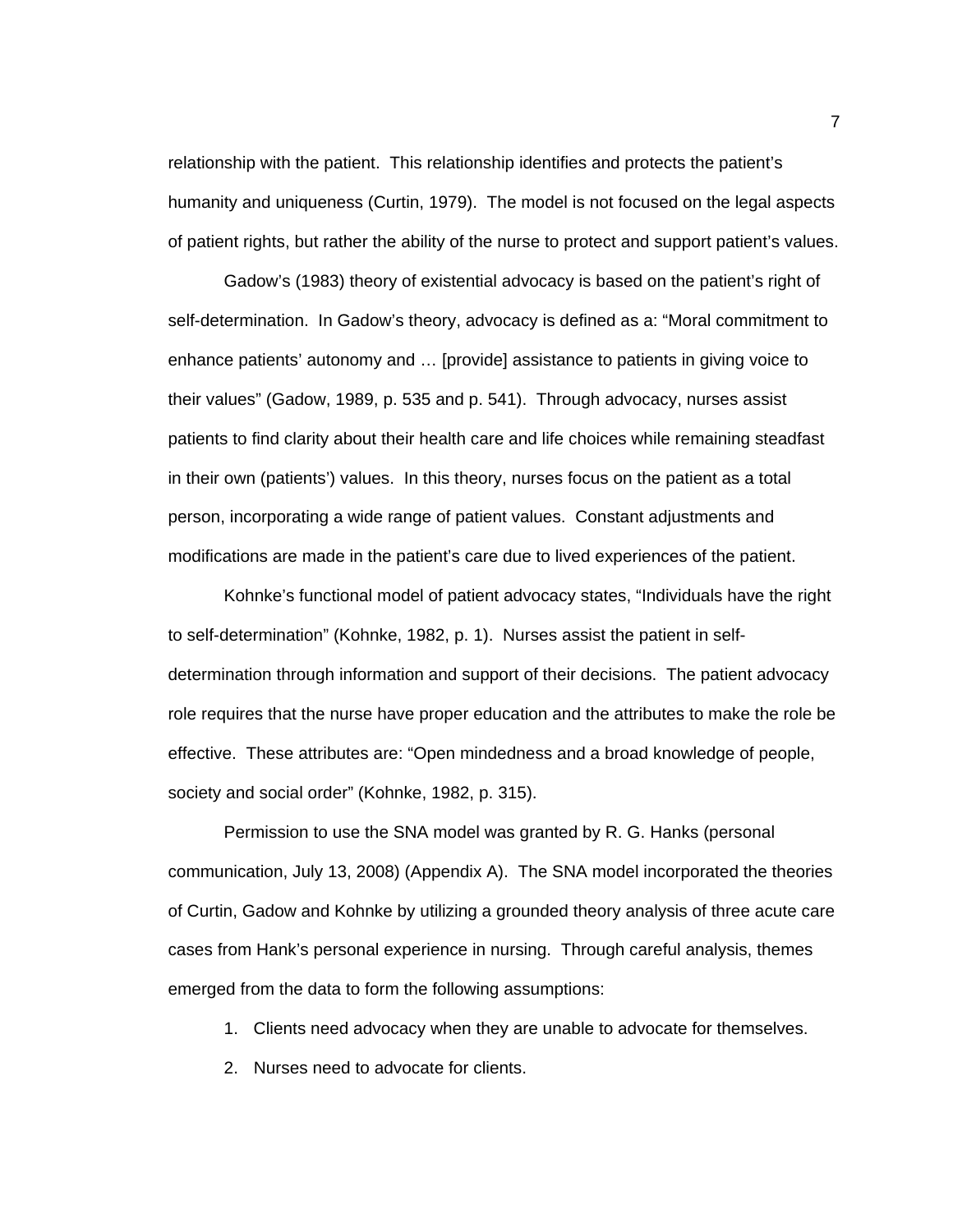- 3. Nurses should not doubt their actions when advocating for clients.
- 4. Nurses should not allow prejudices to interfere with advocating for clients.
- 5. Nurses should allow clients to self advocate when clients are able to do so.
- 6. Nurses should provide a sphere of advocacy for the client (Hanks, 2005,
	- p. 76).

 Through the analysis and formulation of assumptions, a better understanding is derived of the SNA model. As depicted in Figure 1, the SNA model is formulated with the client as the center of the model. The nurse provides a protective shield when needed as the patient interacts with the environment. If no shield is needed, the patient freely interacts with the environment independently through the pores or openings in the sphere (Hanks, 2005). From this model, the patient advocacy needs are dynamic and ever-changing, just as is the nurse-patient relationship.

## Application to Theoretical Framework

 The SNA model, incorporating a visual diagram of patient advocacy, lends itself to full utilization in the nursing profession, both in practice and student use. The SNA model depicts professional nursing values: altruism, autonomy, human dignity, integrity and social justice by placing the patient in the center and allowing them to freely interact within the environment, while protecting patient's rights and wishes, when needed. The SNA assumptions, as previously listed, remind nurses and students of the importance of being supportive of patients, providing a careful watch to ensure patient wishes and values are respected, rather than the nurses' or other health care team members values.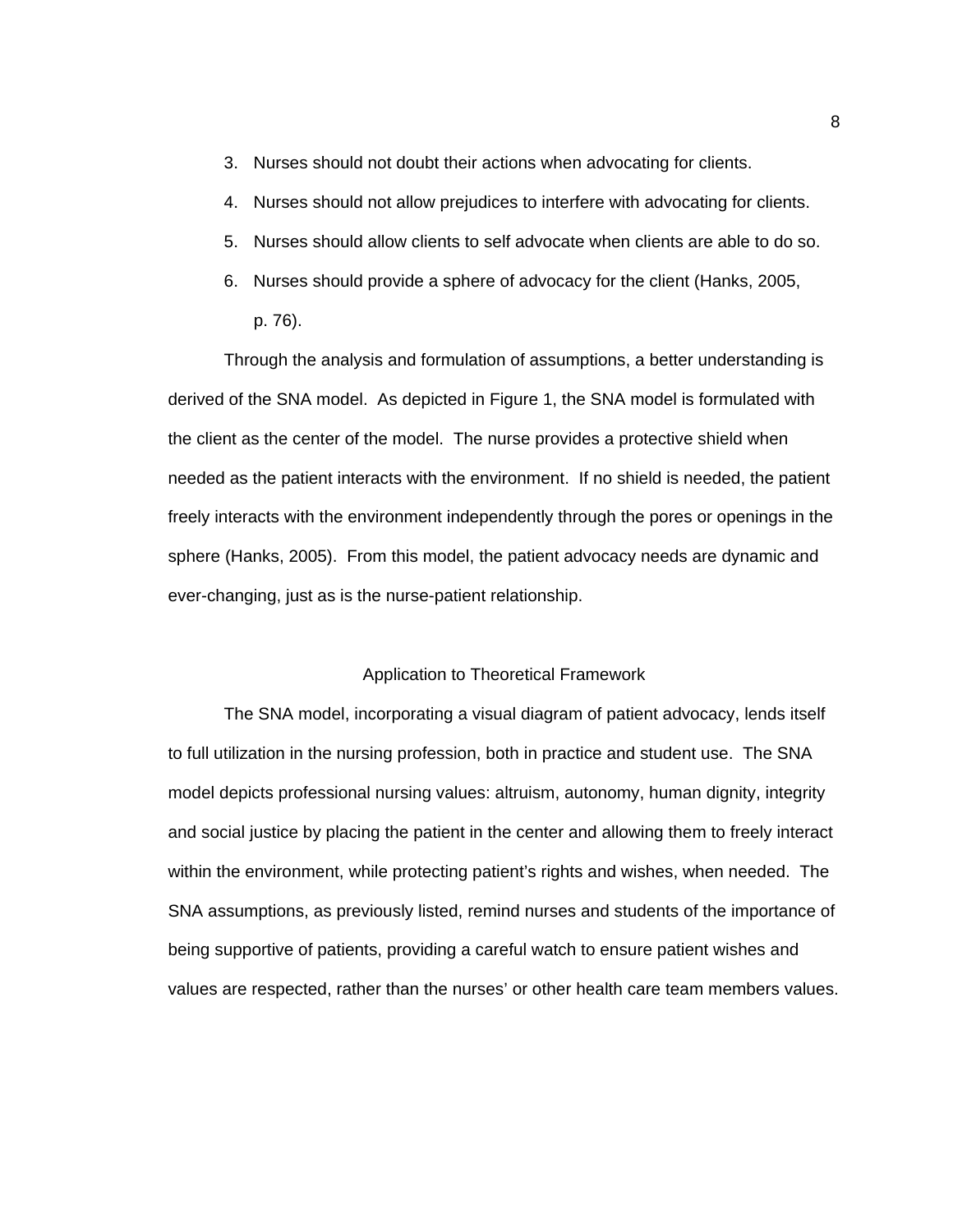

*Figure 1.* Sphere of Nursing Advocacy Model.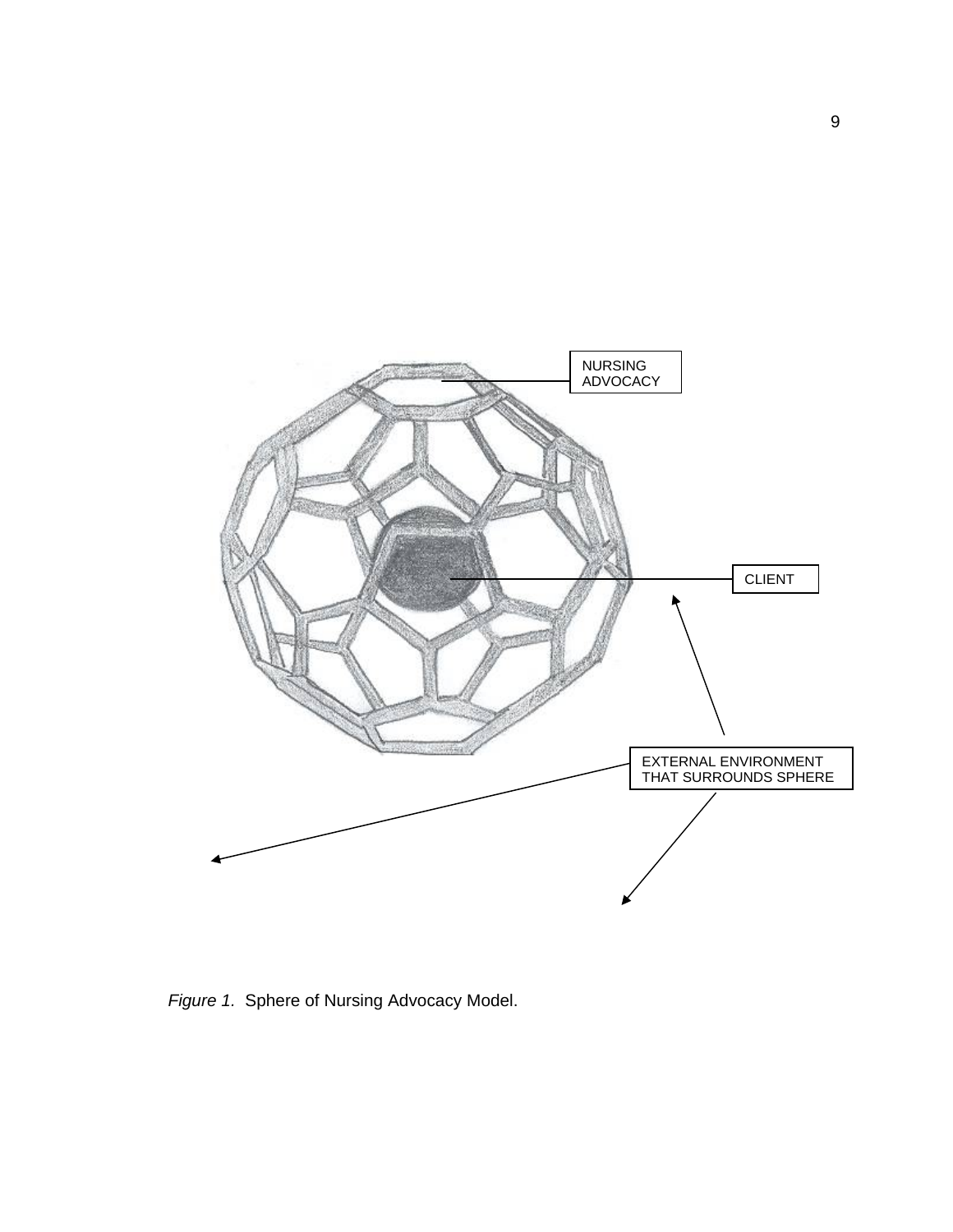The concepts in the SNA model are the patient, the nurse and the external environment surrounding the patient or sphere. Nurses are vital in the SNA model, since they provide the "semi-permeable sphere" around the patent, allowing patients to interact with the environment if they desire (Hanks, 2005, p. 76). Utilization of the SNA model provides student nurses with a visual picture and summary of how patient advocacy is utilized in each patient interaction. Student nurses can use this model as they progress through school, learning and experiencing the basic foundation for advocacy in lecture and discussion groups, clinical lab and the hospital clinical setting.

 Nursing students need the opportunity to experience, share and clarify their thoughts, feelings and values as they progress through their education. Study areas to advance value clarification include legal and ethical courses to create students' awareness of their own values that must be controlled and monitored as patients interact within the health care system. With increased knowledge and exposure to the concept of patient advocacy, students will be able to grasp the importance of patient advocacy rather than using what they think is good for the patient or paternalistic control of situations (Foley et al., 2002).

 Becker (1986) informally surveyed 18 nursing students to illustrate the need for increased training in patient advocacy. When asked, all eighteen nursing students saw themselves as patient advocates; however, only 2 of the 18 surveyed felt they had the ability or autonomy to carry out this role. Both students who felt able to carry out this role were involved in the community setting, the rest were in the hospital setting (Becker, 1986).

In summary, patients are in the center of the sphere of patient advocacy and nurses provide a protective shield between patients and the external environment.

10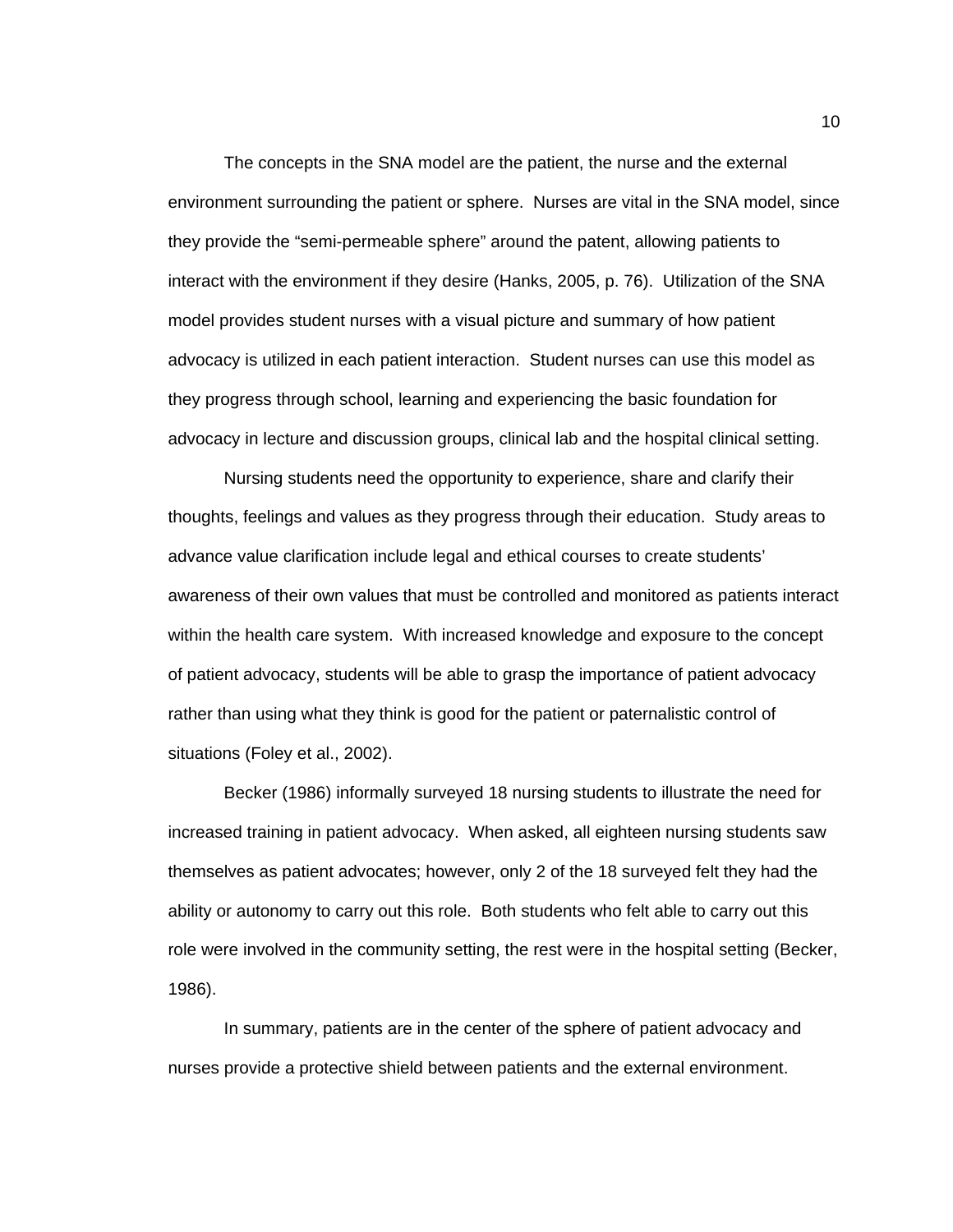Learning patient advocacy as a student nurse is a vital part of the five core values of altruism, autonomy, human dignity, integrity and social justice that the profession of nursing holds.

#### Review of Literature

## *Introduction*

 Clarity in defining patient advocacy related to the nursing profession is needed; as well as the process of learning patient advocacy. For student nurses, learning the patient advocacy role is a complex process that has not been defined clearly. Researchers agree that the advocacy role is essential for nurses to incorporate into their practices; however, numerous definitions and interpretations of this role have contributed to confusion of learning exactly what the advocacy role is (Altun & Ersoy, 2003; Bu & Jezewski, 2006; Snowball, 1996; Willard, 1996).

 Proper education in the patient advocacy role is a serious undertaking, which should not be assumed as just another role nurses must perform (Kohnke, 1982). Improper implementation of the advocacy role can be detrimental to both patients and nurses. Patient's independence and self-esteem may be at risk if the nurse makes an assumption of knowing the patient's needs and wishes (Mitchell & Bournes, 2000). Without support and education, nurses may experience frustration and even burnout in attempting to learn and use the advocacy role.

## *Definition of Patient Advocacy*

 A simple and broad definition of the advocacy role is provided by Kohnke (1982), who stated the main role of an advocate is to inform and support the patient in their health care decisions. Curtin (1979) uses a philosophical approach by incorporating a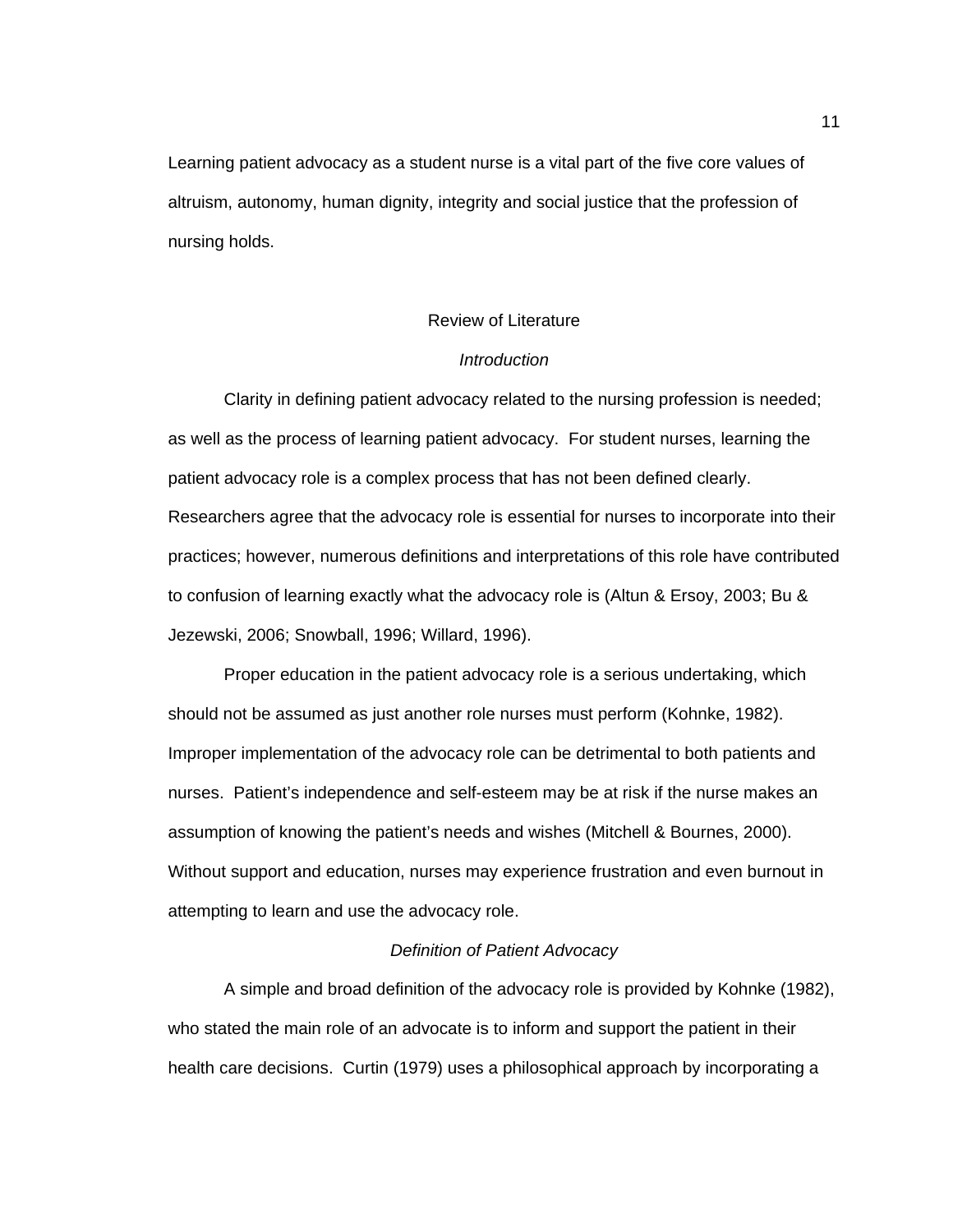human advocacy model to explain the advocacy concept. The model focuses on human being similarities. Due to this common bond of humanity, all patients deserve to be treated with great respect and caring (Curtin, 1979). Similar to Curtin's theory of human advocacy model, Gadow (1983) defined the patient advocacy concept as the patient's right to self-determination. Patients deserve the right to choose treatments for themselves based on an informed decision (Gadow, 1983). Gaylord and Grace (1995) agree and advance the advocacy concept into a requirement for the nursing profession. They state, "Advocacy for nursing stems from a philosophy in which nursing practice is the support of an individual to promote his or her own well-being as understood by that individual" (Gaylord & Grace, 1995, p. 18).

 In contrast to model development, O'Conner and Kelly (2005) reported "bridging the gap" between patients and a health care member was the prominent outcome of their research in defining the patient advocacy role (p. 463). These bridges are made as nurses support and educate patients as they move within the health care system.

#### *Reasons for Advocacy*

#### *Patient Vulnerability*

 Patient vulnerability is often described as the predominant reason for developing the patient advocacy role (Becker, 1986; Foley et al., 2000/2002; Mallik, 1997; O'Conner & Kelly, 2005). In Ireland, using nursing focus groups to explore the perceptions of nurses' views of reasons for patient advocacy, O'Connor and Kelly reported patient vulnerability as a main theme of their study. Reasons for this vulnerability were that illness compromises the physical ability of patients to care for themselves and that patients have a knowledge deficit related to the medical system and technology (Foley et al, 2000; O'Conner & Kelly, 2005). Willard (1996) reports, in a concept analysis of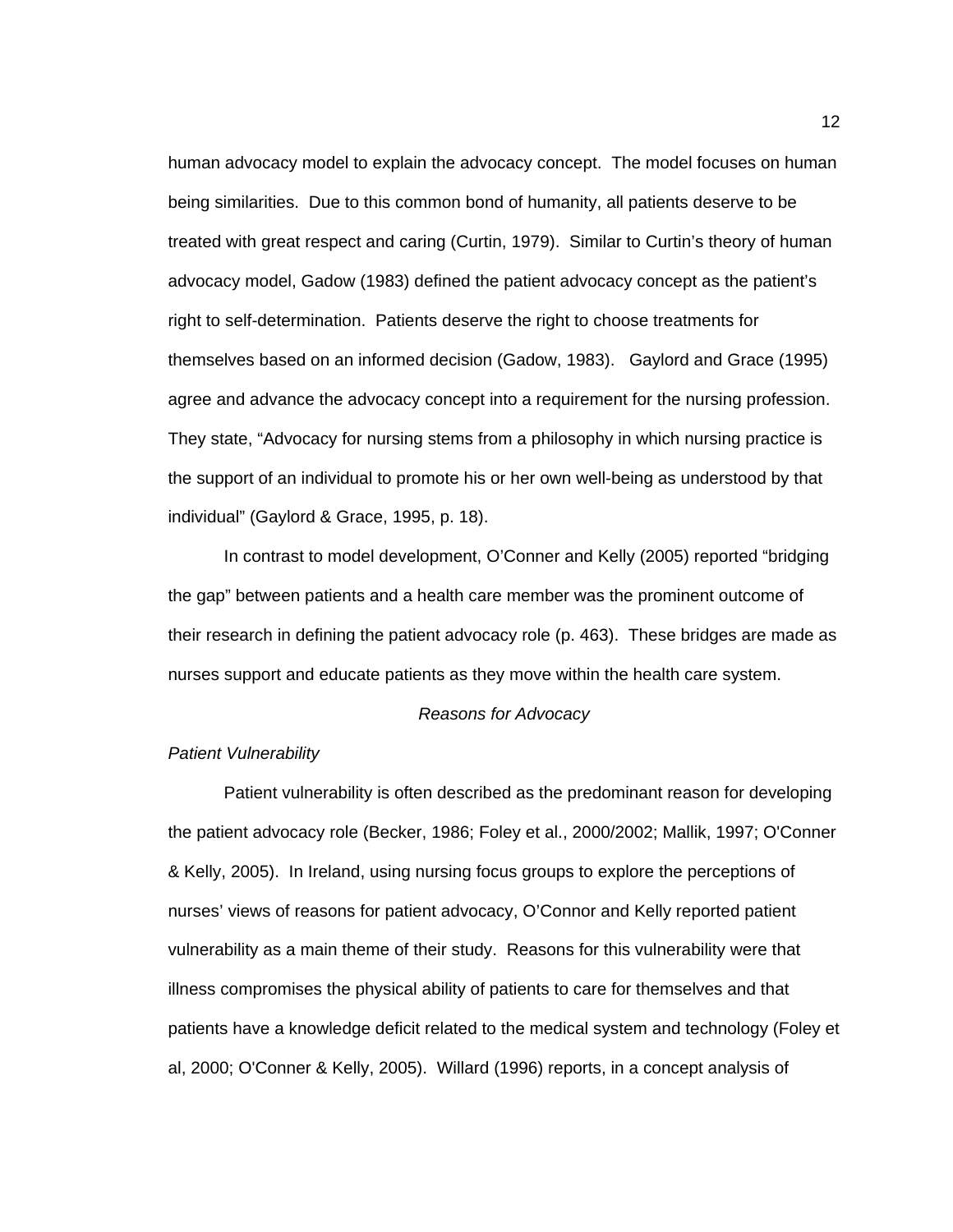advocacy, when presented with illness, patients often relinquish power and control of their own health. In addition, disparities in income, education levels, language barriers, or implications of medical diagnosis lead to patient vulnerability (Bu & Jezewski, 2006). *Protecting Patient Values* 

 In Bu and Jezewski's (2006) mid-range theory of patient advocacy, protection of patient values and choices revealed three core attributes for advocacy: "Safeguarding patients' autonomy; acting on behalf of patients; and championing social justice in the provision of health care" (p. 108). Similarly, when interviewing forty-three military nurses during an overseas peace keeping mission, Foley et al. (2000) reported that safeguarding patients and patient values became a part of whom they were as nurses. From this pattern of safeguarding patients, several themes emerged: "…protecting, … attending the whole person…being the persons' voice…preserving personhood" (Foley et al., 2000, pp. 500-502). Foley et al. (2000) go on to write, "…perhaps advocating is becoming increasingly important in a dehumanizing, impersonal, and profit-driving health care system" (p. 505)

 In a qualitative study by Snowball (1996), respecting patient values, rights, and allowing patient decision making were shared by the many participants; however, the researcher reported that nurses who participated in the study, often went beyond many of these descriptions of advocacy. These nurses had moved beyond basic advocacy and were focusing on the patients as the main center of all care. Also, these same nurses were found to have a high professional identity and knowledge in patient care (Snowball).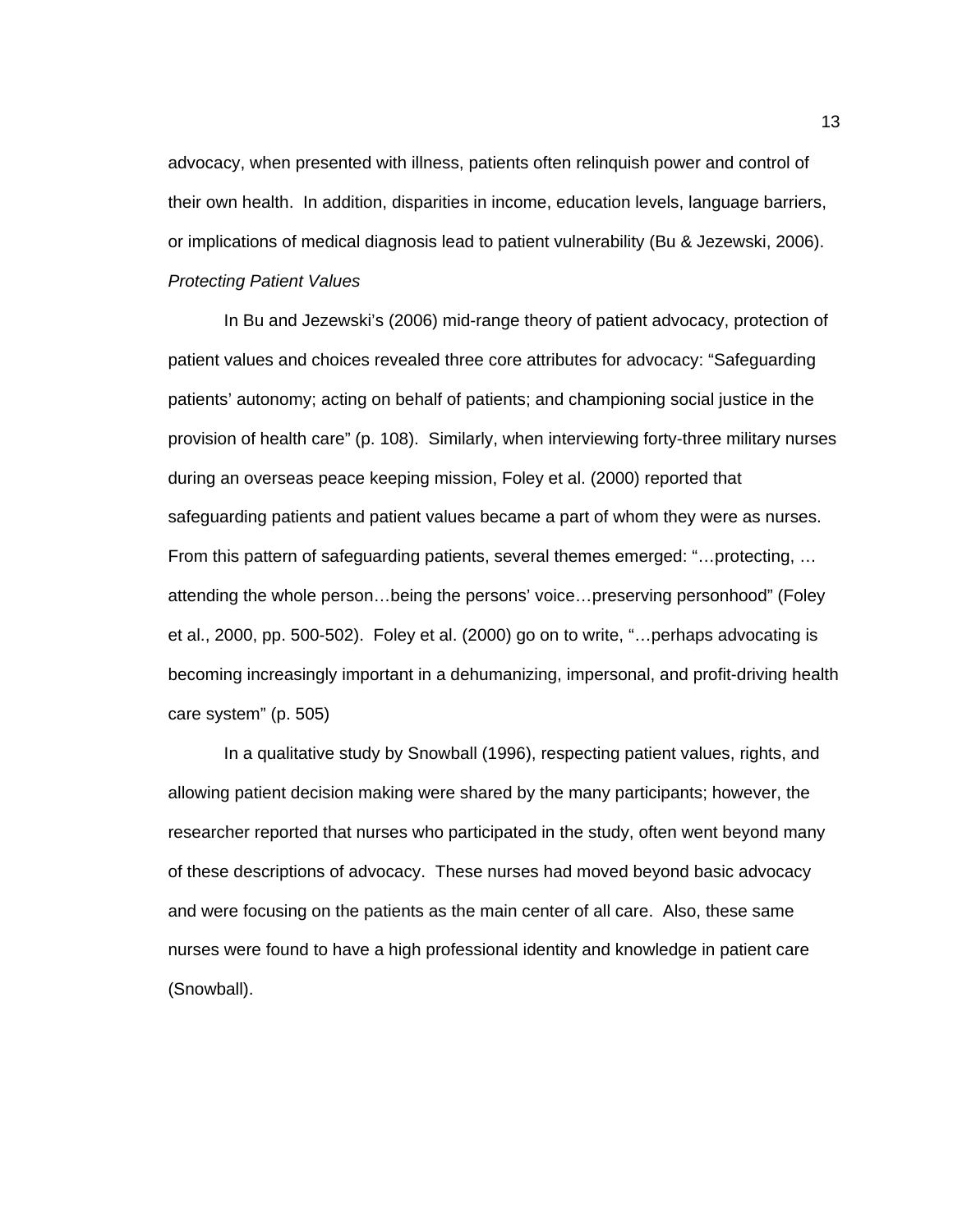#### *Consumerism and Patient Rights Movement*

 Patient rights have been an issue in nursing starting with Florence Nightingale. She writes that medicine provides a treatment oriented approach to disease; whereas, nurses assist each patient to identify what is best for them and then plans nursing interventions (Nightingale, 1860/2007). Careful assessment of each patient is needed to fully understand health care needs and wishes.

 The rise in consumerism and the self-care movement provided momentum and expansion for the advocacy role in nursing (Becker, 1986). Highly educated consumers and/or patients may be skeptical of prescribed medical treatments and request or demand an active role in their healthcare (Becker, 1986). However, even the highly educated consumer at times is challenged by the fast paced, highly technical health care system and media promotion.

 The American Hospital Association (AHA) Patient's Bill of Rights was developed in 1973 to assist and protect patient rights as an outcome of this consumerism (AHA, 1973). This Bill of Rights also allows for the protection of other populations, such as the elderly or mentally ill, who are challenged by the complex health care system. Shortly after the development of the Patient's Bill of Rights, the ANA's 1985 Code for Nurses with Interpretive Statements provided the nursing framework for protection of patient advocacy and rights.

 Gaylord and Grace (1995) state that patient rights are merely a part of patient advocacy in nursing. They view advocacy as a requirement for patient care since, "Failing to advocate is synonymous with failing to practice well" (Gaylord & Grace, 1995, p. 13). Furthermore, practicing well in nursing is: "The support of an individual to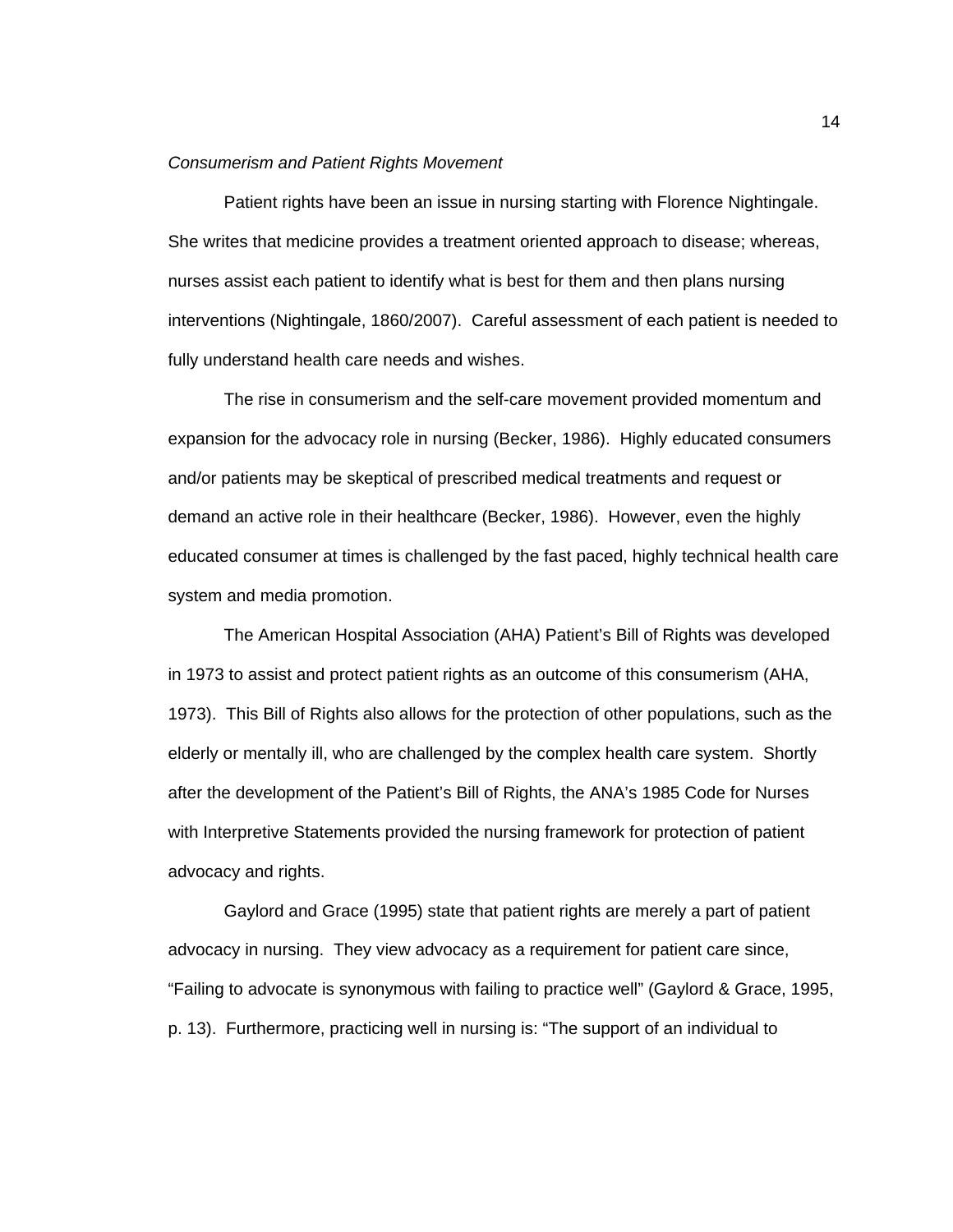promote his or her own well-being as understood by that individual" (Gaylord & Grace, p. 18).

#### *Professional Identity*

 Throughout the history of the profession of nursing, professional identity can be strongly linked to patient advocacy (Gaylord & Grace, 1995; Kohnke, 1982; Wheeler, 2000). Nurses are the champions of the sick and those who are unable, or unwilling, to speak for themselves. Nurses help "bridge the gap" between the health care system and the patient (O'Conner & Kelly, 2005). Patient advocacy is: "An ethic of practice" (Gaylord & Grace, p. 11).

 In contrast to humanism, Mallik (1998) has reported from interviews with nurse leaders that nurses may be trying to advance their own professional nursing identity by laying claim to the advocacy role. With this new role, increased authority and autonomy may be gained (Hewitt, 2002; Mallik, 1998; Willard, 1996).

Currently, many nurses may lack support from administrators and physicians who may suppress the ability of nurses to act as advocates (Bu & Jezewski, 2006). In order for nursing to claim such a role, clarity in the definition and function of the advocacy role is needed.

 Rather than the nursing profession claiming the advocacy role as their own, nurses in the research conducted by Snowball (1996) reported all members in the health care arena were valued and had equal consideration in patient care, making the patient the main focus. Uniting with other healthcare providers allows for a stronger influence on the bureaucracy of the health care system by the nursing profession (Snowball, 1996).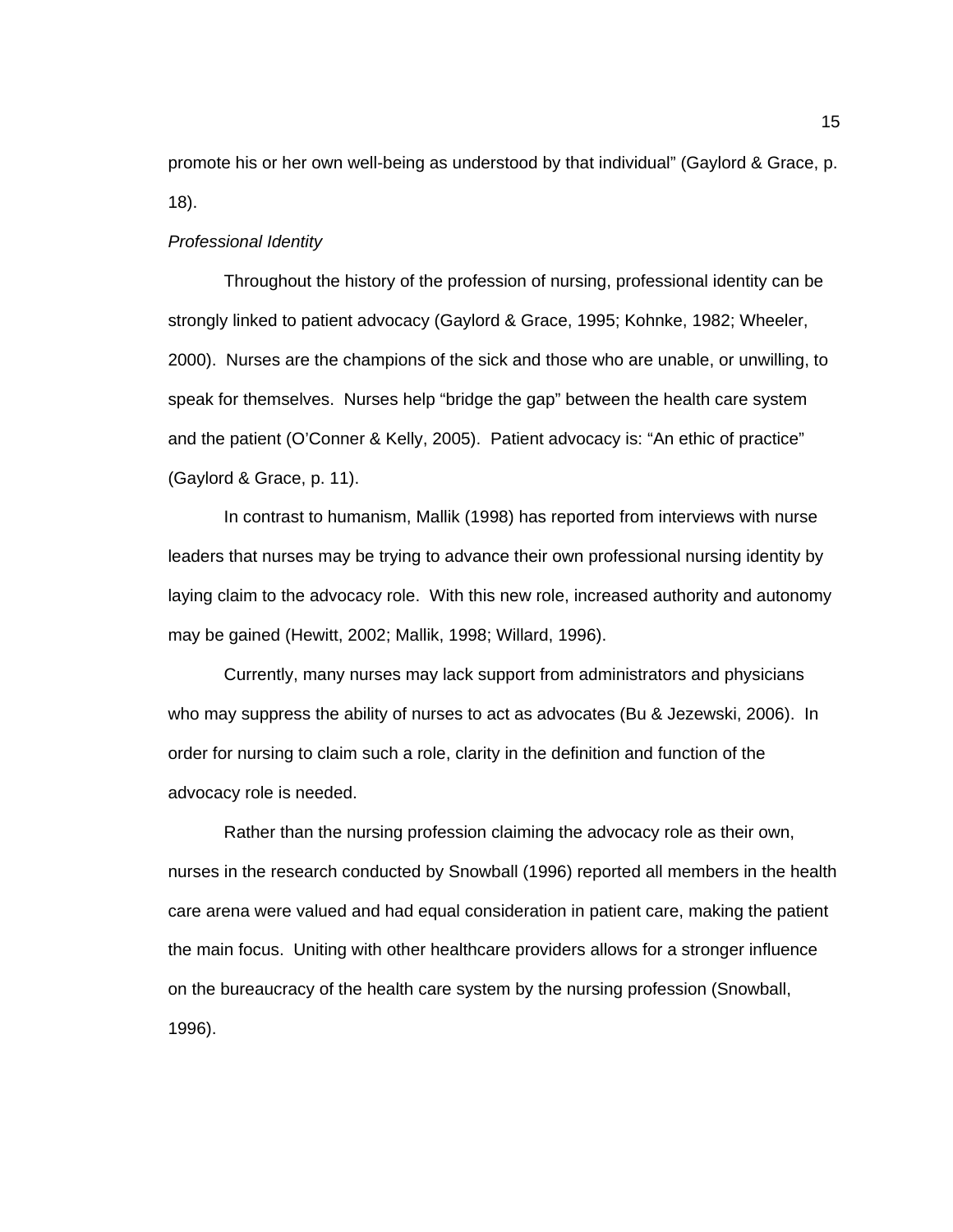#### *Negative Effects of Patient Advocacy*

 Advocating for patients is not without its risks or perils. Awareness of legal and ethical boundaries regarding disbursement of information and potential treatment options to patients must be fully understood by nurses. The ANA code of Ethics (2005) states: "Each nurse has an obligation to be knowledgeable about the moral and legal rights of all patients to self-determination" (p. 8). However, the nursing profession may not have the in-depth legal knowledge, autonomy, or support from institutions to fully carry out the legal patient advocacy role (Wheeler, 2000; Woodrow, 1997). Lack of legal knowledge for nursing is also supported by Priest, Carter-Kooken, Ealey, Holmes, and Hufeld (2007) as they write: "Most BSN students enter into practice without the foundational legal education necessary for safe and effective practice, let alone more sophisticated nursing functions such as advocacy" (p. 36). Closely tied to the legal aspects is the duty to first and foremost uphold the patient's values and wishes. Conflict may arise from a misunderstanding between patient and nurse or from the nurse's values being imposed upon the patient (Wheeler, 2000).

 Nurses who actively participate as a patient advocate by speaking against the health care system have the potential to be ostracized by physicians and other staff (Bu & Jezewski, 2006). Questioning an order or treatment, even though advocating for patients, may be viewed as being insubordinate or a "troublemaker" by physicians (O'Conner & Kelley 2005; Wheeler, 2000; Woodrow, 1997). Also, negative effects from the advocacy actions may result in bad publicity and financial loss for the organization. In the worst case scenario, job loss or relocation can occur for nurses involved in highly controversial patient advocacy roles (Becker, 1986). This negativity and fear of reprisal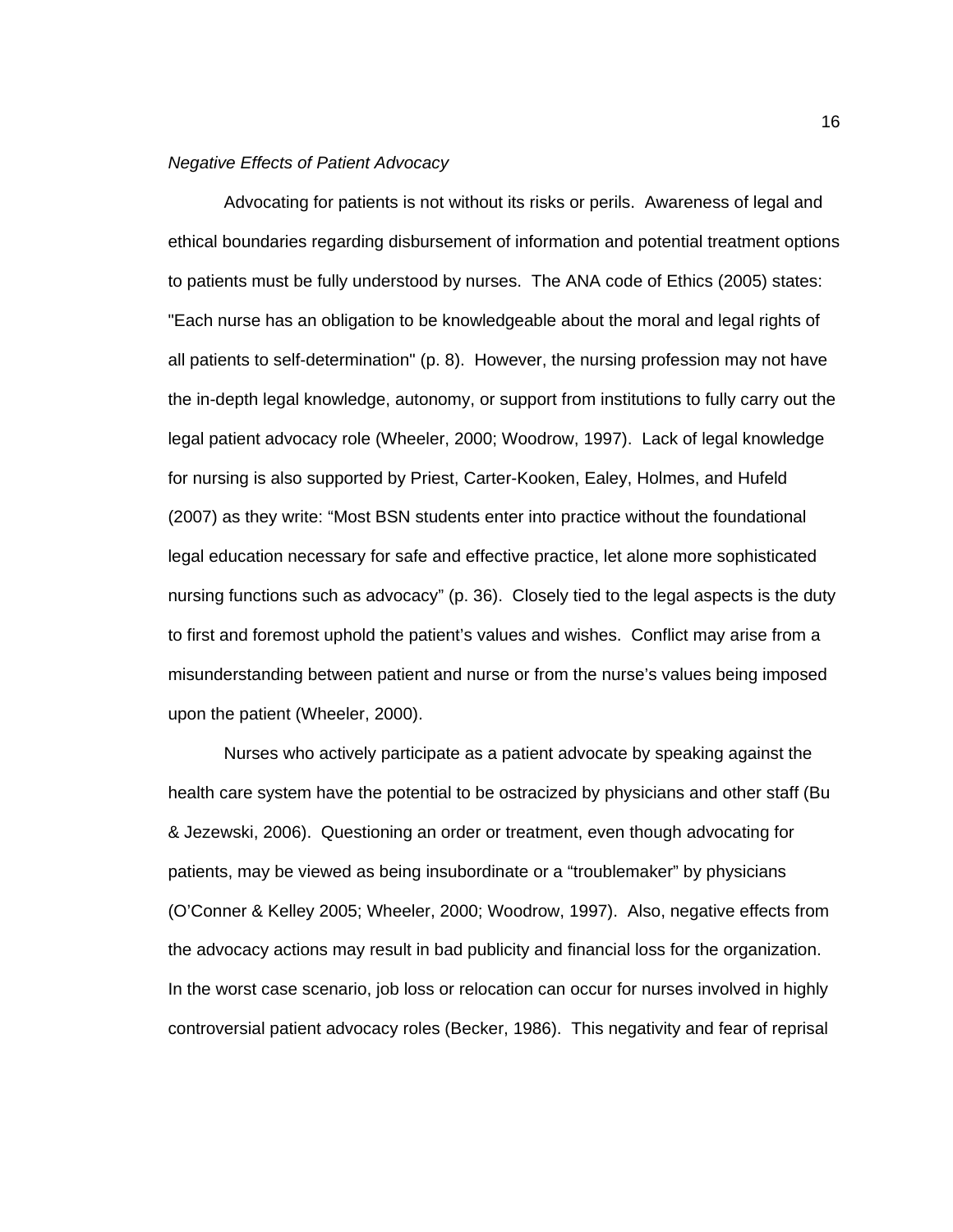when advocating for patients may lead to silence or passive advocates who do not fully support patients.

 Role strain or even moral distress was found to exist when staff had repeated unsuccessful attempts in the advocacy role (Sundin-Huard & Fahy, 1999). This qualitative study utilized unstructured interviews from a sample of 10 Australian critical care nurses to search for improved methods of nursing support for patient advocacy between the physician and organization (Sundin-Huard & Fahy). The researchers found that repeated efforts to advocate for patients with a self-perceived negative outcome can lead to moral distress or even burnout (Sundin-Huard & Fahy). The study indicated three possible paths of action when advocacy is unsupported: anticipate negative effects and do nothing, potentially leading to moral distress; use of covert nursing actions to advocate which perpetuated the doctor-nurse game; and direct confrontation, which in the study, showed unsuccessful results and also increased moral distress (Sundin-Huard & Fahy). The study did not elaborate on prior teaching about or awareness of patient advocacy that the nurses had experienced.

### *Learning Patient Advocacy*

 Methods of learning patient advocacy are often derived from work and life experiences making it: "Context based: that is nurses take different actions to advocate for patients in different clinical situations" (Bu and Jezewski, 2006, p. 103). However, with patient needs becoming increasingly more complex, other methods are needed to help student nurses and even practicing nurses become more familiar with the advocacy role. Researchers are beginning to become aware of the benefits of more ethics study, and experiencing the advocacy role though preceptorship or discussion (Kohnke, 1982). In a 4-year longitudinal study of nursing students in Turkey, Altun and Ersoy (2003)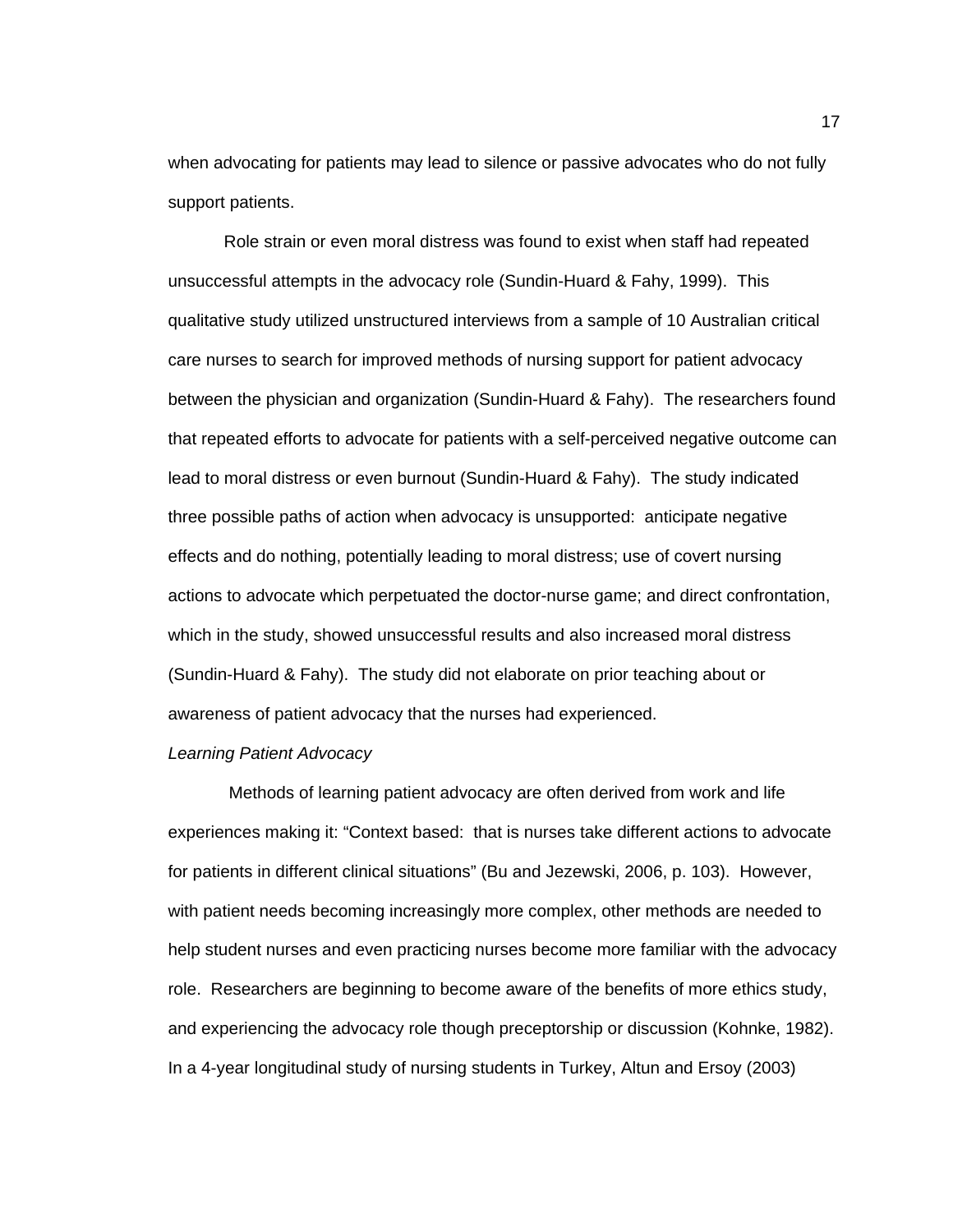reported advocacy traits can be learned and enhanced through the study of nursing ethics. Their study utilized questionnaires centering on patient's rights that were given to students in their first year of nursing school and then again in their 4th year of school. During the 4 years, nursing ethics was a common thread throughout the program. Overall, scores indicated students had learned more about patient rights, which is part of the advocacy role (Altun & Ersoy, 2003).

 Development of the characteristics of being an advocate, as described earlier, will assist nurses and students as they learn the advocacy role. Narrative stories and experiences allow student nurses to actively engage in discussion of situations involving advocacy (Foley et al., 2002). These narratives will help create an awareness of the advocacy role as well as the ethic of care in nursing (Foley et al., 2002)

 In contrast to learning patient advocacy as a new concept, Beckett, Gilbertson and Greenwood (2007), report that students have the relational awareness of patient advocacy that needs to be fostered and developed along with their technical skills as skills develop. Researchers gathered data from fourth-semester nursing students, who while applying principals of cultural safety submitted a two-part-reflective essay on the nurse-patient relationship. Students were acutely aware of their novice status in the technical aspects of nursing. These same students indicated an increased awareness of providing holistic patient care, by taking the time to understand the experiences from a patient's perspective: "Doing the right thing was clearly a concern; it was not only thought of simply in terms of clinical skill, but also, included preserving patients' dignity, protecting their rights and caring for them in profoundly meaningful ways" (Beckett et al., p. 32).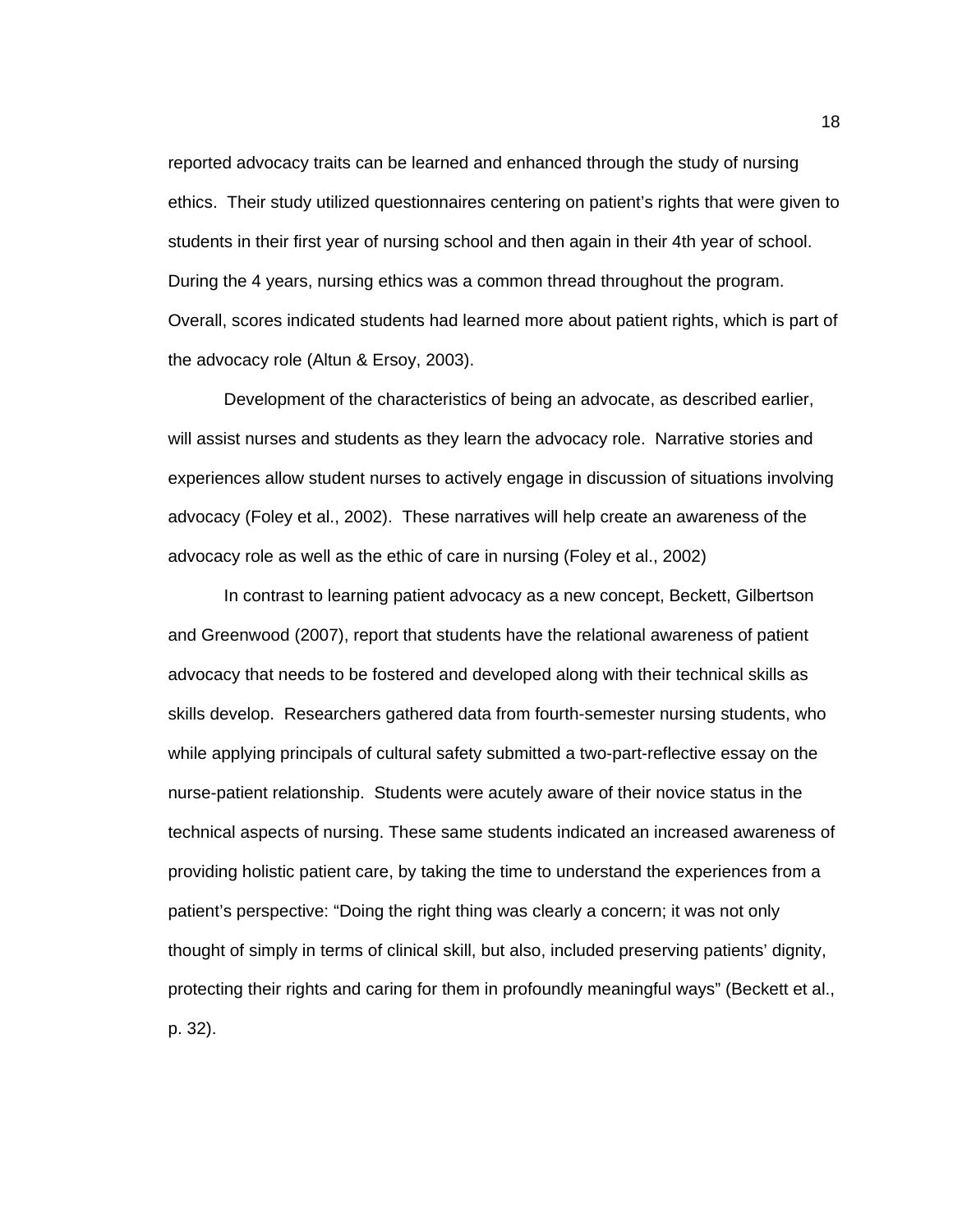#### *Knowledge and Confidence*

Research has identified a clear sense of self-identity, confidence, therapeutic communication skills, and the ability to carry out the advocacy role in the health care setting as a common link to learning patient advocacy (Becker, 1986; Foley et al., 2002; Mallik, 1997; Snowball, 1996). Learning and development of these skills is vital to establishing a foundation for practicing the patient advocacy role.

 Expertise in the clinical setting and ability to negotiate the health care system are a theme in the study by O'Conner and Kelly (2005). Along with expertise and knowledge, confidence in one's self and one's abilities as a nurse is paramount to the advocacy role. In a phenomenological study about how nurses learn advocacy, Foley et al. (2002), interviewed 62 active army and Army Reserve nurses. Results indicated having a strong sense of self, or knowing ones own values, is a major component to learning the patient advocate role. Other study results by Foley et al. (2002) indicated that confidence is gained by: watching others utilize the advocacy role in a positive manner, having a supportive mentor when one is new nurse, and ongoing discussions of the advocacy role. The majority of the participants stated that caring values were established early in life and became an innate part of their lives. Reinforcing this data, Becker (1986) discusses the need to know oneself or have self-advocacy, in order to be able to advocate for others.

 Knowledge of and exposure to the legal ramification of advocacy was a method to supplement students' learning studied by Priest et al. (2007). In the study, sophomore II students were provided information about legal issues in their foundation in nursing course. Students posted questions on the internet the night before class; these were forwarded to a nurse attorney to answer. This interaction allowed exposure to the legal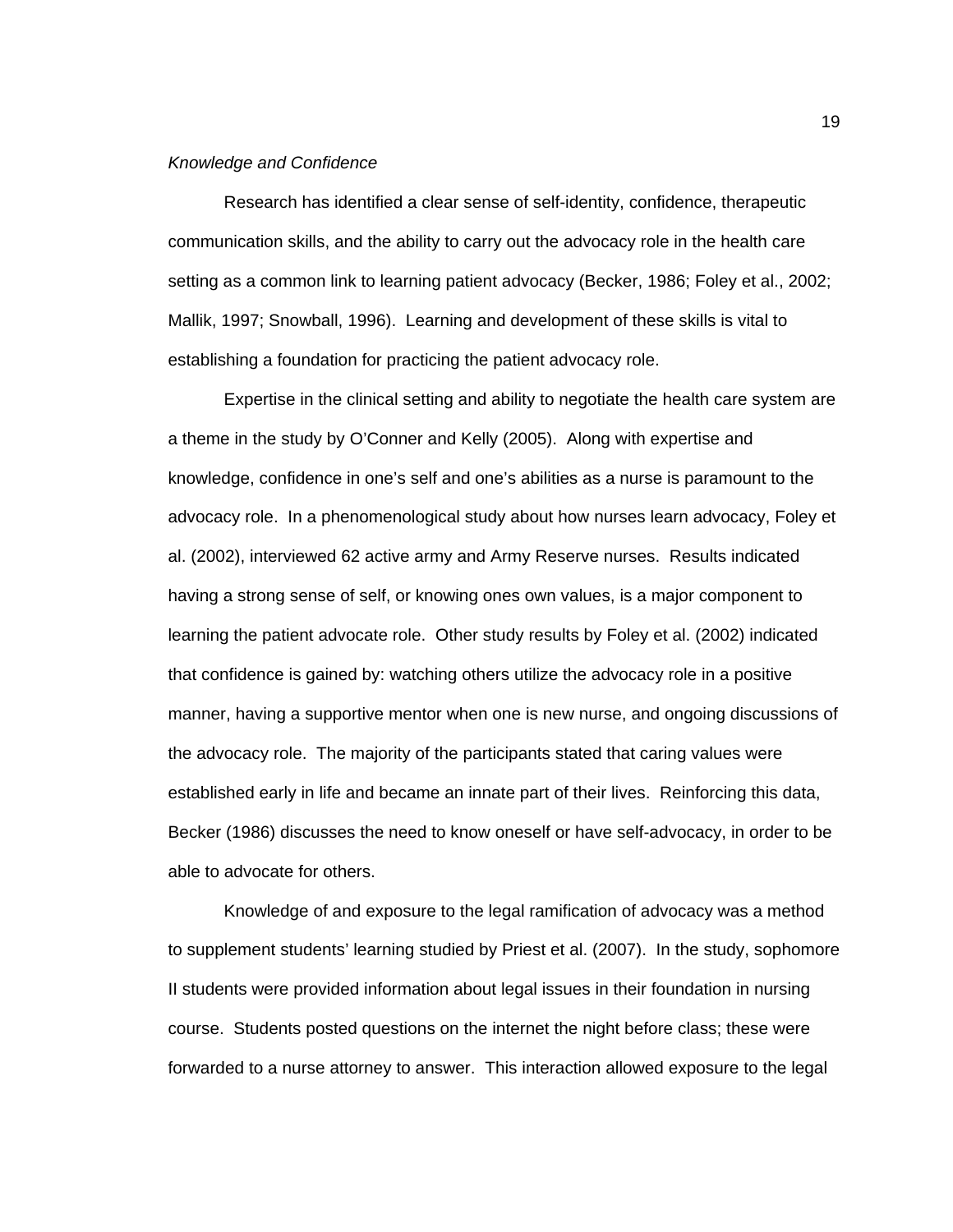side of nursing and collaboration of disciplines. Study results indicated students welcomed the interaction and gained much knowledge in the basic legal aspects of nursing and the advocacy role (Priest et al.).

### *Therapeutic Patient Interaction*

 Studies have identified that a therapeutic relationship is vital for the advocacy role (Bu & Jezewski, 2006; Beckett, et al., 2007; O'Conner & Kelly, 2005; Snowball, 1996). Through this trusting relationship, patient values and treatment choices are freely discussed and supported (Bu and Jezewski).

O'Conner and Kelly expand on the nurse-patient relationship to include the patient, nurse and all health care members, with the nurse bridging the gap among the members. Not only is communication important in nurse-patient relationship, it is vital among the health care team members (O'Conner & Kelly).

## **Summary**

 In summary, knowledge of learning the patient advocate role is at the beginning stages. Nursing staff are with patients 24 hours a day, 7 days a week and are supposed to support patient rights, human dignity and patient treatment choices. Advocacy actions benefit nurses as well as increasing a feeling of hope and personal satisfaction as they inform and support patients during their illness. In a broader sense, policy-making and human rights can be influenced through advocacy. Nurses seem to be in the best position in the health care system to advocate for patients.

 Nursing students need to develop a basic knowledge of patient advocacy during their college years in order to enhance and expand their nursing skill and become competent practitioners. The literature supports learning ethics, therapeutic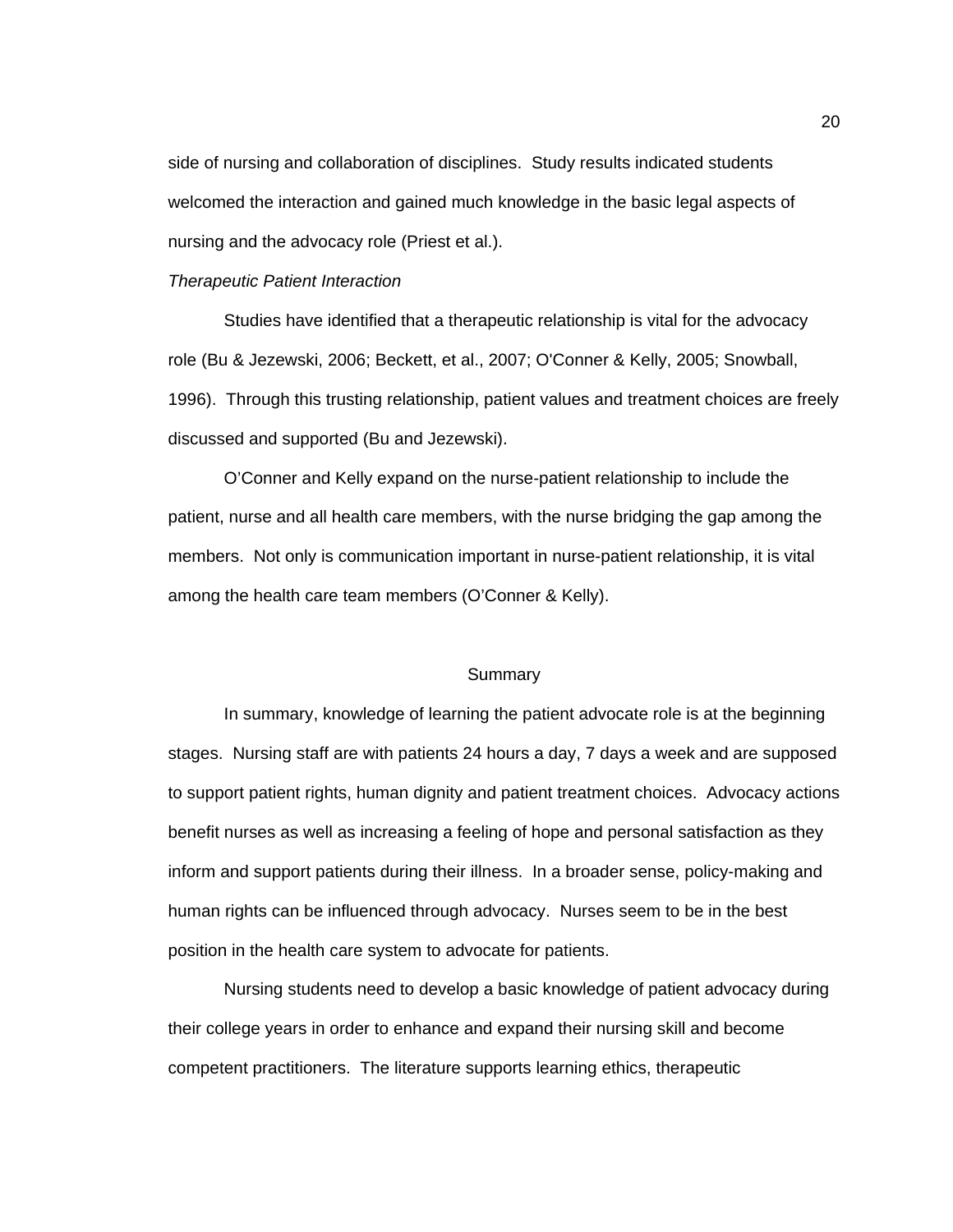communication skills, and developing a sense of self; however, the methods of learning patient advocacy are not definitive or guaranteed to enhance student learning. The importance of watching other nurses, faculty and health care members model the advocacy role also is vital to learning patient advocacy. This study explored how BSN nursing students learned the patient advocacy role.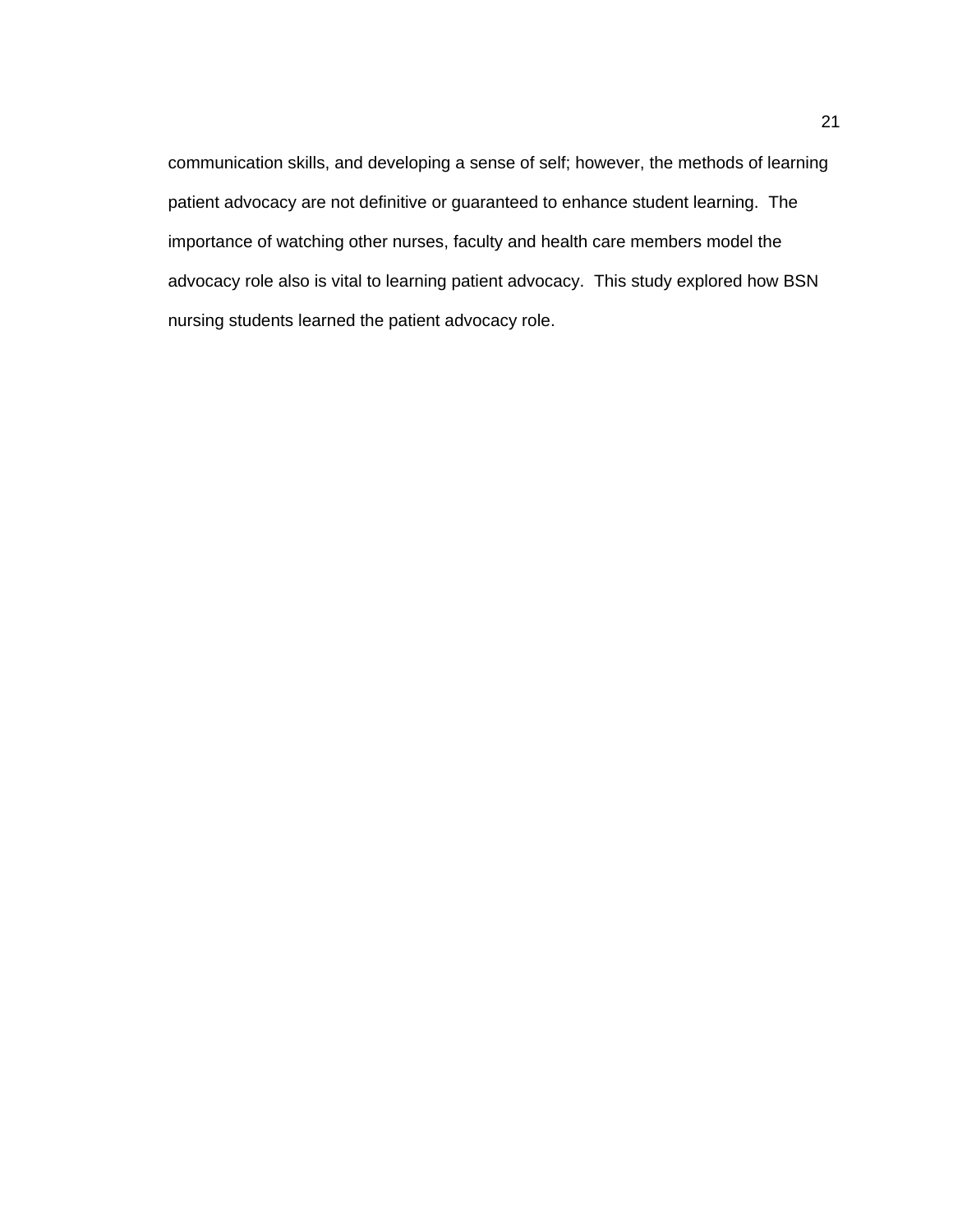### CHAPTER III

## **METHODOLOGY**

### **Introduction**

The purpose of this study was to explore how second semester senior nursing students learned the patient advocacy role.

#### Research Design

An exploratory design was used in this study. This design was appropriate because the process of learning patient advocacy as student nurses has little research data available. This design "provides an opportunity to examine all aspects of the problem" (Brink & Wood, 1983, p. 91). Exploratory studies help provide the data from which to build further studies. An attempt was made to discover what students know about advocacy and what factors influenced their learning patient advocacy.

#### Sample

Participants were students enrolled in a public college of nursing in the Midwest. Participants met the following criteria:

- 1. Enrolled in the CON
- 2. Senior II level (prior to graduation in spring 2008)
- 3. Agreed to participate in the study

## *Sample Selection*

A convenience sample of senior II nursing students in a Midwest CON was studied. All senior II students were given the questionnaire in a regularly scheduled class. This classroom method allowed for the complete senior II class ( $n= 66$ ) to have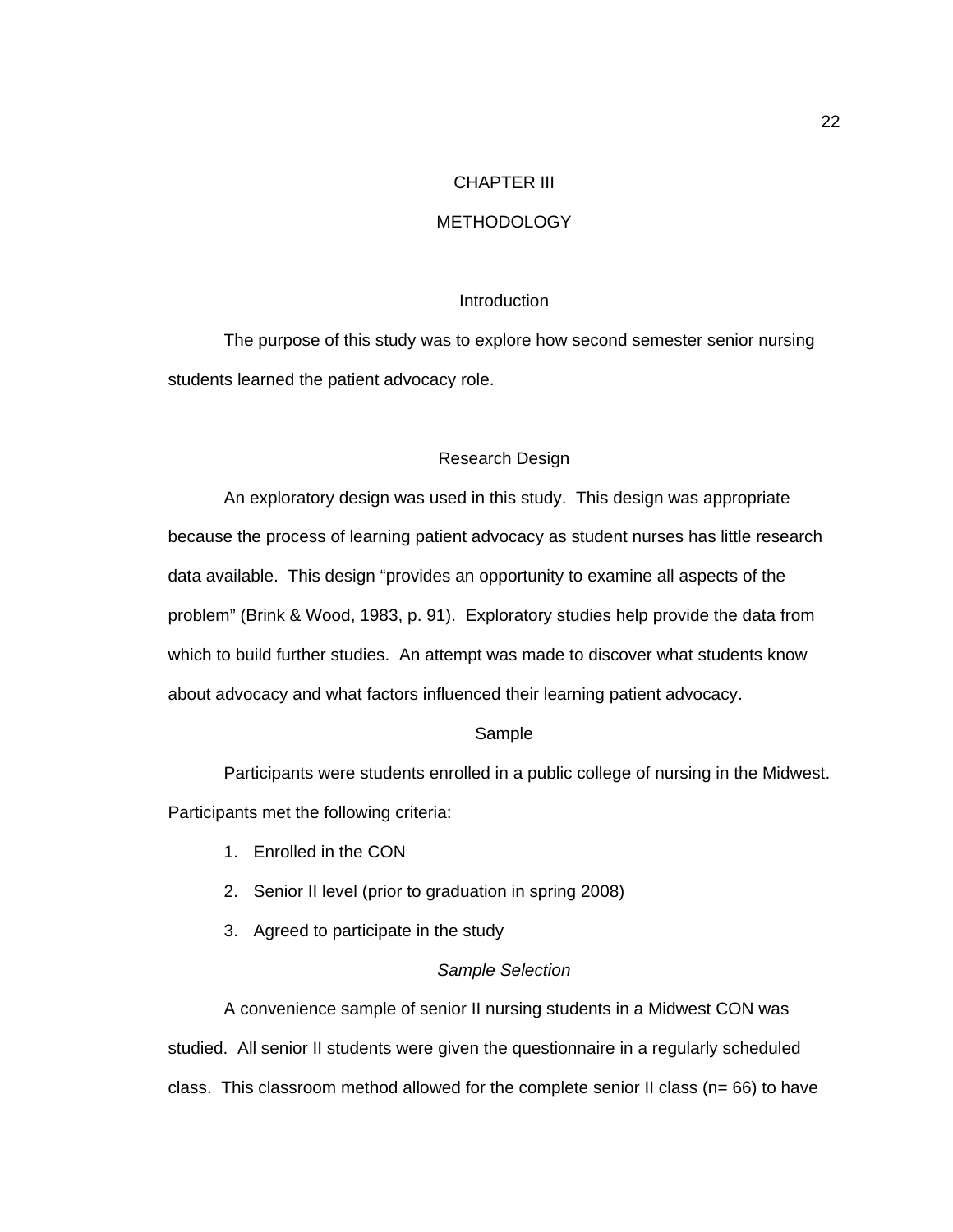the opportunity to participate in the study in the most time-efficient manner. All students were in attendance per confirmation of the attending faculty.

## Data Collection Instrument

After a literature review of patient advocacy, the researcher developed an openended questionnaire (Appendix B). The questionnaire contained seven questions in addition to a demographic sheet (Appendix C). The initial questions queried students' understanding of the concept of patient advocacy by asking for their individual definitions. Students were then asked about their first awareness and exposure to patient advocacy in their lives prior to starting at the CON. The remaining questions focused on lecture, clinical, and clinical lab at the CON that each student experienced. The demographic data included: age, sex, marital status, number of children, previous degree, race/ethnicity, current employer and if this employment is health-care related.

#### Data Collection Procedures

Approval was received from the University of Wisconsin Oshkosh Internal Review Board (Appendix D) and from the CON research committee.

To obtain permission to introduce and request volunteers for the study, the researcher submitted a study abstract, study information sheet (Appendix E), questionnaire and demographic sheet to the senior II faculty member. A brief presentation of the study's description, purpose and potential usefulness of data was provided. An information packet including a study information sheet, questionnaire, and demographic sheet were provided to all senior II nursing students in class. Students were instructed to read the information sheet, and complete the questionnaire and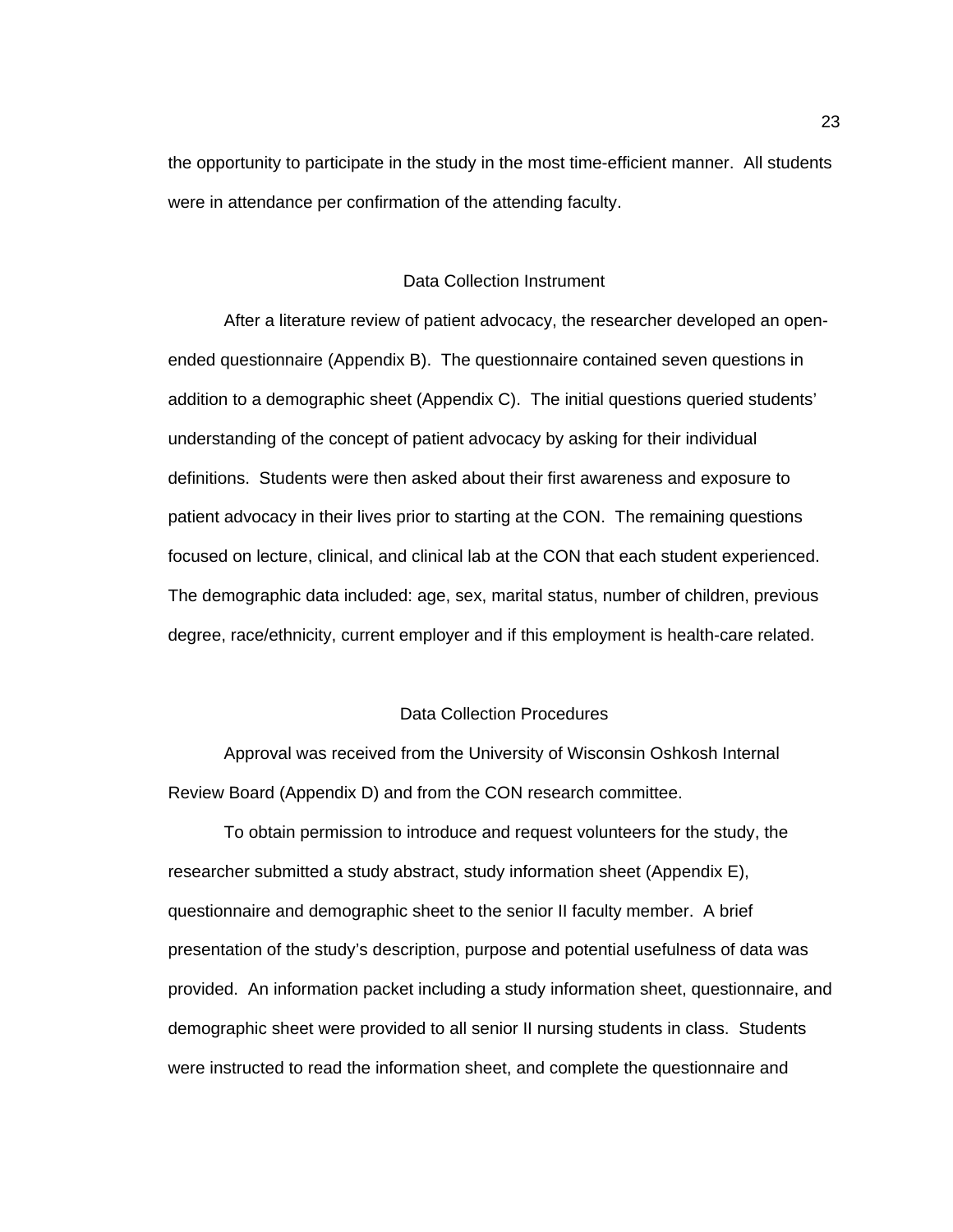demographic sheet if they chose to participate. Consent for the study was implied upon completion and submission of the questionnaire. Completed questionnaires were placed in an envelope and then in a sealed box in the CON office. This process allowed for complete student anonymity.

#### Data Analysis

 The researcher completed data analysis by using interpretational analysis. Each questionnaire with demographic sheet was numbered to allow comparisons in the data analysis. The researcher reviewed all data, searching for themes and categories in each question and in the overall data. Once the first review was complete, the researcher reviewed the data again to verify the themes. Some answers to fit into several themes. Then a general overview of the findings was developed, which allowed for data organization and presentation of results.

## Study Limitations

The study was limited by time and a small number of participants. Student concentration and focus for completing the questionnaire may not have been adequate, since the students were approached after completing a 2-hour exam.

Open-ended questions provided very basic information and, after analysis, the researcher would have worded some questions differently. The questionnaire did not allow in-depth exploration for some answers that were provided. However, the questionnaire allowed for a moderate amount of students to participate, which provided a basic knowledge for future studies.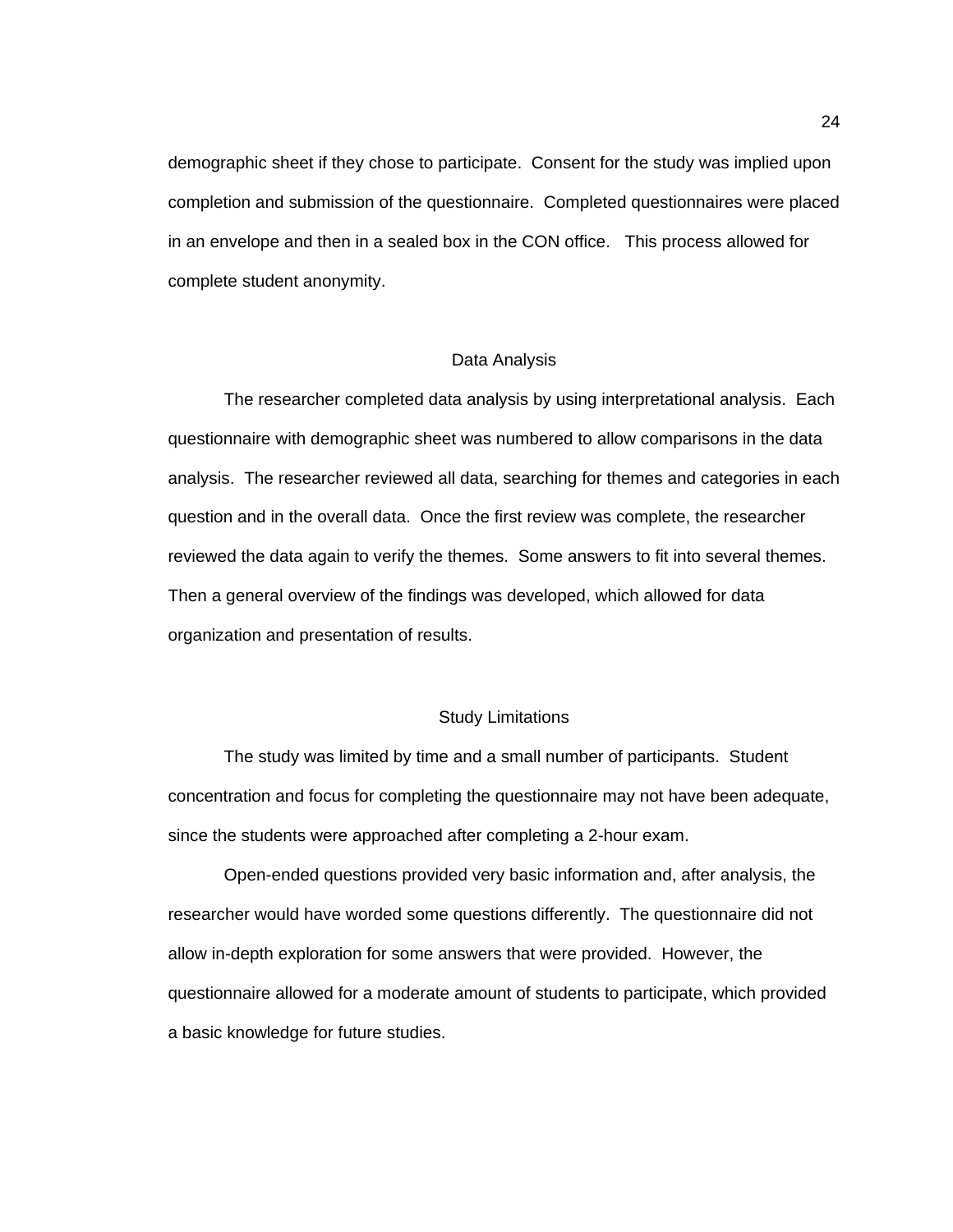Representation was with a fixed group, obtained from only one senior class in one CON, making it difficult to generalize to other students. The majority of the students were female with only three male students participating. One student was Caucasian/Asian; all others identified themselves as Caucasian.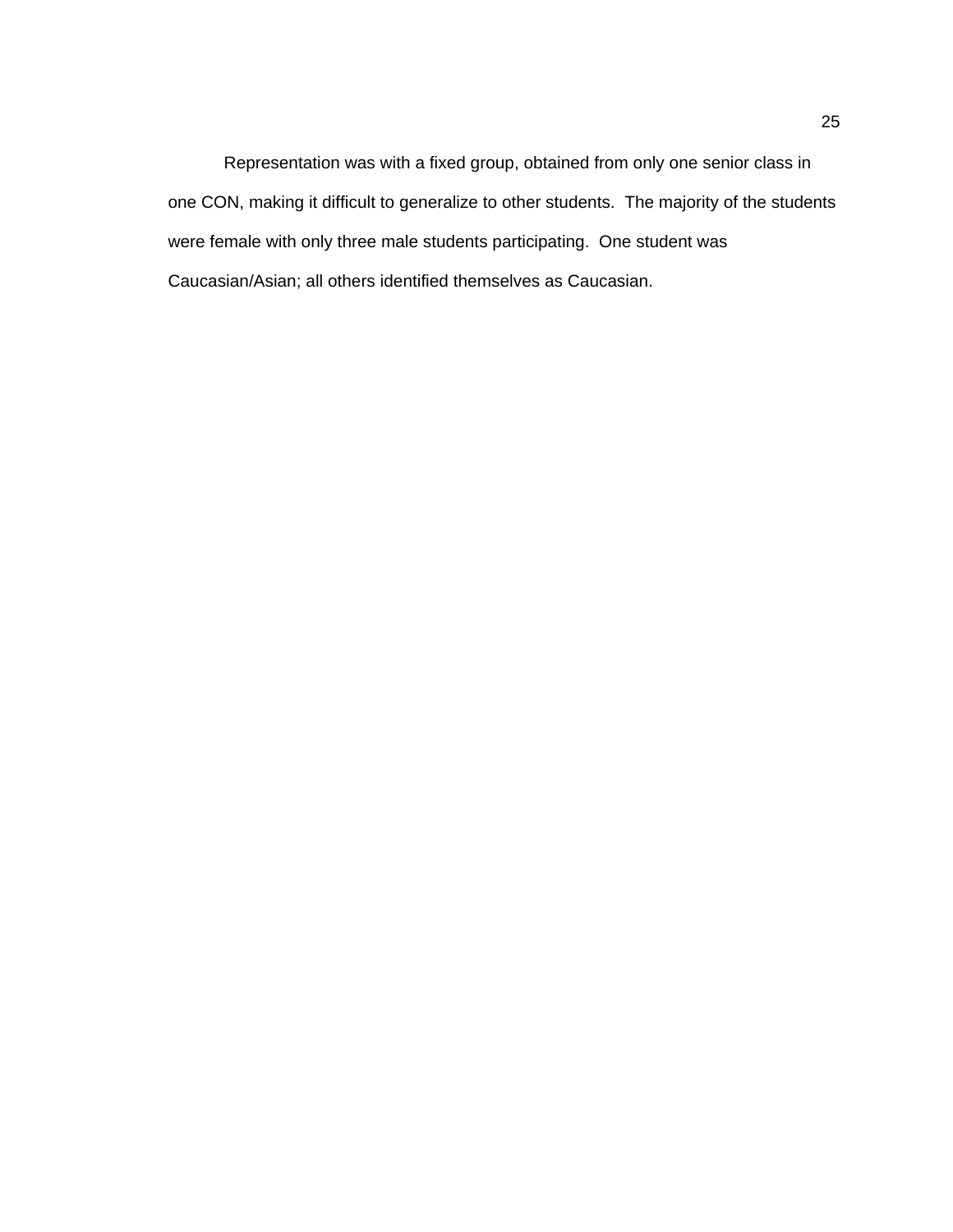## CHAPTER IV

## FINDINGS AND DISCUSSION

Sixty-one students (92%) of the total 66, second semester senior students answered the questionnaire. Demographic data included ages and genders (Table 1), marital status (Table 2), number of children (Table 3), previous degrees (Table 4), and employment (Table 5).

Table 1

*Ages and Genders*

|             |             | Female         |         |
|-------------|-------------|----------------|---------|
|             | Percent     | Number         | Percent |
|             |             |                |         |
| 0           | 0           | 4              | 6.90%   |
| 0           | 0           | 25             | 43.10%  |
| 1           | 33.33%      | 14             | 24.14%  |
| 0           | 0           | 4              | 6.90%   |
| 0           | 0           | 1              | 1.72%   |
| 0           | 0           | 1              | 1.72%   |
| 1           | 33.33%      | 0              | 0       |
| 0           | $\mathbf 0$ | $\overline{2}$ | 3.45%   |
| 1           | 33.33%      | 0              | 0       |
| 0           | 0           | 1              | 1.72%   |
| 0           | 0           | 1              | 1.72%   |
| 0           | 0           | 1              | 1.72%   |
| 0           | 0           | 1              | 1.72%   |
| 0           | 0           | 1              | 1.72%   |
| 0           | 0           |                | 1.72%   |
| $\mathbf 0$ | 0           | 1              | 1.72%   |
|             | Number      | Male           |         |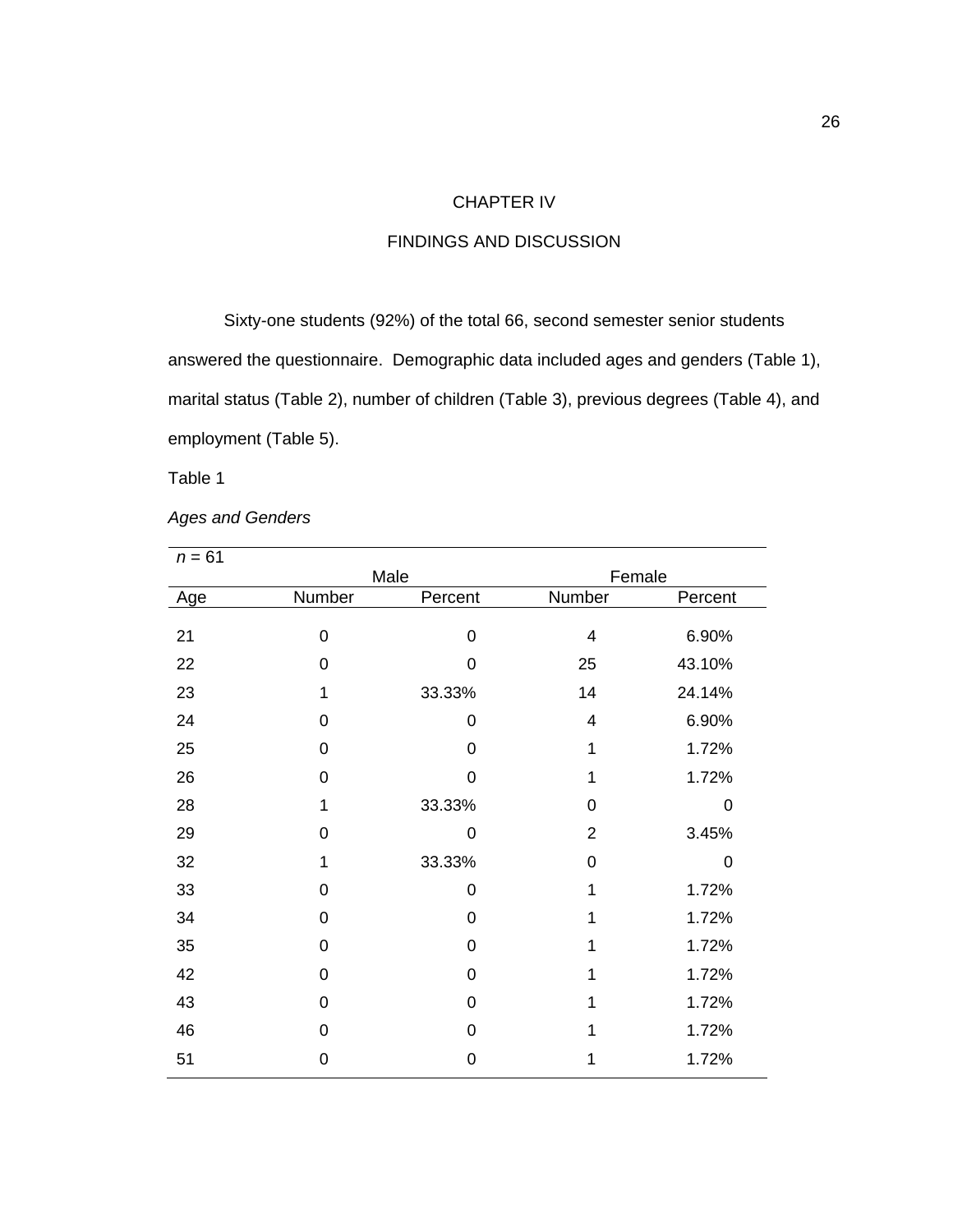# Table 2

# *Marital Status*

| $n = 61$ | Number | Percent |
|----------|--------|---------|
| Single   | 53     | 86.89%  |
| Married  | 6      | 9.84%   |
| Divorced | 2      | 3.27%   |

## Table 3

# *Number of Children*

| $n = 61$ | Number | Percent |
|----------|--------|---------|
| 0        | 54     | 88.52%  |
| 1        | 3      | 4.92%   |
| 3        | 1      | 1.64%   |
| 4        | 2      | 3.28%   |
| Pregnant | 1      | 1.64%   |
|          |        |         |

# Table 4

# *Previous Degrees*

| $n = 61$                                             | <b>Number</b> | Percent  |
|------------------------------------------------------|---------------|----------|
| None                                                 | 56            | 91.80%   |
| Bachelor of Arts Degree                              | 1             | $1.64\%$ |
| Associate Degree in Arts/Other                       | 3             | 4.92%    |
| Associate Degree in Health Information<br>Management | 1             | 1.64%    |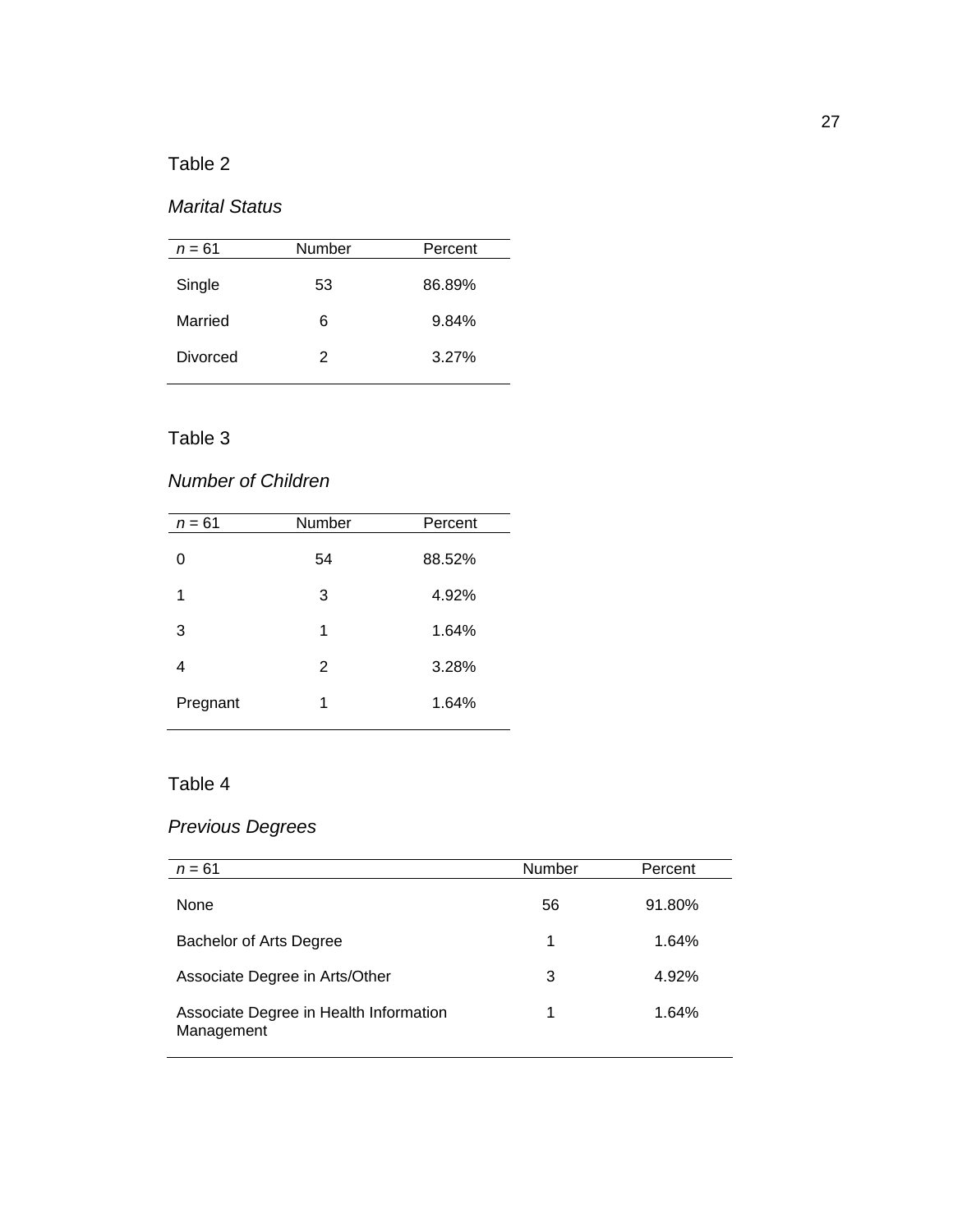## Table 5

|  | Employment |
|--|------------|
|--|------------|

| $n = 61$                  | Number       | Percent |
|---------------------------|--------------|---------|
| None                      | 6            | 9.83%   |
| <b>Student</b>            | 2            | 3.28%   |
| Service industry          | 5            | 8.20%   |
| Intern                    | 23           | 37.70%  |
| <b>CNA</b>                | 18           | 29.51%  |
| Hospital                  | 5            | 8.20%   |
| <b>Bank</b>               | $\mathbf{1}$ | 1.64%   |
| <b>Medical Technician</b> | 1            | 1.64%   |

## Results and Discussion

As students wrote about learning patient advocacy, centrality of the patient was a dominant theme. Throughout the data, actions of being a patient advocate were expressed in student statements: "standing up for," "providing the client with the best possible care," "observing nurses model advocacy," and "informing my patients and portraying their thoughts and feelings regarding their care." Another student stated "realization of if we as nurses don't advocate who will?" Bu and Jezewski (2006) support this theme in the development of a mid-range theory of patient advocacy. Similarly, Hanks (2005) uses the centrality of the patient as a main focus in the Patient Advocacy Model. With such a focus on the centrality and actions of advocacy, establishment of a therapeutic relationship is a subtheme while students learned and provided patient care.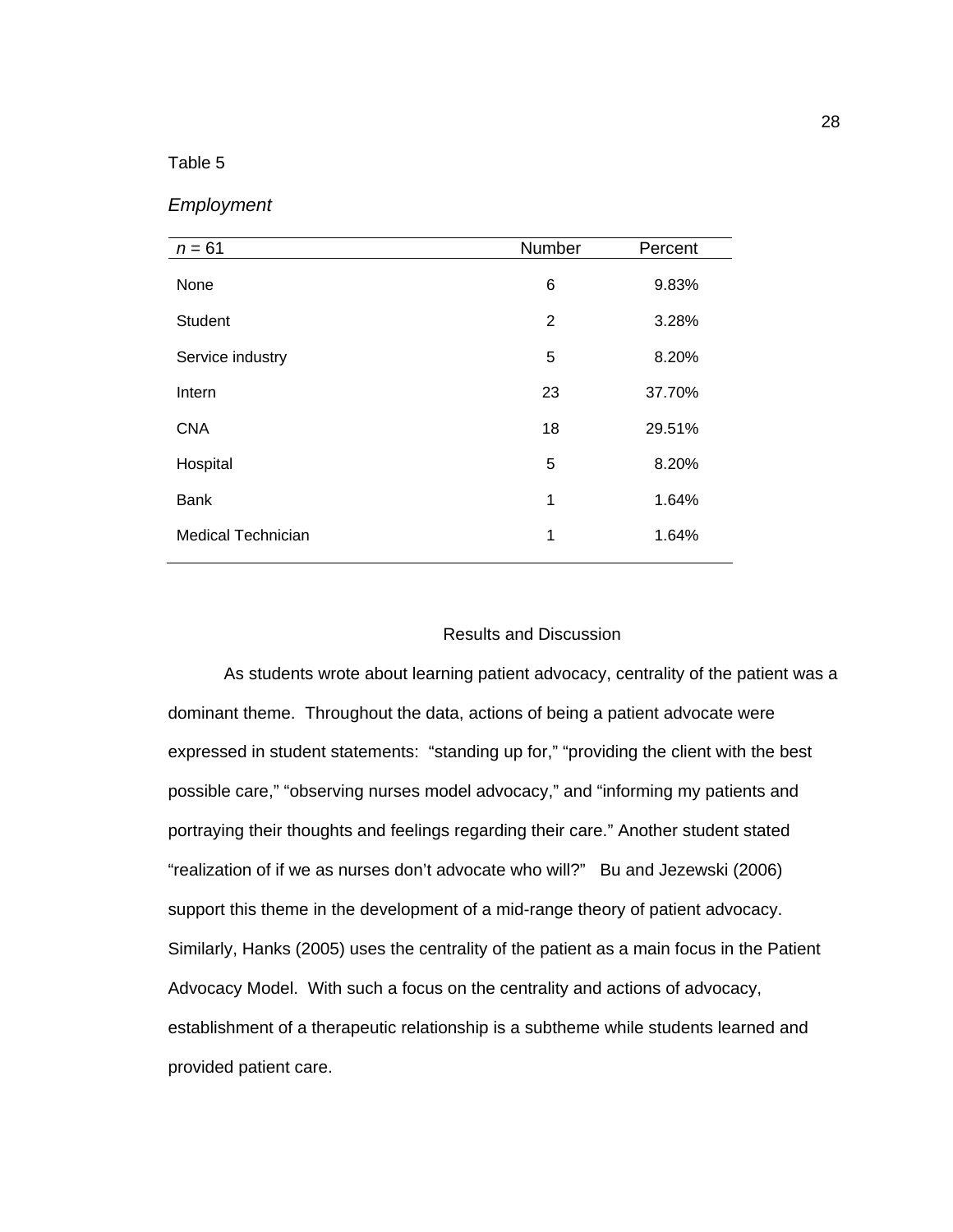### *Standing up for Patient Rights and Wishes*

 The first common theme which emerged from the data as students defined patient advocacy was standing up for patient rights and wishes. Students used terms such as "standing up for" (n= 12), "speaking for" (n=10), "defending" (n=4), or "looking out for/protecting" (n=6) patient rights and wishes in their advocacy definition. Students used standing up for their patient in a multidimensional aspect such as: "attention to patient needs, increasing quality of life and care, treatment choices, and mainly patient rights and wishes." Hanks (2006) encompassed this definition in the Patient Advocacy Model, with the patient as a the center and the nurse as the filter around the patient protecting or assisting the patient as much or little as they need. Snowball (1996) reported protecting or being a patient representative in findings for novice nurses in their study of patient advocacy. As nurses gained knowledge and experience, they: "focused on the centrality of the patient and on a view of themselves as nurses having a high level of professional identity, knowledge, skills and confidence through which to enhance the patient care experience. Thus their understanding of advocacy appeared to be firmly grounded in a well articulated notion of professional nursing practice" (Snowball, p. 70).

*Lack of Knowledge of Legal and Ethical Aspects of Patient Advocacy* 

 Advocacy is not only protecting the patient but having a solid foundation in the profession of nursing. This foundation allows for an awareness of self-protection or standing up for oneself. Students had a focus for patient advocacy that was very limited. Although not directly asked, students did not identify awareness of their autonomy and legal ramifications of being a patient advocate. Lack of understanding is shown by the low number (n=10) of students who directly identified legal and ethical class as increasing their awareness of patient advocacy. This lack of understanding is also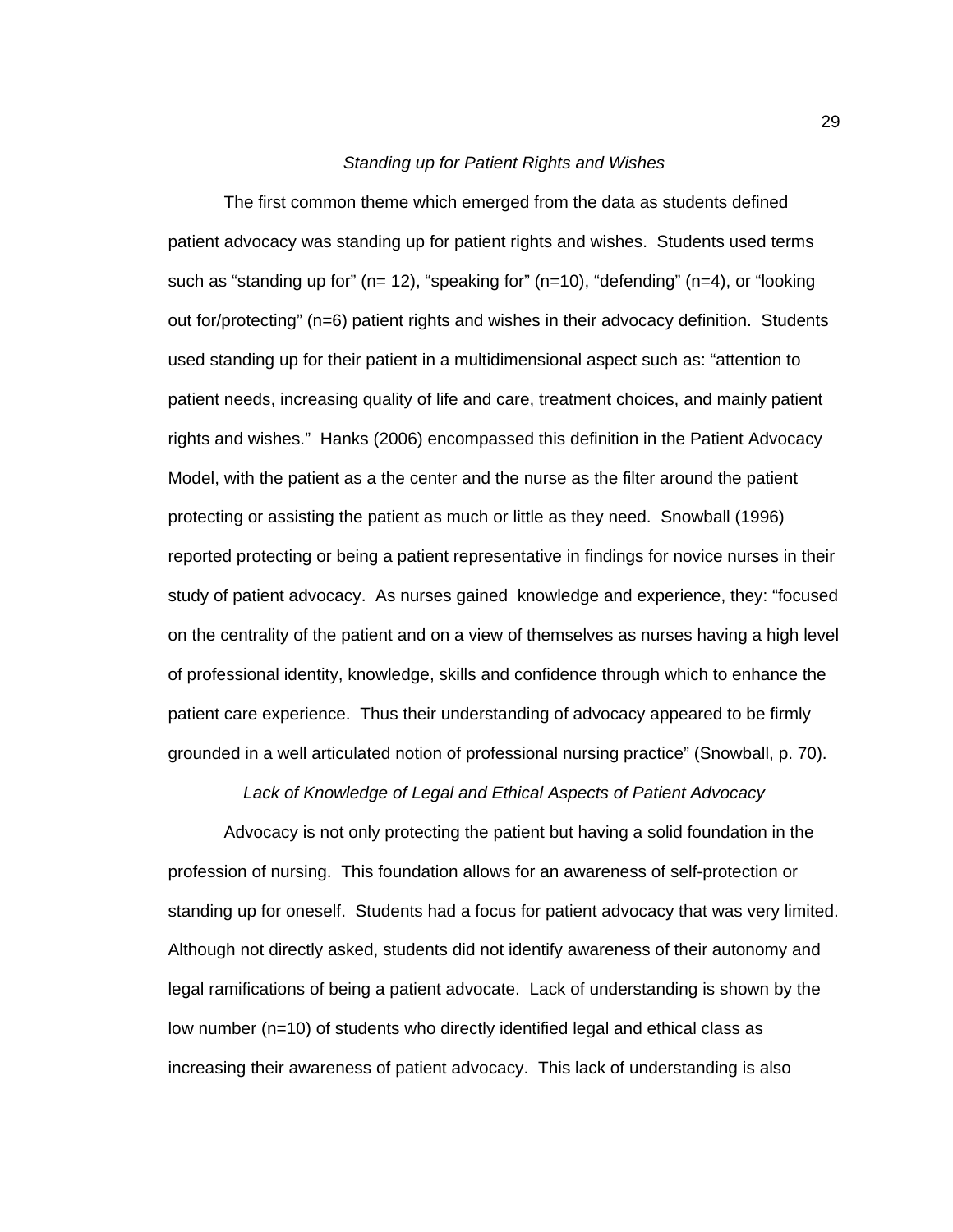shown in one student's statement, "acting on a patient behalf without considering your own person implications." No other reference was made to the potential legal ramification of patient advocacy.

## *Nursing as a Voice*

The second theme that emerged from the student's definition of patient advocacy was being a "voice" for the patient  $(n=11)$ . A good example of this was shown in a student statement, "Using your professional role and knowledge as an RN to represent your patient's needs to other members of the care team in order to achieve optimal patient outcomes" and "allow patients voice to be heard." Awareness of the importance of communication as a voice for patients also was mentioned by four students. Students (n= 4) noted the importance of an indirect voice for patients through communicating with the health care team and making the patient values and wishes known. These wishes then can be communicated by patient or RN. Willard (1996), Jones (1982) and Gaylord and Grace (1995) support the nursing profession as being part of a team and collaborating to provide maximum benefit to the patient. This collaboration focuses back on the main theme of the patient being the central focus of care. Increased patient time and contact hours place nursing in a position to learn more about the patient and their health care needs and wants in order to advocate for the patient to other health care team members (Sutor, 1993).

#### *Patient's Best Interest*

The third theme from students' definitions of patient advocacy is supporting the patient best interest as they journey through their illness and the health care system. Student answers use words such as "best interest of the patient" (n=13), "meeting the patient's needs and desires" (n=5), "quality care" is provided (n= 10) and "support for the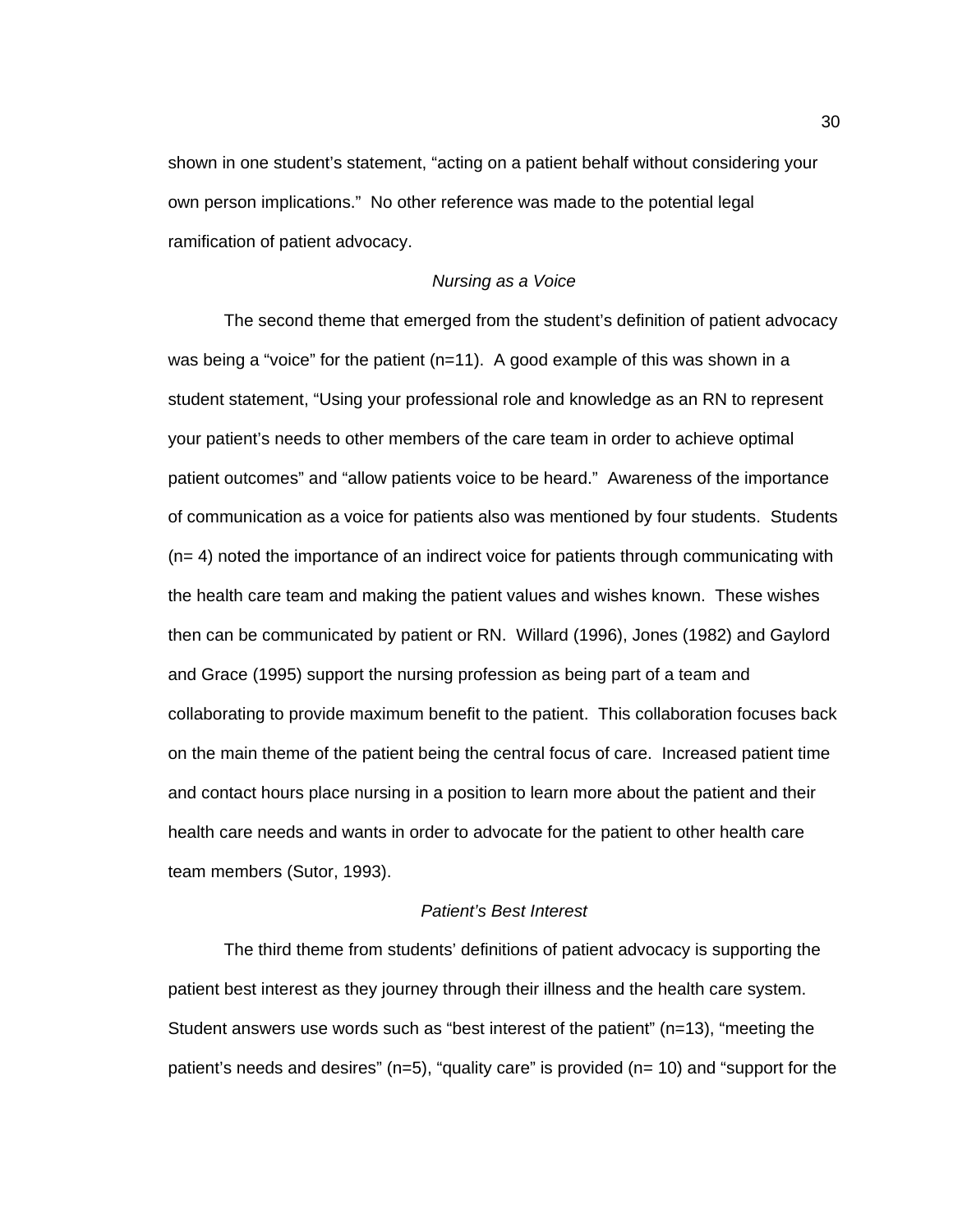patient" (n=3). As established early, patients may have many difficulties in navigating through the health care system. Empowerment and support for patient health care choices and decisions is needed to assist them in making their needs known. Gadow (1983) and Kohnke (1982) support this definition since it is the patient who needs to make the decision.

Learning to support patients' treatment choices good or bad must occur in a nonjudgmental manner for nursing students. Simple statements such as "making sure their needs are met and wishes are being carried out,' and "making sure all patient needs are met" does not define necessarily, whether it is the patient's or nurses best interest for the patient. For example, due to intense pain, coughing and deep breathing is not a patient's choice or desire after abdominal surgery; however, it is in the best interest of the patient for nurses to push the patient in completing this task to prevent complications. Patients may not always make the choice that is "best" for them. A student's awareness of this is shown by the statement, "Ensuring that the patient desires and needs are met in a manner that is therapeutic and acceptable by the patient." Exposure to patient options and dealing with situations that may be your patient's choice but not in their best interest may add difficulty or stress to the advocacy role (Jones, 1982; Sundin-Hurd & Fahy, 1999; Wheeler, 1999). Pushing or assisting patients in the chosen way from treatment would be viewed as paternalistic, even though it may seem correct to the health care provider. Students must develop knowledge and experience to differentiate when it is in the patient's treatment pathway and best interest and when it is in the nurse or health care provider's best interest for treatment. This delineation is not clear from data received.

31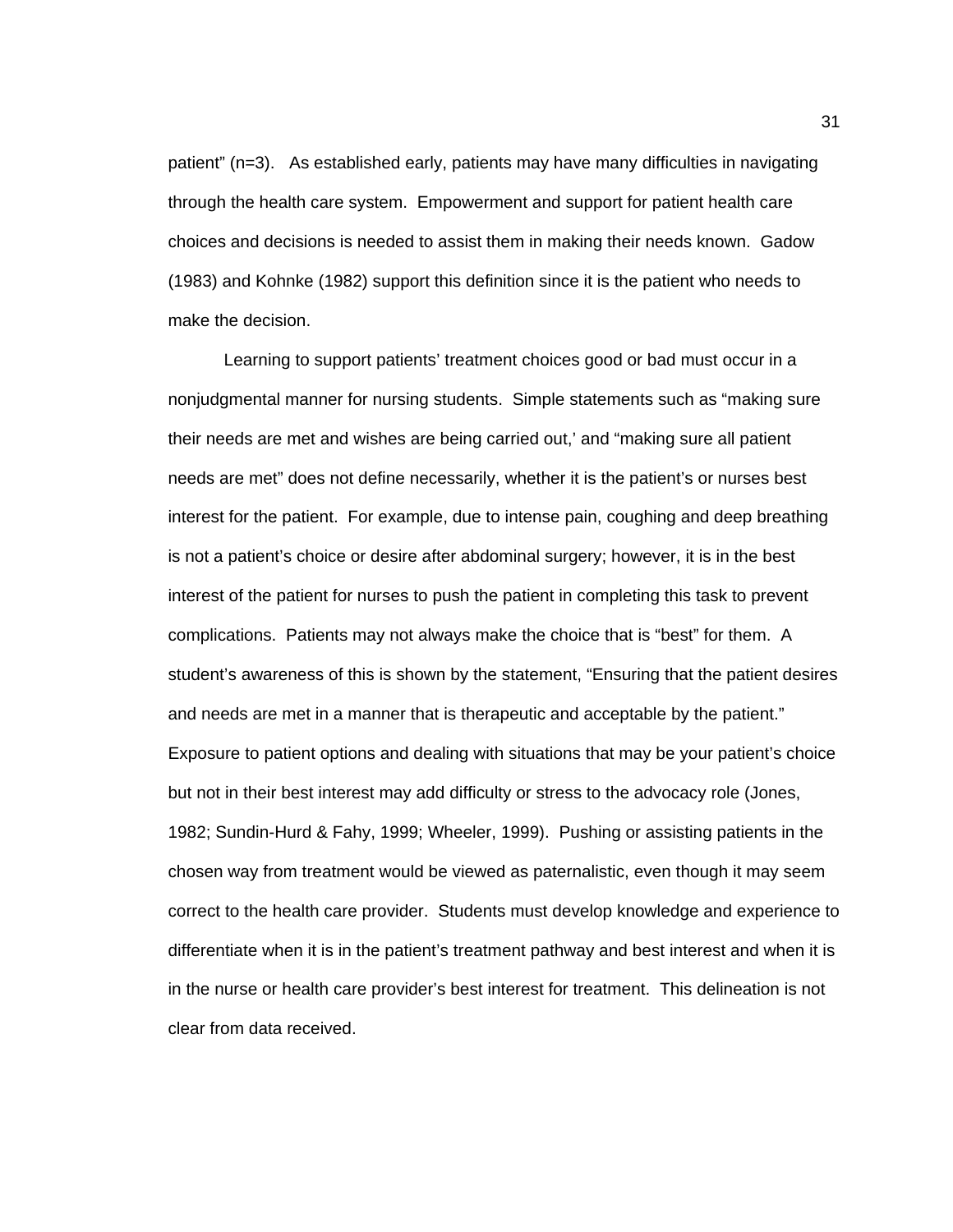### *Students' First Awareness of Patient Advocac*y

 Students listed first awareness of the patient advocacy role as being primarily in the classroom setting, specifically in a foundation in nursing class (n=49), which is in the second semester of their sophomore year after acceptance into the CON. This class introduces students to core nursing principles and values. One student remembered advocacy as being introduced in their freshman year during the introduction to nursing class, prior to acceptance into the program. Other students answered: "nursing school" (n=5) and "legal and ethical class" (n=3). Legal and ethical class is a senior-level class. In hindsight, the question could have been asked differently to allow for improved clarity in student answers.

 Even though the majority of students learned of patient advocacy in the class room, ten students first became aware of patient advocacy as follows: in a clinical setting  $(n= 6)$ , as a CNA  $(n=2)$ , and with personal health experiences  $(n=2)$ . Two of these students commented on their answer by writing: "First really understood the concept in Junior II."

 Even though patient advocacy may be a new concept to students, care must be taken to cultivate and redefine past and present knowledge of "standing up for" others and incorporating that knowledge into a nursing perspective of patient care (Foley et al., 2002). Individual student growth is gained through a broader perspective of life events, the health care system and the nursing process, which comes both from the classroom and the clinical setting (Jones, 1982).

 In summary, there were a limited number of students (n=27) who recalled a specific experience or event of patient advocacy, such as CNA, nurse intern or personal experience that assisted with learning the concept of patient advocacy. Students also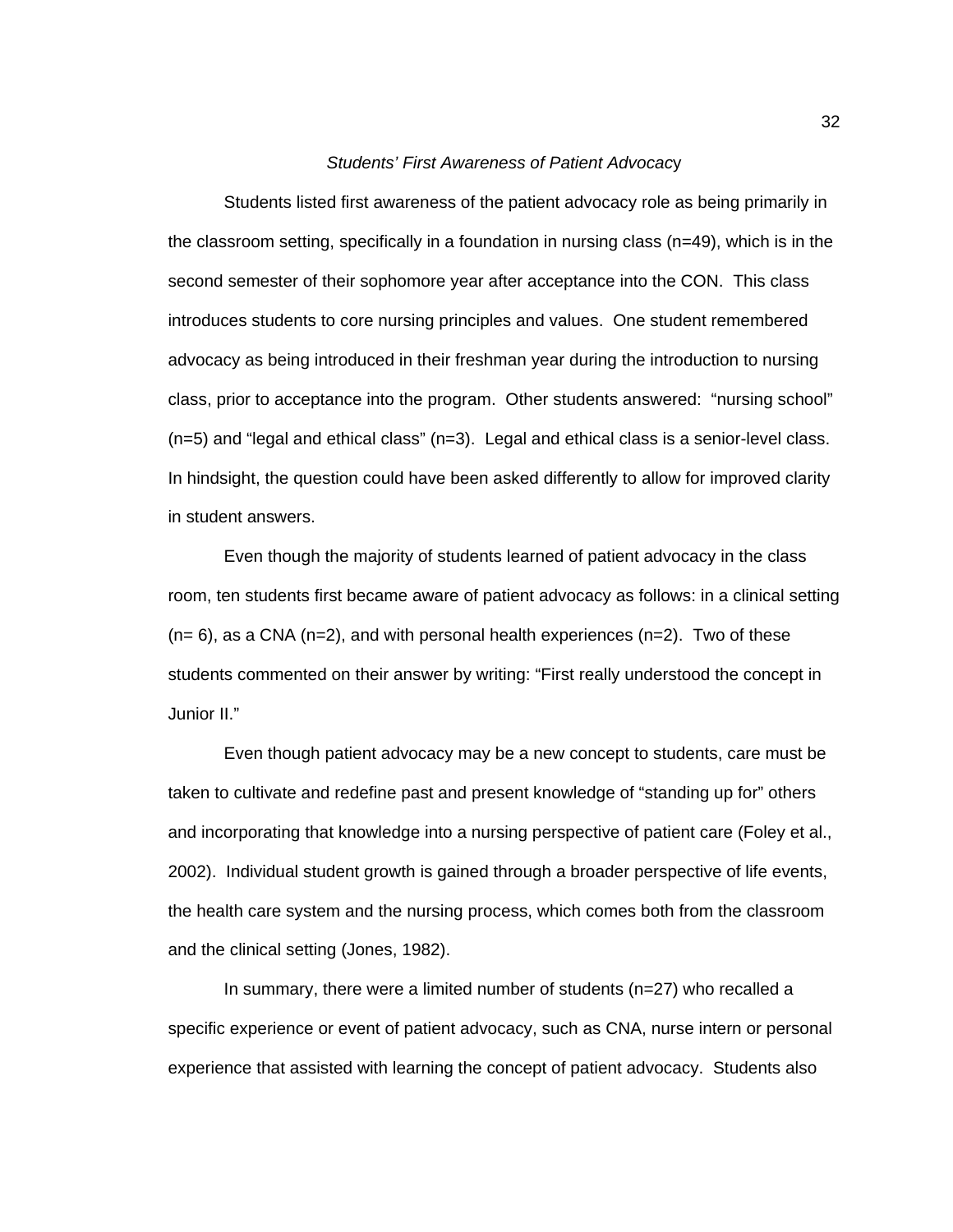wrote of indirect care learning experiences (n=15) such as classroom discussion and nursing stories about advocating for patients as a first experience with advocacy. Regarding this question, students may have felt they had no experience, too many experiences to list, or they may have chosen not to answer, since some wrote that they had no first-time experience (n=13) in the school setting. A small number of students (n=6) left the question unanswered.

#### *Learning Patient Advocac*y

## *Direct Patient Care*

Students used words such as "observing," "experiencing" or "actually seeing" advocacy in the hospital setting as methods of learning in the clinical setting. Both good and bad examples of patient advocacy were experienced in the clinical setting, ranging from "observing the nurses in the nursing home advocate for clients" to "patient stories of poor treatment and advocacy issues." Nearly two-thirds of the senior students (n=45) utilized direct interaction with patients, staff nurses, physicians, and other health care team members to expand their awareness and experience in patient advocacy. Of the 45 answers students provided, working as a team member and communicating the patient needs (n=18) and utilizing their knowledge learned in lecture and clinical lab (n=11) to gain more knowledge in patient advocacy were the primary focus of answers. Patient teaching (n=5), comfort measures (n=6), medication administration (n=2) and addressing patient concerns (n=3) were answers students gave regarding learning patient advocacy in a direct patient care area.

Being able to learn about and experience patient advocacy outside of the education setting provides students with "real" world experience. Working as a nurse intern (n= 23) or CNA (n=18) placed students in direct patient care areas for learning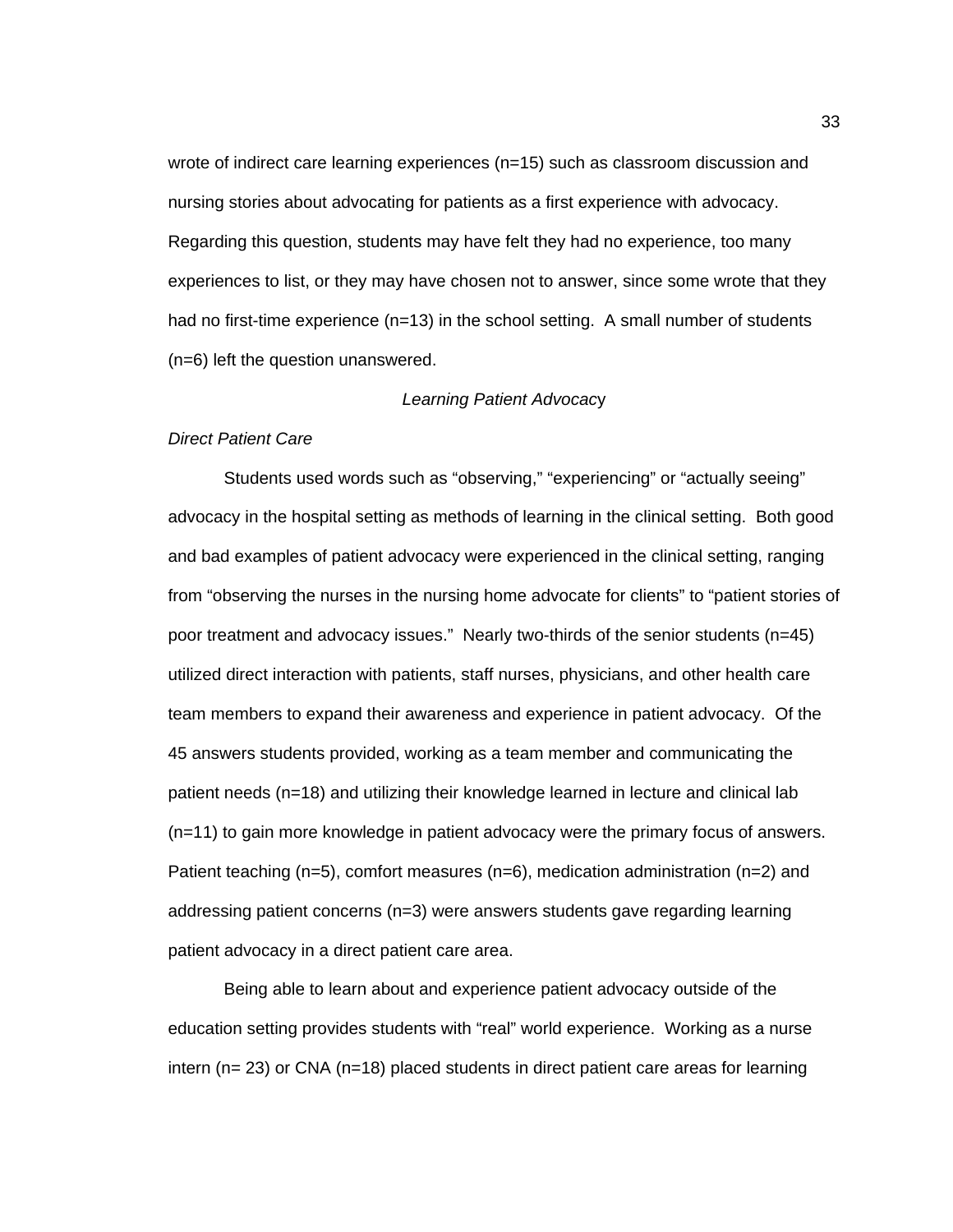patient advocacy. Student comments included: "Seeing the nurses in the nursing home I work at trying to accommodate the needs of patients and working to individualize care helped me get a good picture of patient advocacy" and "within the workplace, [having] seen job[s] done incorrectly and done steps to correct it for the good of [the] client."

Learning patient advocacy requires increasing experience and exposure in clinical settings. Foley et al. (2002) support this learning by writing: "Students are eager to learn and much of their learning in clinical situations comes from watching how registered nurses practice" (p. 185). Classroom and clinical experience are vital, yet learning outside the school experience provides increased methods to gain confidence in nursing skills and tasks. Enhancing student confidence is a major part in learning patient advocacy (Foley et al., 2002).

Students had direct experience and exposure to patient advocacy as family members (n=14) or they themselves (n=3) encountered illness or hospitalization. Student examples of this direct experience of patient advocacy from the consumer side included: "Assisting family to speak up to doctors to get treatment. I helped my mom get her much-needed knee replacements" and "seeing other nurses advocate for their patients when they know the [patient] did/didn't need something." Foley (2002) reports, "Nursing students must experience these concepts in order to internalize them" (p. 185). *Indirect Care* 

Indirect patient care, which is learning away from the clinical or hospital setting, was another method of participants learning patient advocacy. Lecture classes are a method for hearing and reading about patient advocacy. Students (n=20) listed a foundations in nursing class that assisted advocacy learning. Students also listed a junior adult health class (n=12), which utilized critical thinking and application of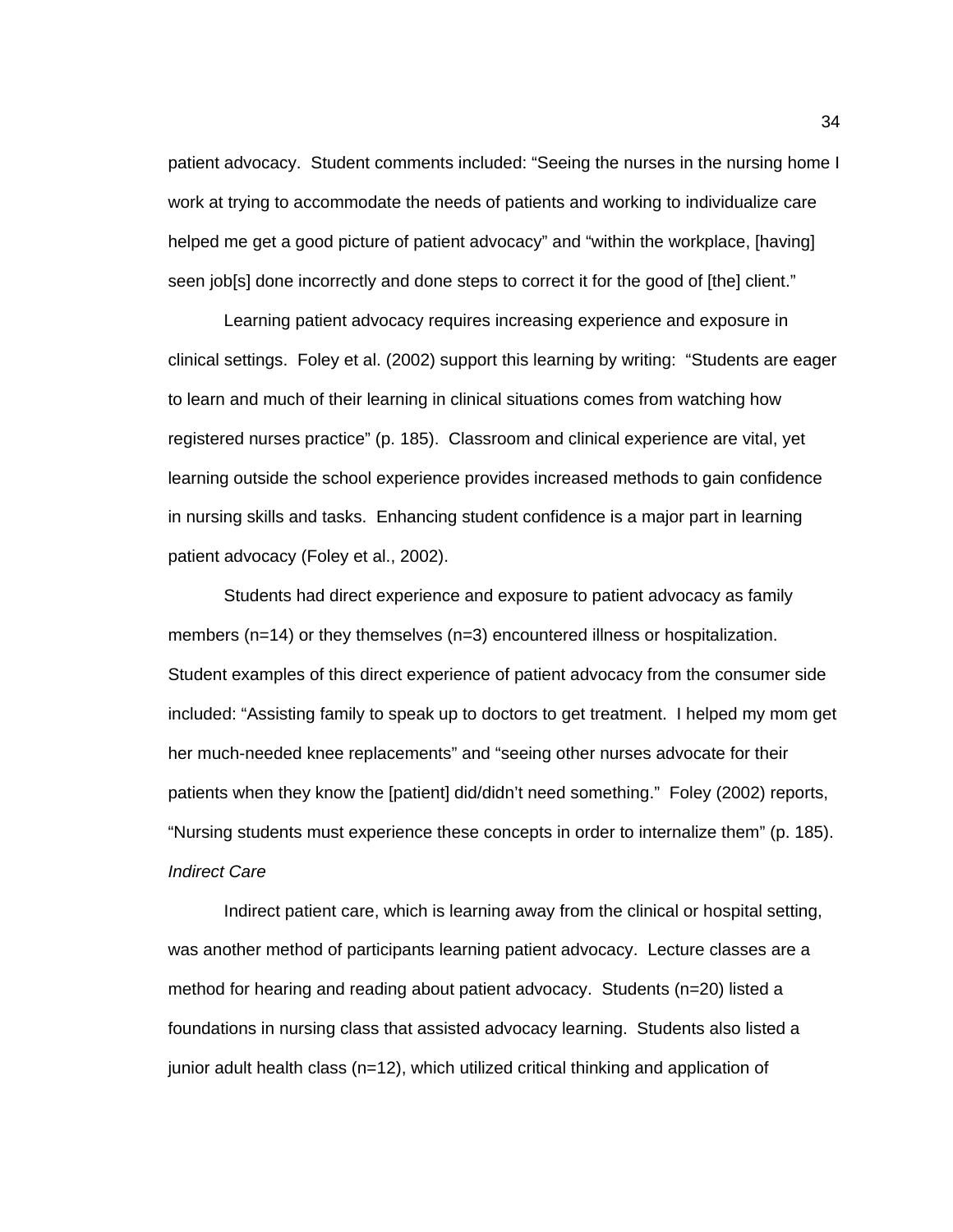knowledge while discussing case studies. Senior-level lecture classes such as aging  $(n=5)$ , in which the elderly population is studied, mental health  $(n=1)$ , research  $(n=1)$  and legal issues and ethics (n=8) enhanced their patient advocacy learning. Students listed methods such as class discussion (n=16) and instructors' stories (n=5) regarding advocacy to expand their awareness of advocacy in the health care setting. The classroom setting can also be an important method to clarify and define advocacy, rather than teaching advocacy as a new concept (Foley et al., 2002).

Learning nursing skills in the lab also presented ways of learning patient advocacy. Students learned from: medication administration (n=7), procedures (n=15), comfort/safety (n=4) and discussion while learning skills (n=9). Student comments included: "The lab instructors challenging us to think about what we would do to help a particular patient"; "When we learned procedures/skills (IVs, blood draws, Foleys, NG tubes) the instructor always discussed being a patient advocate"; and "Lab instructors would ask questions as we were performing skills on how to be a patient advocate."

 Nineteen students felt minimal or no learning of patient advocacy had occurred in the clinical lab. Responses included: not stressed in lab/not aware of any (n=8), no experience (n=10), and one student who felt more time should be spent on learning advocacy. Seven students left the question blank.

Discussion outside clinical experiences with students and instructors came from pre/post-conference as well as when students had questions while providing direct patient care. Students described watching patients, physicians, RNs and other health care members interact while discussing treatment and patient concerns or wishes. Student comments included: "Through seeing nurses not advocate in clinical, I've learned more"; and "Observing how nurses model advocacy." Students then shared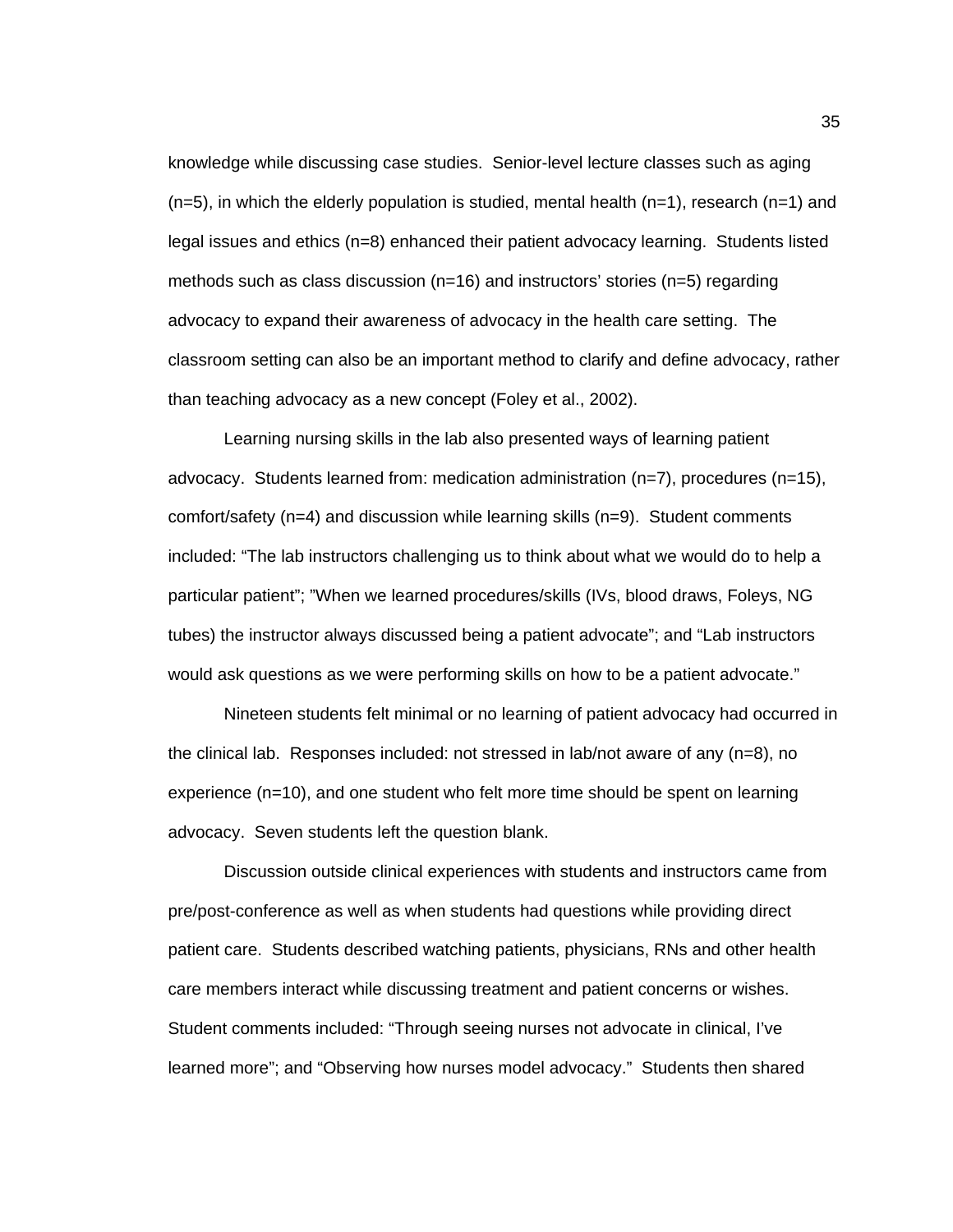these events and experiences in post-conference so other students learned from their experiences. Other opportunities for learning in the clinical setting occurred as student and instructor interacted either by "quizzing you on keeping patient's best interest when caring for patients" to "[learning] different patient needs and ways to advocate for them."

## **Summary**

 In summary, learning patient advocacy is a complex process that requires time and experience; students begin to learn and experience advocacy as they progress through college. Recognizing and defining the concept of advocacy is the first step. Students incorporated both direct and indirect learning experiences of patient advocacy.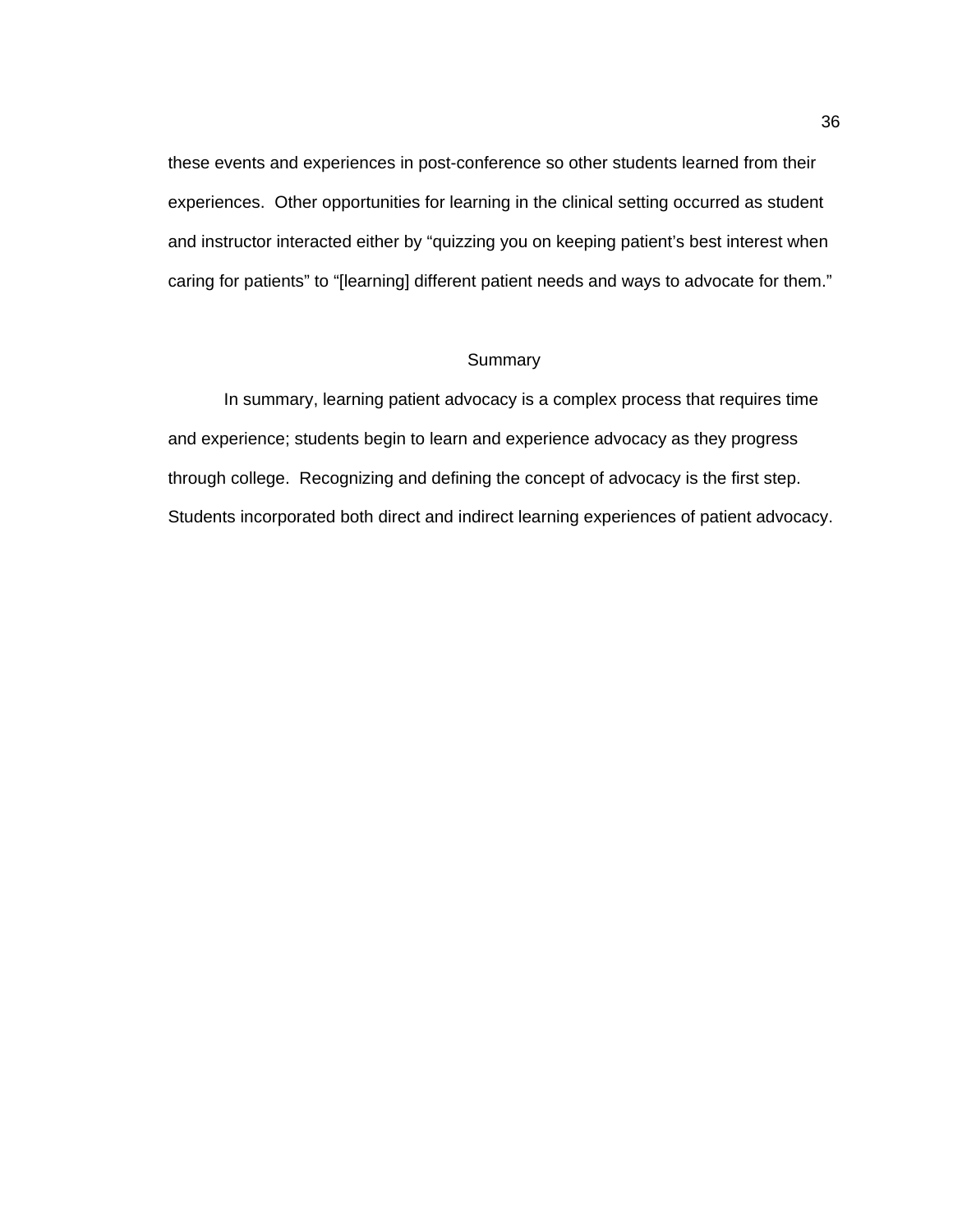### CHAPTER V

## SUMMARY, CONCLUSIONS AND RECOMMENDATIONS

### Summary/Conclusion

 As a student, learning patient advocacy can be a challenging task. Numerous definitions and concepts of patient advocacy exist making it difficult to focus student learning. Also, patient advocacy is context based: "Nurses take different actions to advocate for patients in different clinical situations" (Bu & Jezewski, 2006, p. 103). An exploratory design developed a basic knowledge and understanding of the how student nurses learn patient advocacy. Utilizing a convenience sample of last-semester senior nursing students in a Midwest CON, the researcher had students complete an openended questionnaire and demographic data sheet. The researcher analyzed data by searching for themes in order to begin exploring the learning of patient advocacy.

 Study findings indicated that most students have begun to learn about the patient advocacy role. An overall theme was the centrality of the patient while providing care and medical treatment. Students defined patient advocacy as standing up for the patients' rights and wishes, nurses as a voice, and nurses providing care and support for the patients' best interest in their health care decisions. Beginning awareness of patient advocacy mainly started in the classroom through lectures, discussion, case studies, and nursing stories of advocacy. Even though there was not a predominant experience which assisted with learning patient advocacy, direct patient care in clinical and as a CNA assisted their learning. Watching, observing interactions of staff, physicians and patients, as well as directly caring for patients advanced their learning. Indirect patient care methods of learning patient advocacy included classroom learning through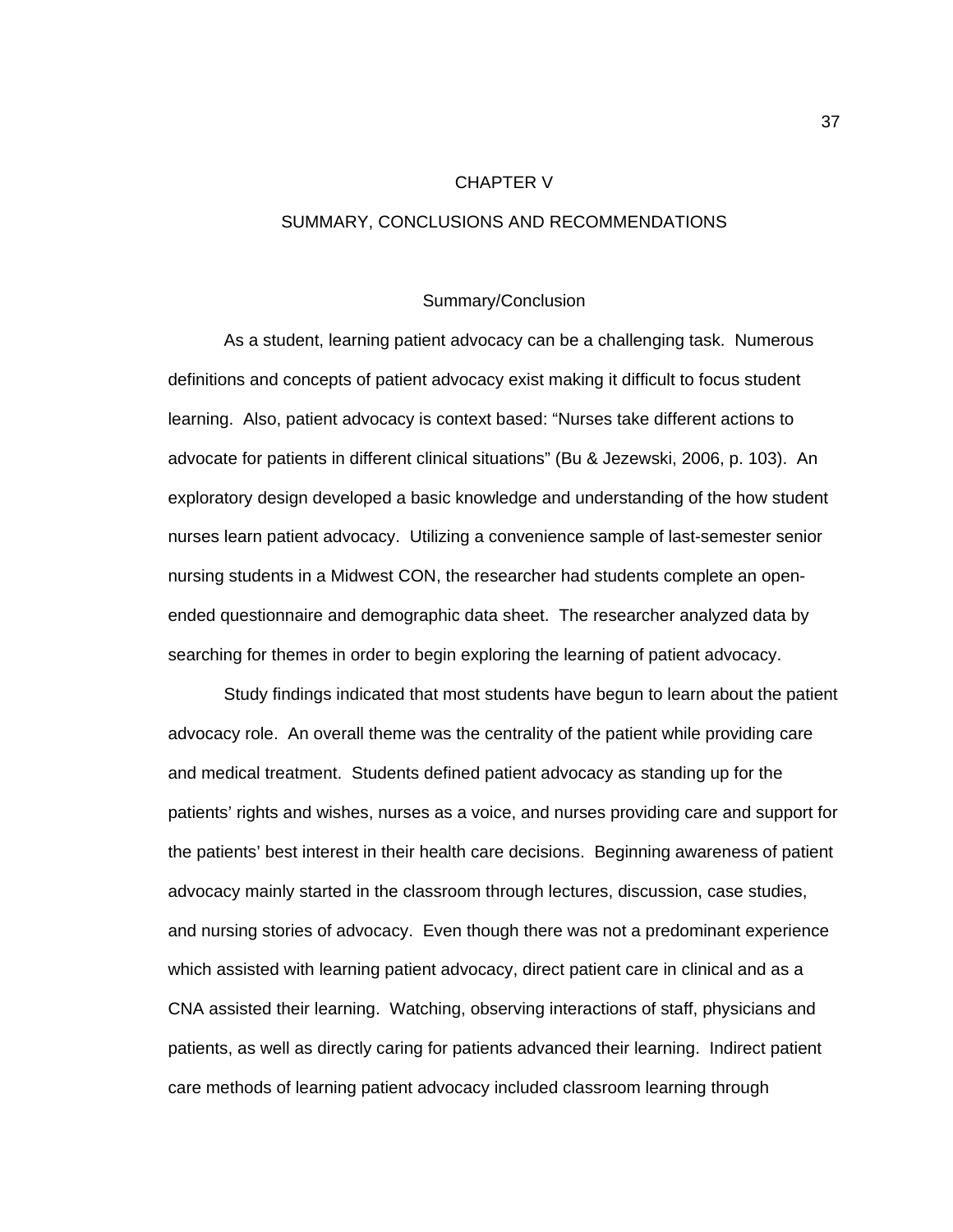discussion and personal stories, as well as personal experiences in the health care setting.

## Implications for Nursing Practice

 Humanistic care and refocusing time and energy on the patient are needed. This group of students emphasized the centrality of the patient as they provided care. This centrality is shown in the comment of several students who wrote: "Students are willing to take more time to figure out/do something for patients that the busy nurse may not want to or can not do" and "realization of, if we as nurses don't advocate who will?" The awareness and focus on the patient is needed in "a dehumanizing, impersonal, and profit-driven health care system" (Foley et al., 2000, p. 505).

 Students identified areas where learning patient advocacy may occur: learning and gaining confidence in the nursing process by classroom lecture and discussion, and learning therapeutic communication skills, nursing skills, and experience in both the clinical lab and hospital clinical setting. However, student answers indicated no uniformity in learning the patient advocacy role.

 Student identification of practicing and gaining confidence in their nursing skills as part of learning patient advocacy is needed. Knowledge and self-confidence are needed to actively advocate for patients. Decreased awareness of the importance of confidence in nursing skills was indicated by the number of students who did not feel they learned about patient advocacy in the clinical lab. A greater focus on "real-world" situations is needed in the clinical lab to increase students' critical thinking and confidence, rather than just a focus on learning steps in a procedure.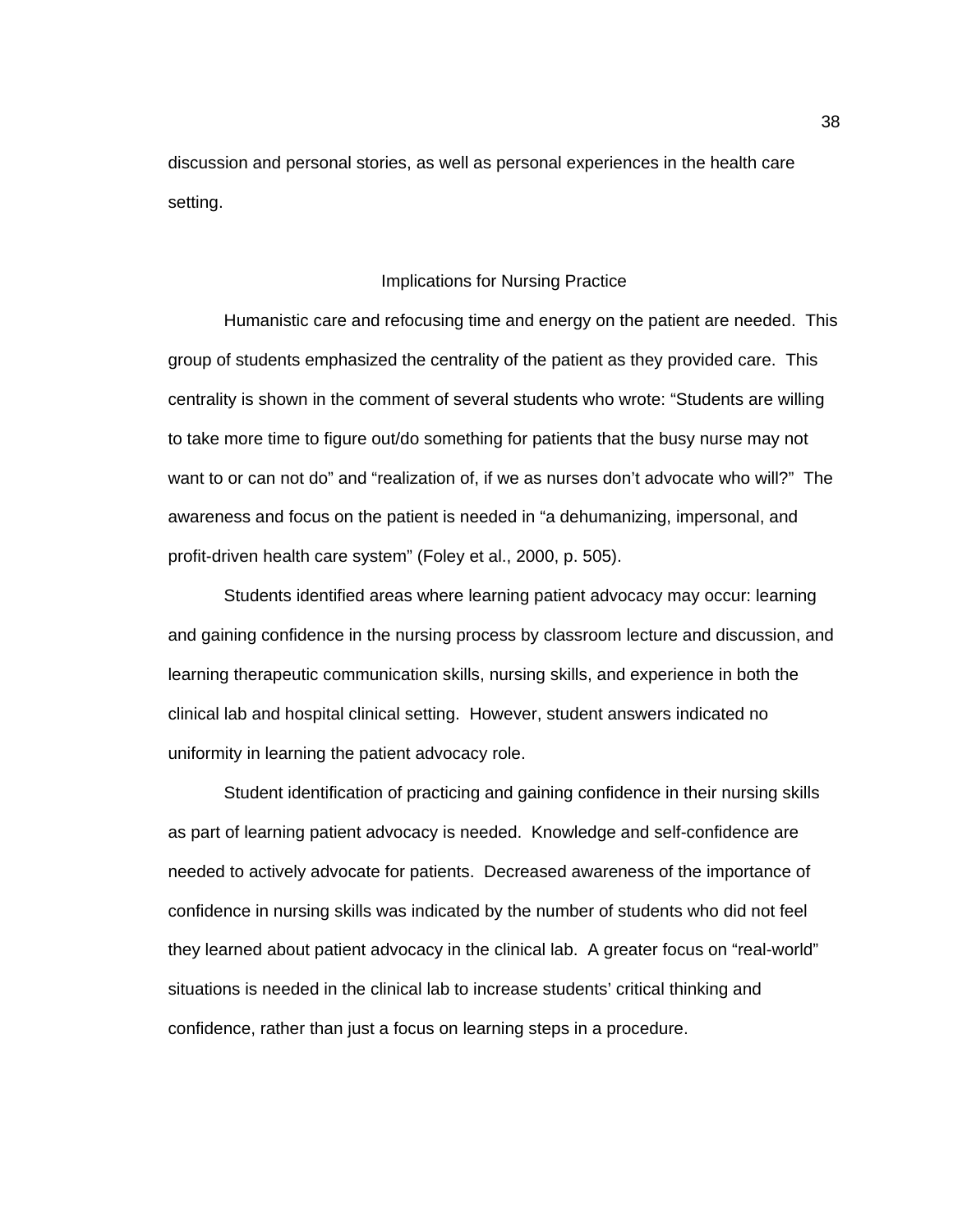Limitations are set by institutions and health care providers. Students showed a lack of awareness of such restrictions and implications of patient advocacy role; whether from their lack of knowledge or the question wording. The majority of students wrote about doing what the patient desired; however, they did not express implications for themselves. As a novice nurse, wanting to do the right thing for their patient is beneficial; however, students must learn self-advocacy or taking care of themselves while at the same time doing the right thing for patients. This type of advocacy comes from gaining confidence in their nursing and critical thinking skills whenever the situation arises.

 Lack of understanding and awareness of legal and ethical issues is indicated by the few students that referenced legal issues and ethics as a learning point for patient advocacy. Although time and experience are the best opportunity for learning, legal and ethical issues can be emphasized throughout classroom lecture and discussion and through personal experiences of instructors and students.

Recognition of students' individual views and definitions of advocacy will help them as they formulate their knowledge specifically for their nursing career. With a poor understanding of limitations and restrictions, students and nurses potentially may become dissatisfied or frustrated in the nursing profession.

### Teaching Recommendations

 Learning patient advocacy may not be a new concept, but exploring what students know and filling in the gaps is important. To reform or reframe what students already know and feel about being a patient representative or advocate is the challenge for educators. Class discussions and clinical experience may be enhanced by making a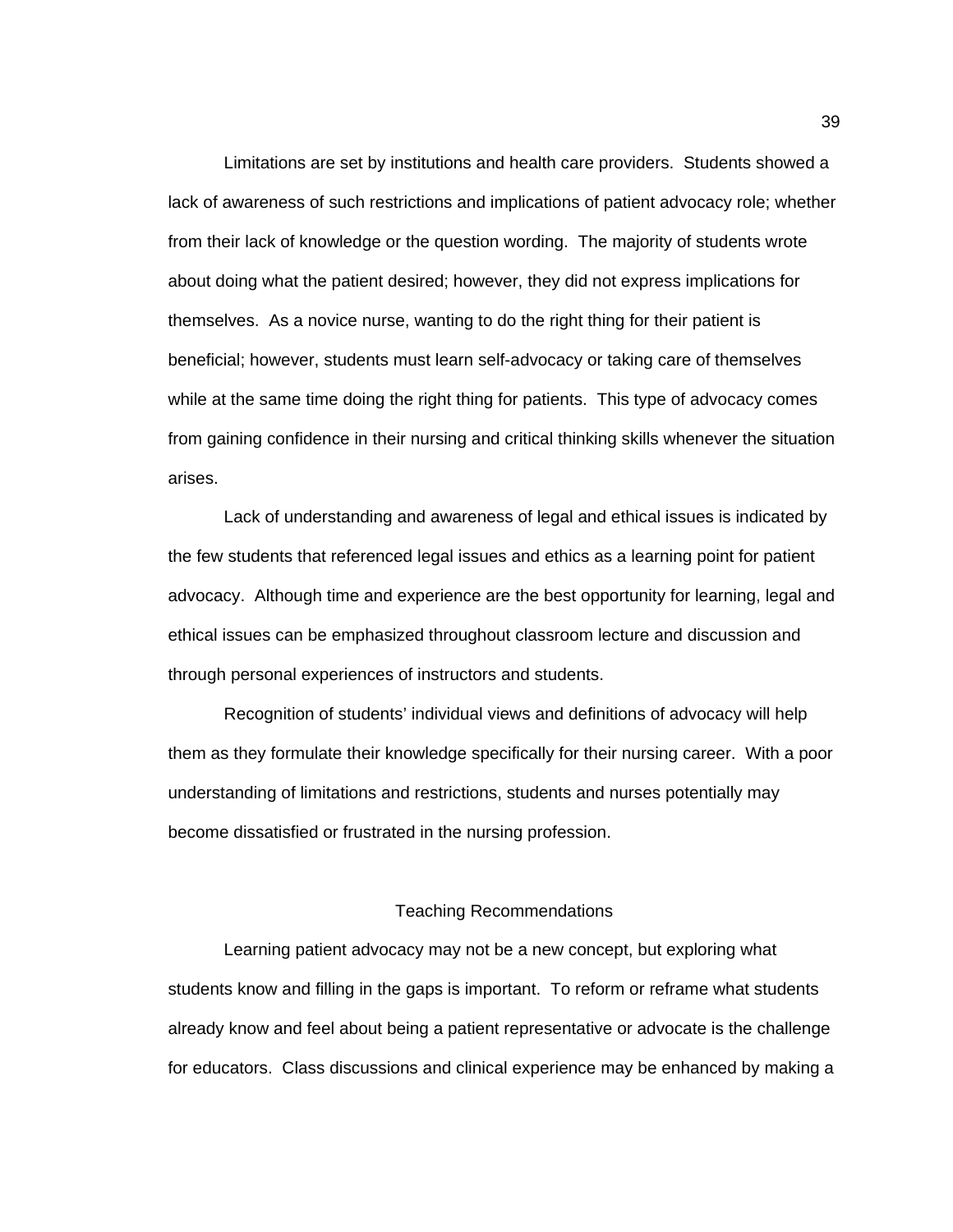direct referral to patient advocacy, since educators may indirectly teach advocacy skills. Continued exposure and experience is needed to increase student knowledge of patient advocacy, since to develop a full understanding of patient advocacy takes time and experience. This type of learning is enhanced by students who immerse themselves in nursing through becoming a CNA prior to or during nursing school. Also, experience as a nurse intern year allows students to be more exposed to and experience "real world" situations in patient advocacy. Instructors then need to draw from this knowledge of patient advocacy through discussion and clinical lab to increase all students' learning with real-life situations and learning experiences. For those students who do not choose to work as CNAs, learning patient advocacy may be advanced through case studies or simulations.

### Research Recommendations

 Research is needed to probe further into the process of learning patient advocacy. Repeating the study would provide additional data related to how students learn patient advocacy. The questionnaire should be modified to include:

- 1. Define patient advocacy in the nursing profession.
- 2. While growing up, describe how you learned about advocacy.
- 3. When did you first lean about the patient advocacy role in nursing?
- 4. Describe a specific experience/event that increased your understanding of patient advocacy in nursing.
- 5. Describe and explain how experiences/events in the lecture portion of school increased your understanding/learning of the patient advocacy role.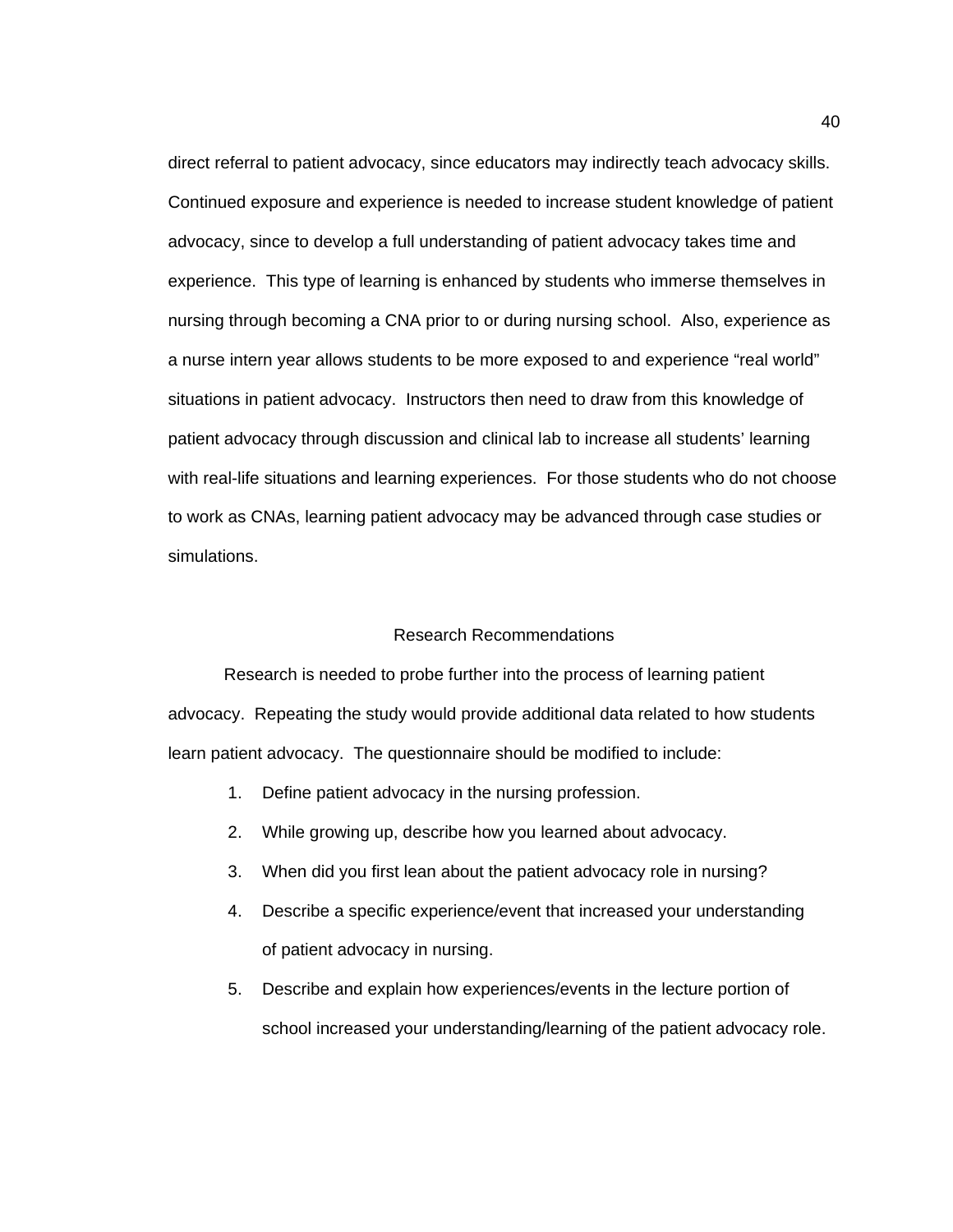- 6. Describe and explain how experiences/events in the clinical lab portion of school increased your understanding/learning of the patient advocacy role.
- 7. Describe and explain how experiences/events in the clinical setting portion of school increased your understanding/learning of the patient advocacy role.
- 8. Describe any other life events and/or personal experiences that have increased your understanding of the patient advocacy role.
- 9. What are the legal and ethical considerations when advocating for patients?
- 10. What are potential implications (positive or negative) of being a patient advocate as a nurse?

 A few themes emerged from the data that need further definition and exploration. Understanding and further discussion of what is meant by student statements of "standing up for," "speaking for," "being a voice," or "the patients' best interest" will help provide clarity on what students know about patient advocacy or have experienced. Also, learning what students meant by advocating prior to or during a procedure would expand understanding of student knowledge. This understanding can be gained by utilizing a focus group to explore how students define these terms and currently use them in their student nurse practice. Learning what students bring with them related to advocacy may provide building blocks to expand and refine this knowledge toward their nursing career. From this data, in-depth interviews and possibly a longitudinal study utilizing qualitative and quantitative research to discover the effectiveness of methods of learning and teaching patient advocacy can be initiated.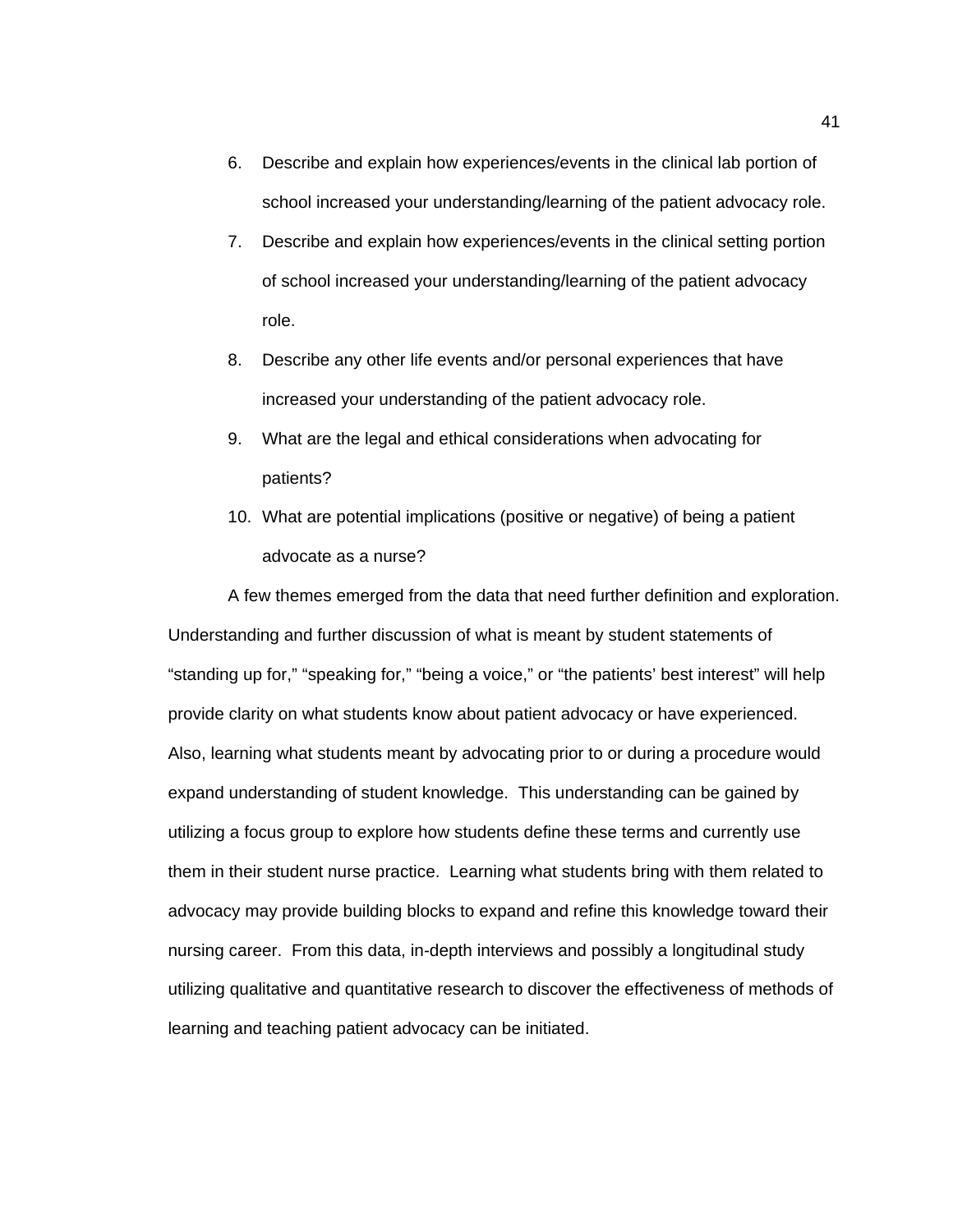Learning advocacy is equated with gaining knowledge, confidence and skills in procedures and assessments to assist patients as they experience illness and journey through the health care system. The CON is able to provide a foundation for learning advocacy; however, as students graduate, orientation programs should include support for continued learning. Studies of various orientation programs are needed to provide graduates with optimal learning in the nursing profession, which includes patient and self-advocacy. Easing the transition from school to work may assist with job retention, satisfaction and increased patient advocacy skills.

With a better understanding of how students learn patient advocacy, focus can turn to methods educators and employees can use to teach, model and support methods of learning patient advocacy.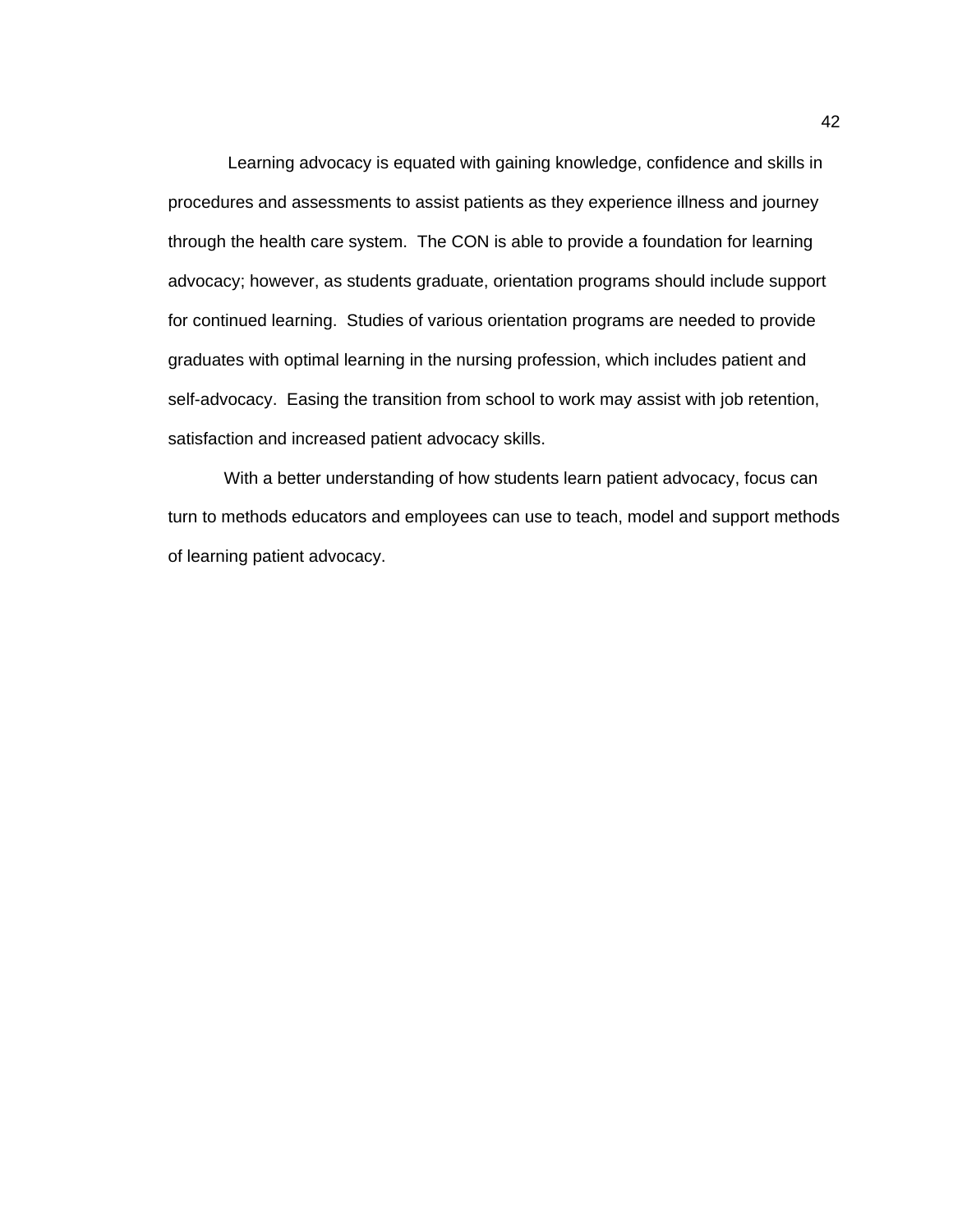APPENDIX A

Permission to Use Sphere of Nursing Advocacy Model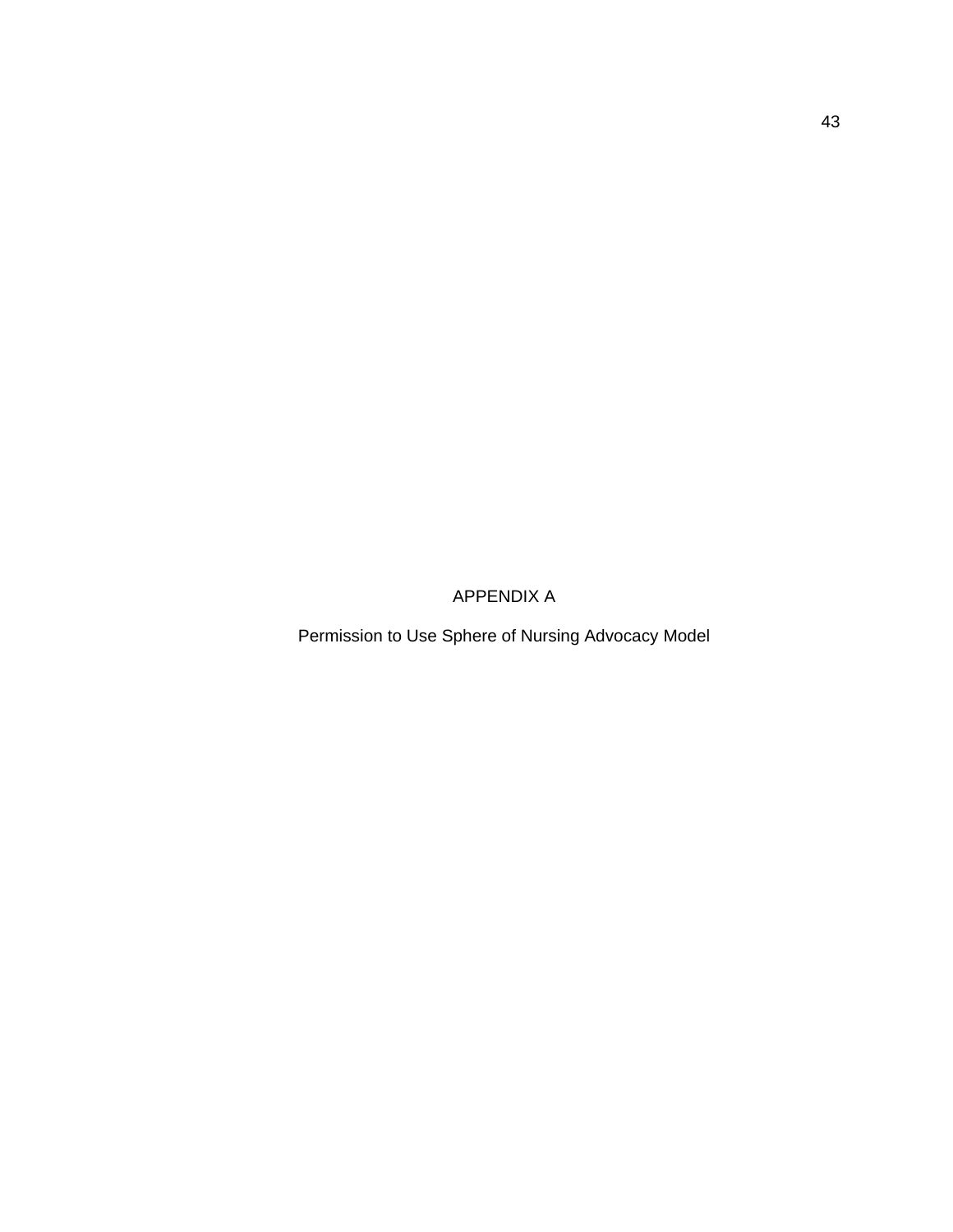From: [rghanks@utmb.edu](mailto:rghanks@utmb.edu) To: [bpositive10@hotmail.com](mailto:bpositive10@hotmail.com); [cooperconsulting@socal.rr.com](mailto:cooperconsulting@socal.rr.com) Date: Sun, 13 Jul 2008 15:37:14 -0500 Subject: RE: Re use of the Sphere of Nursing Advocacy Model

## Dear Lori,

I am glad the model will be of use for your study. Please double check with Ms. Cooper about any copyright issues with Nursing Forum. If you don't mind, please let me know about the results of your study-I am very interested in hearing about it. My work email is [rhanks@uta.edu<mailto:rhanks@uta.edu](mailto:rhanks@uta.edu%3Cmailto:rhanks@uta.edu)>

Take care,

Robert Hanks

## **COOPER CONSULTING**

(cooperconsulting@socal.rr.com) Sent: Sent: Sent: Tue 7/15/08 5:52 PM

To: Lori Dehnke (bpositive10@hotmail.com); Hanks, Robert G. (rghanks@utmb.edu) Cc: complete the contract of the nursing forum (nursingforum@gmail.com)

Dear Lori,

As long as Robert Hanks agrees, your request is acceptable under the publishing guidelines for Nursing Forum. Good luck with your work and please let us know the results.

Please note the nursing forum email address is changed to [nursingforum@gmail.com](mailto:nursingforum@gmail.com) Sincerely,

Phyllis G. Cooper MN, RN Editor, Nursing Forum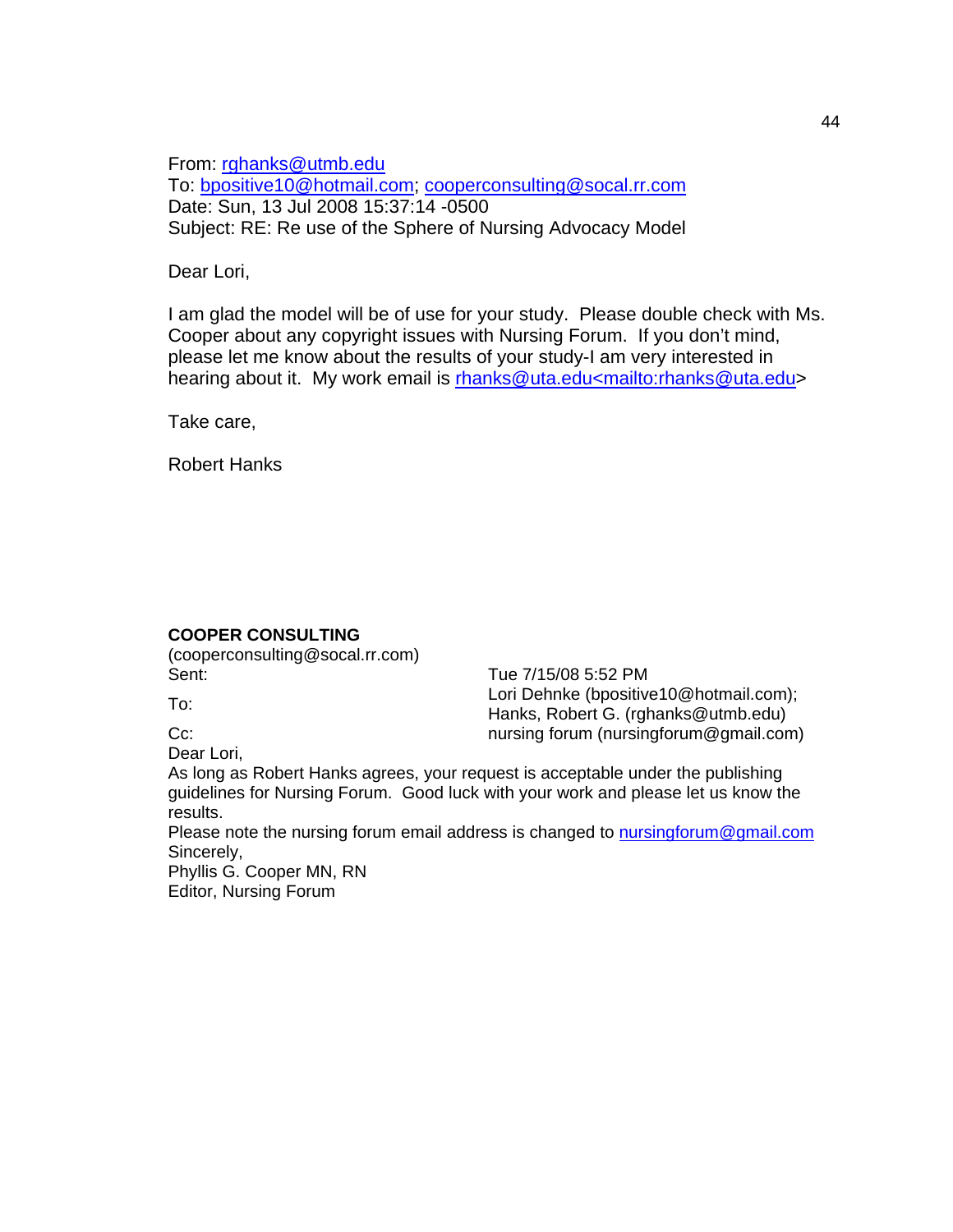APPENDIX B

Research Questionnaire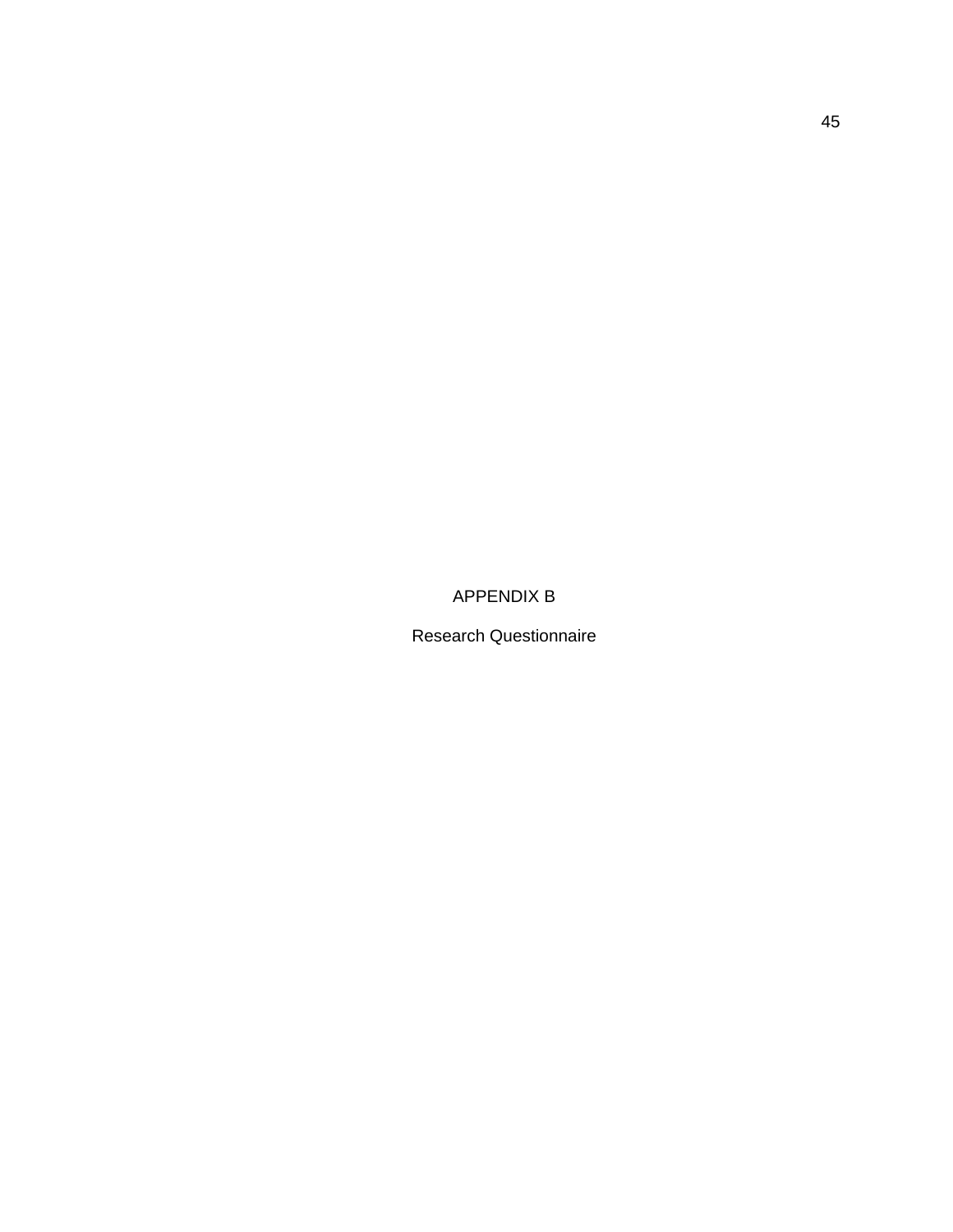## Research Questionnaire

- 1. What is your definition of the patient advocacy role in the nursing profession?
- 2. When did you **first** become aware of the patient advocacy role in nursing?
- 3. Was there a specific experience/event that made you aware of the patient advocacy role in nursing?
- 4. Describe events/experiences in the **lecture** portion of school that increased your awareness/learning of the nursing patient advocacy role.
- 5. Describe events/experiences in the **clinical lab** at the university that increased your awareness/learning of the nursing patient advocacy role.
- 6. Describe events/experiences in the **clinical setting** in school that have increased your awareness and/or learning of the nursing patient advocacy role.
- 7. Describe any other life events and/or personal experiences that have increased your knowledge of the nursing patient advocacy role in nursing.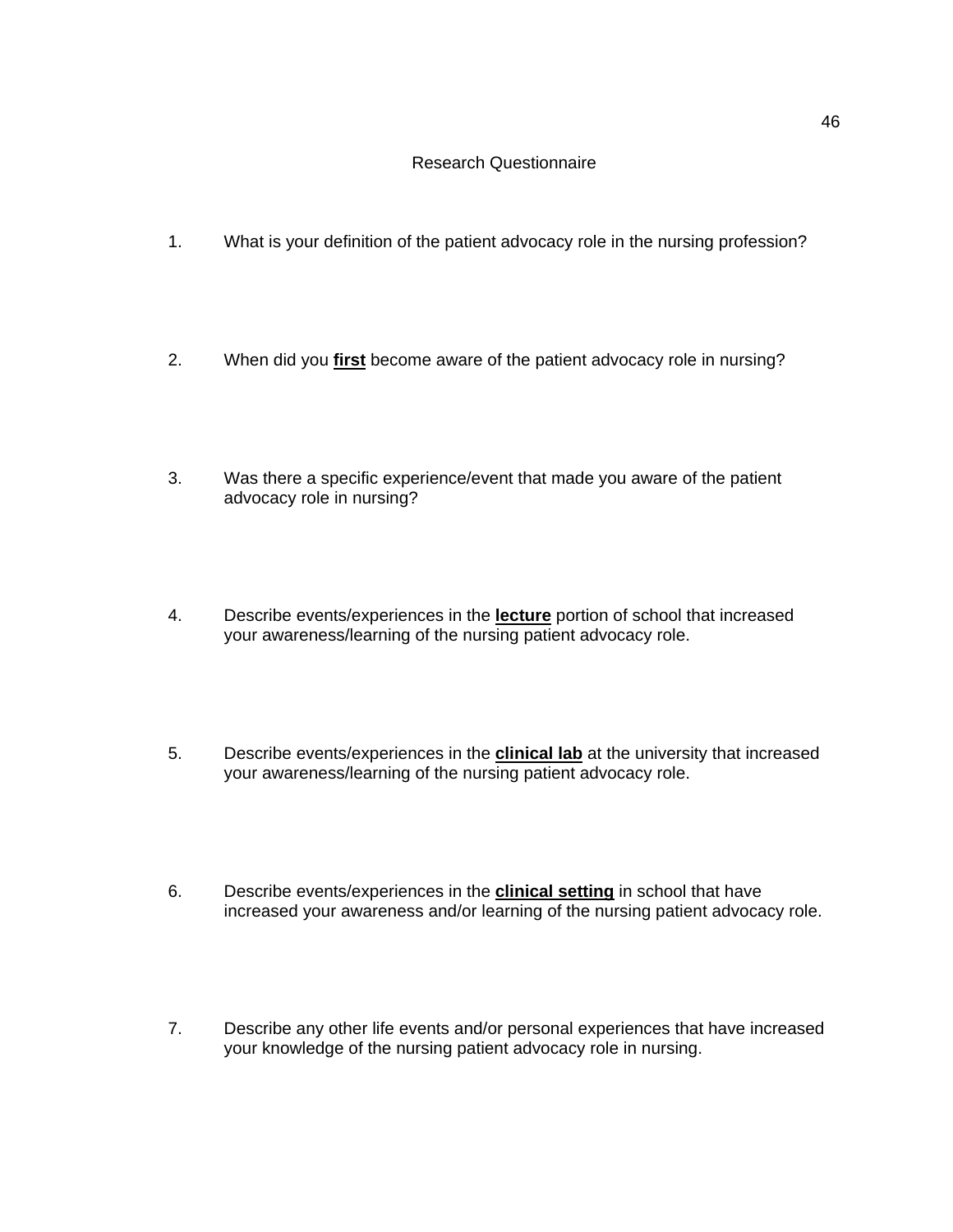APPENDIX C

Demographic Data Sheet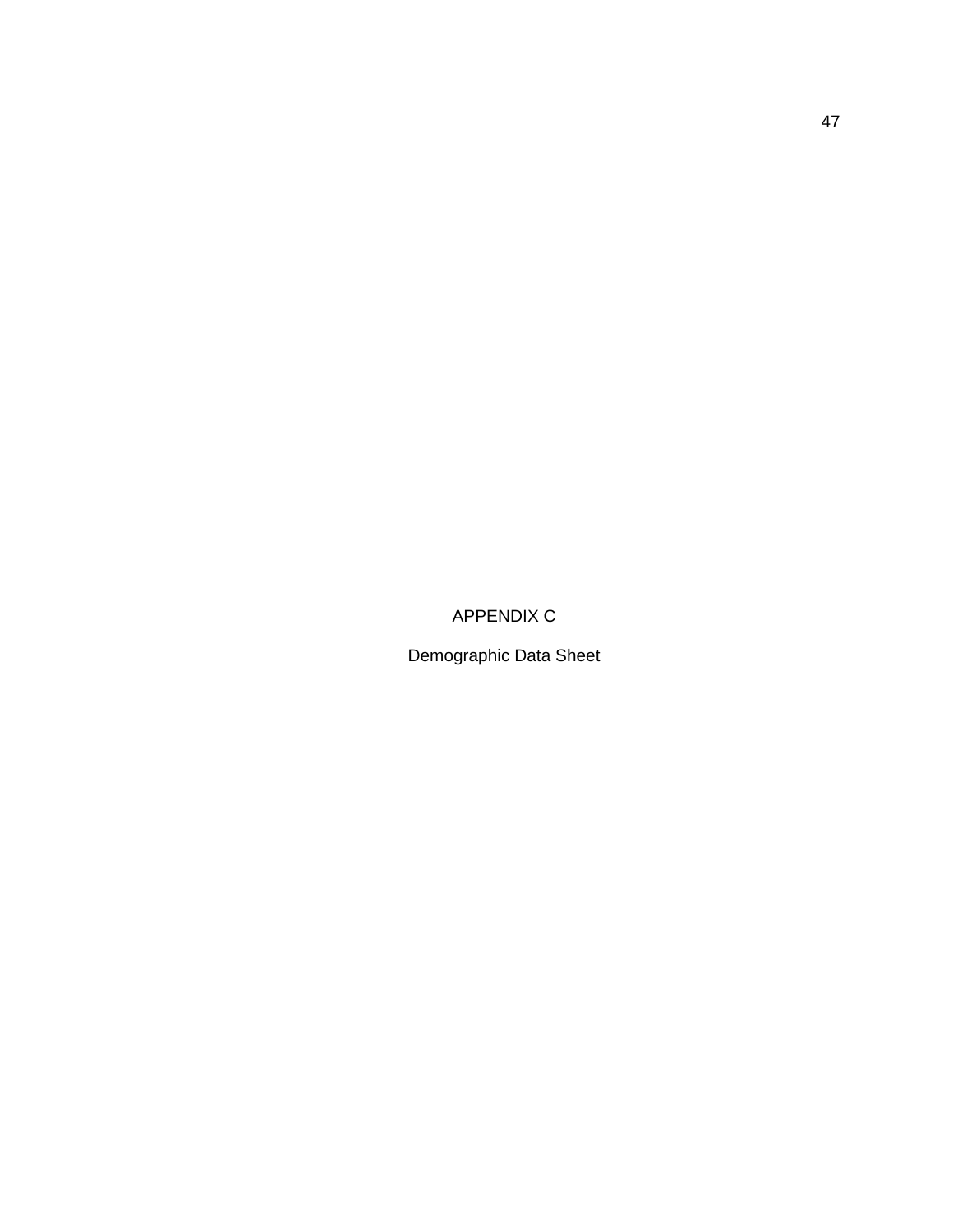## Demographic Data Sheet

Age

Gender

Race/ethnic identity

Marital status

Number of children

Previous degree

Type of employment

Is type of employment health care related?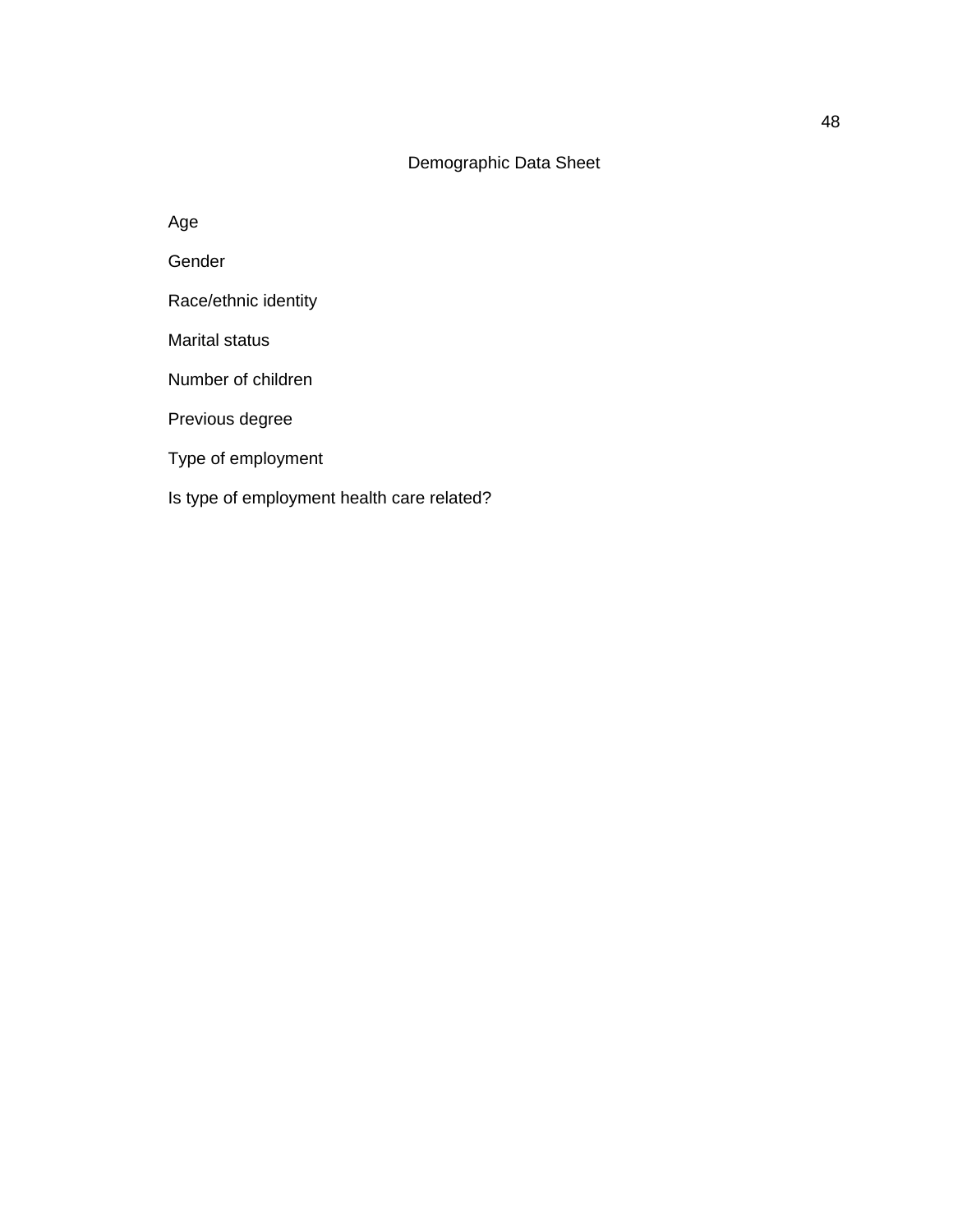APPENDIX D

UW Oshkosh IRB Approval Letter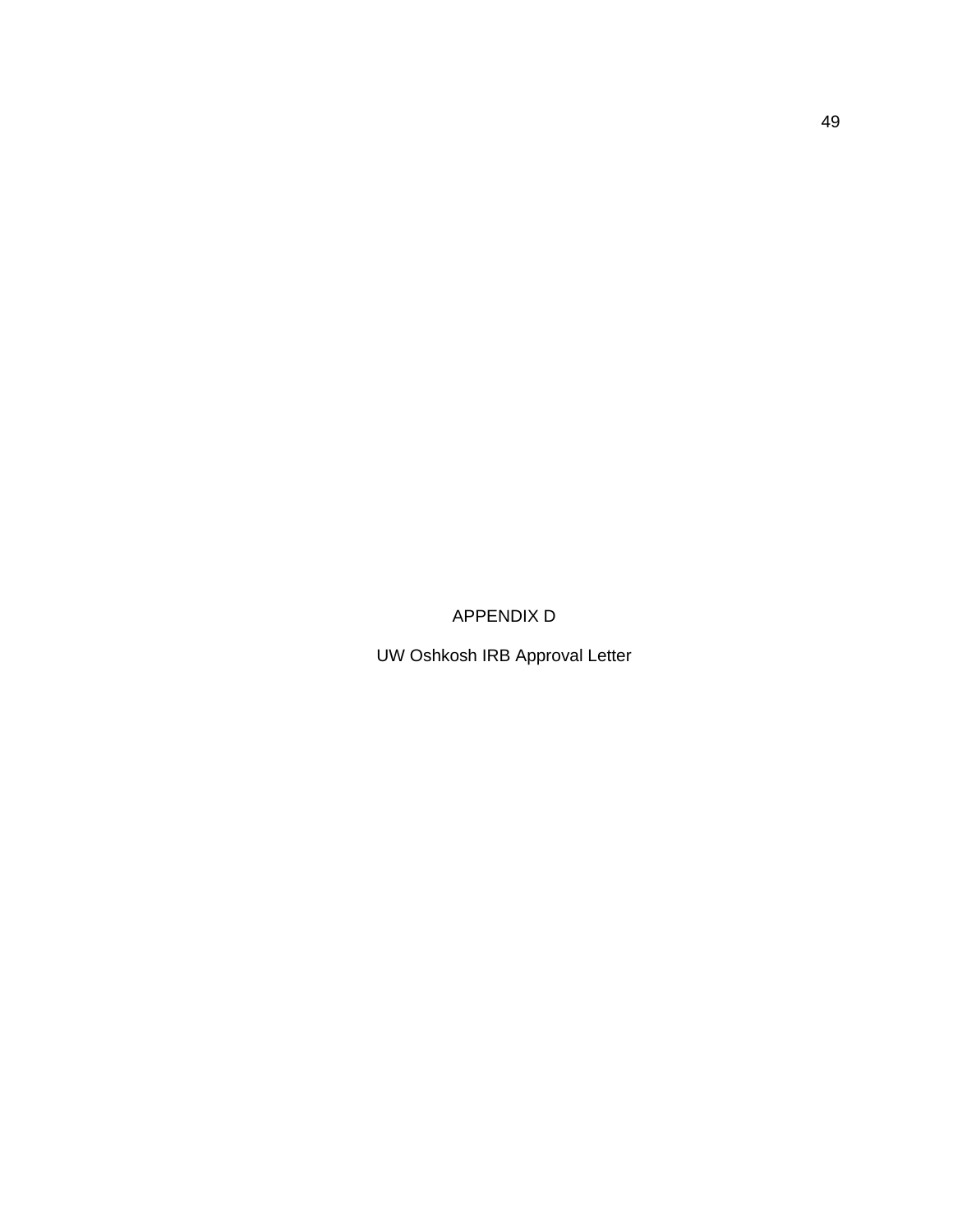

March 15,, 2008

Ms. Lori Dehnke 1681 Birchwood Dr. Green Bay, WI 54304

Dear Ms. Dehnke:

 On behalf of the UW Oshkosh Institutional Review Board for Protection of Human Participants (IRB), I am pleased to inform you that your application has been approved for the following research: Analysis of Learning Patient Advocacy.

 Your research has been categorized as EXEMPT. This means you will not be required to obtain signed consent. However, unless your research involves **only** the collection or study of existing data, documents, or records, you must provide each participant with a summary of your research that contains all of the elements of an Informed Consent document, as described in the IRB application material. Permitting the participant, or parent/legal representative, to make a fully informed decision to participate in a research activity avoids potentially inequitable or coercive conditions of human participation and assures the voluntary nature of participant involvement.

 Please note that it is the principal investigator's responsibility to promptly report to the IRB Committee any changes in the research project, whether these changes occur prior to undertaking, or during the research. In addition, if harm or discomfort to anyone becomes apparent during the research, the principal investigator must contact the IRB Committee Chairperson. Harm or discomfort includes, but is not limited to, adverse reactions to psychology experiments, biologics, radioisotopes, labeled drugs, or to medical or other devices used. Please contact me if you have any questions (PH# 920/424-7172 or e-mail:rauscher@uwosh.edu).

 Sincerely, undu Dr. Frances Rauscher

IRB Chair

cc: Roxana Huebscher 1258

> INSTITUTIONAL REVIEW BOARD UNIVERSITY OF WISCONSIN OSHKOSH • 800 ALGOMA BLVD • OSHKOSH WI 54901 (920) 424-3215 • FAX (920) 424-3221 An Equal Opportunity/Affirmative Action Institution • http://www.uwosh.edu/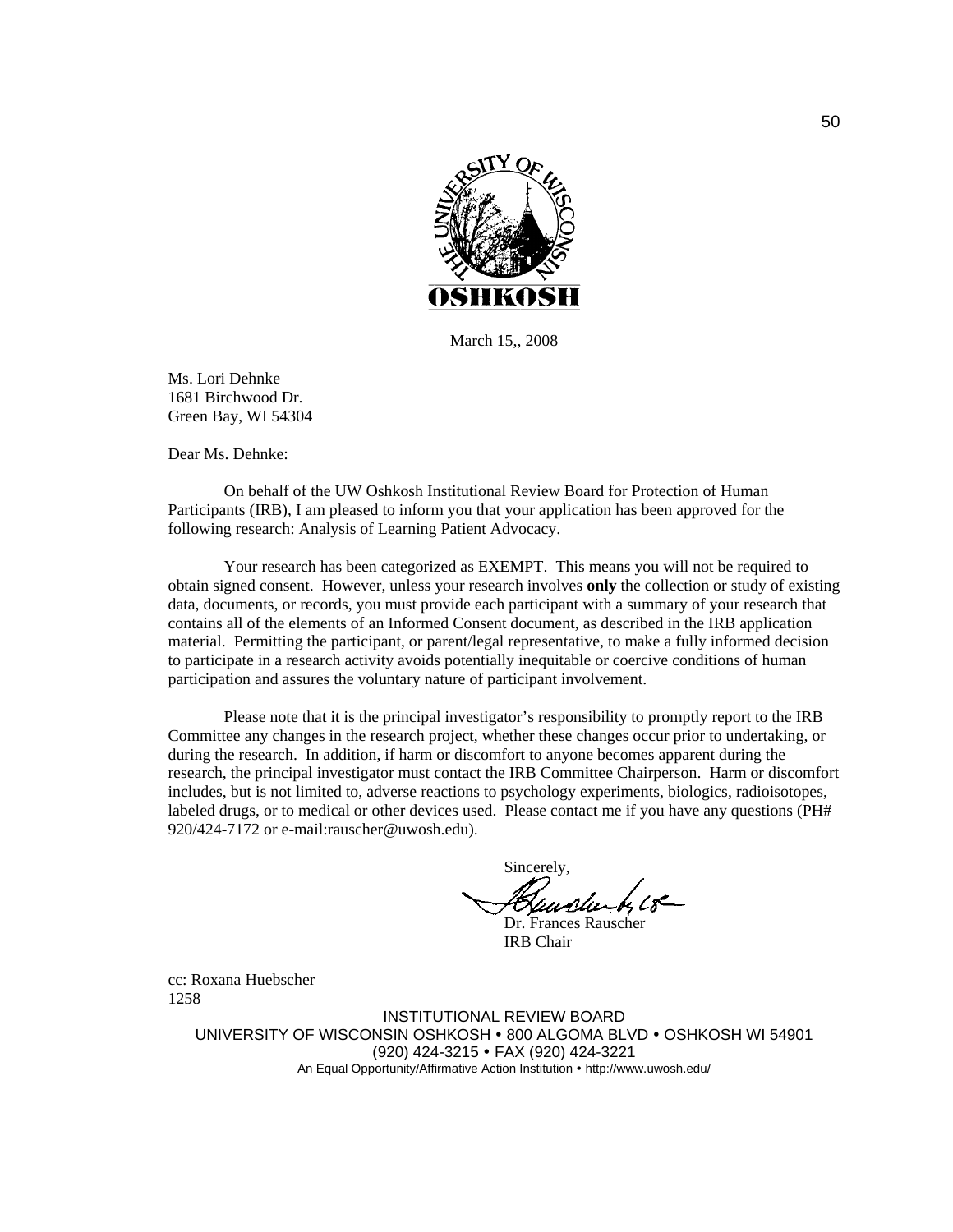APPENDIX E

Information Sheet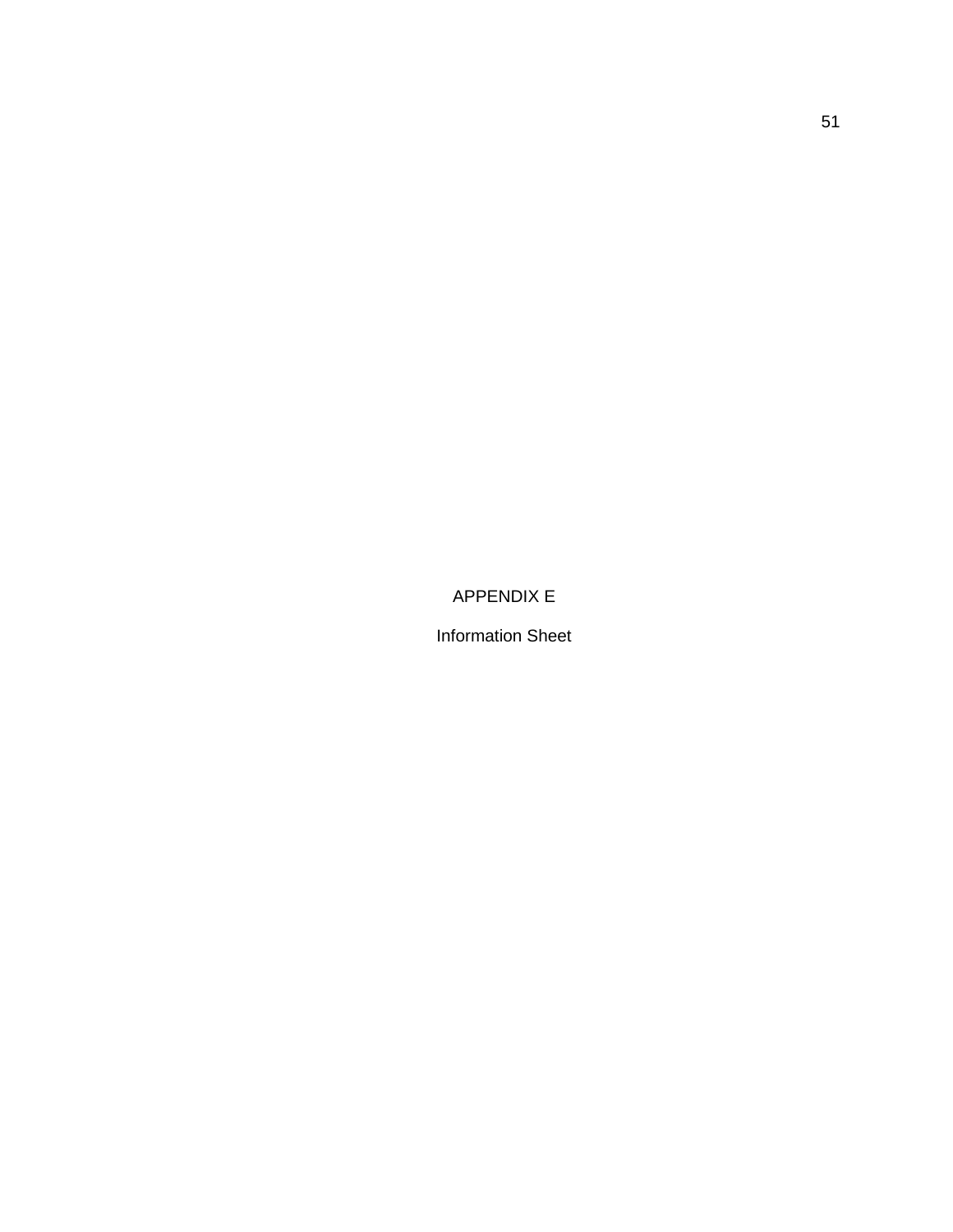## UNIVERSITY OF WISCONSIN OSHKOSH INFORMATION SHEET

#### Project Title: ANALYSIS OF HOW STUDENTS LEARN PATIENT ADVOCACY

#### Explanation of Procedures:

Lori Dehnke RN, graduate student of the University of Wisconsin-Oshkosh College of nursing is conducting a study of the patient advocacy learning process of senior nursing students. I would appreciate your participation in this study as it will increase awareness of the importance of student nurses learning patient advocacy. Also, this knowledge will benefit faculty and employers by defining what students know about patient advocacy and hence is needed to be taught.

As part of this study, I will ask that you complete a questionnaire. Subjective data, such as age, sex, race/ethnicity, and experience in the health care field (i.e., CNA, family or self chronic illness exposure) will be gathered in addition to the questions, and kept strictly confidential throughout the study. A questionnaire will be utilized to gather data regarding the process of learning patient advocacy as a student. Consent for the study is implied upon completion and submission of the questionnaire.

#### Risk and Benefit:

I do not anticipate that the study will present any medical or social risk to you other than the inconvenience of time required for the interview. Participation in the study may not directly benefit you, however, will benefit the nursing profession overall as described above.

#### Safeguards:

The information gathered through questionnaire and possible brief interview, will be recorded in anonymous form. I will not release information about participants in any identifying manner. Data, when not being used will be locked in a file cabinet.

#### Offer to answer inquiries:

Once the study is completed, results will be available. In the meantime, if you have any questions, please ask or contact:

 Lori Dehnke College of Nursing UW Oshkosh Oshkosh, WI 54901 920-424-1051

Third party referral: If you have any complaints about your treatment as a participant in this study, please call or write:

 Chair, Institutional Review Board For Protection of Human Participants C/o Grants Office UW Oshkosh Oshkosh, WI, 54301 920-424-1415

Although the chairperson may ask your name, all complaints are kept in confidence.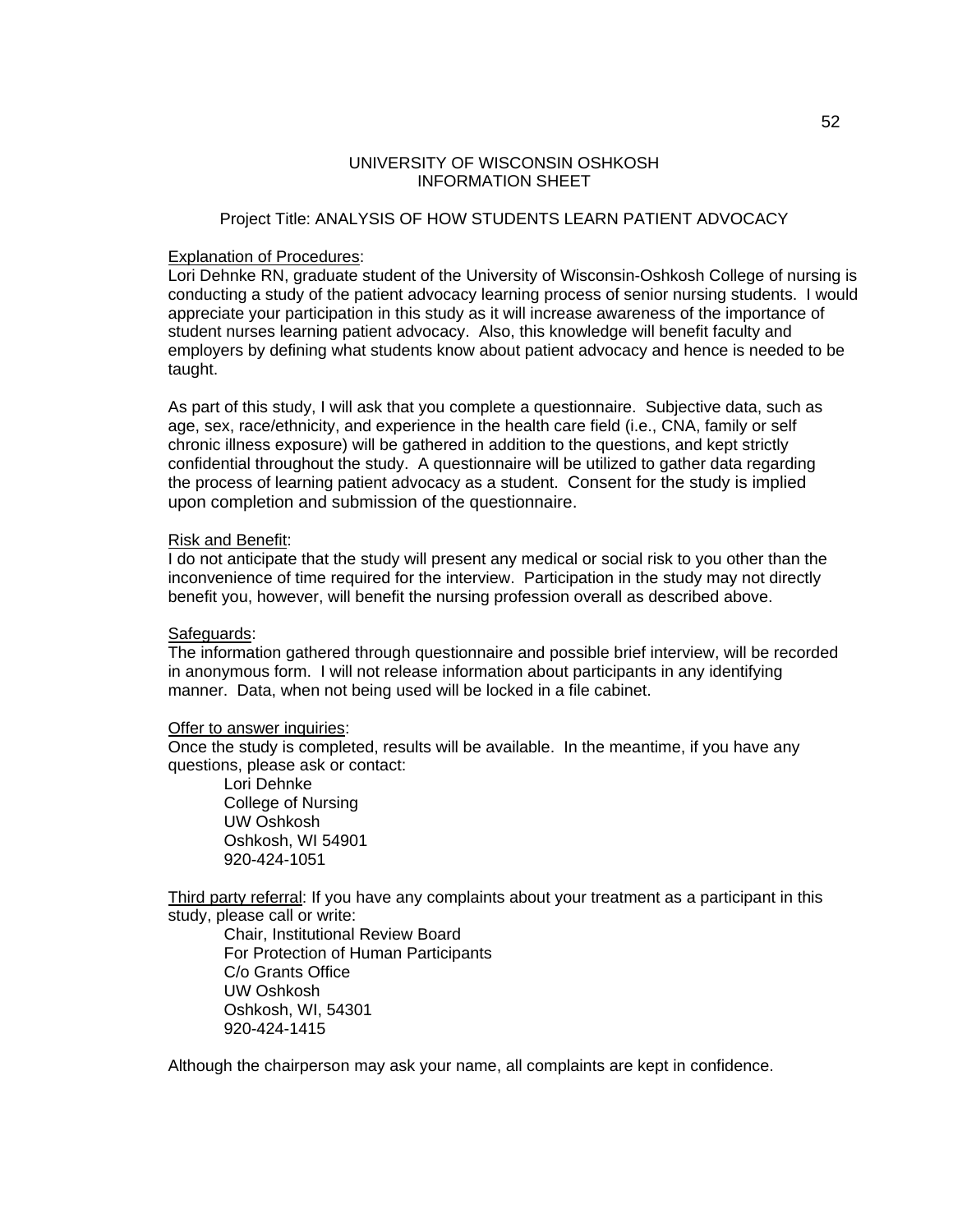### REFERENCES

- Altun, I., & Ersoy, N. (2003). Undertaking the role of patient advocate: A longitudinal study of nursing students. *Nursing Ethics, 10*(5), 462-470.
- American Hospital Association (1973). *A Patients Bill of Rights.* Retrieved July 8, 2008, from www.patienttalk.info/AHA-Patient\_Bill\_of\_Rights.html.
- American Nurses Association (1976 and 2005). *The Code of Ethics for Nurses with Interpretive Statements.* Retrieved October 26, 2007, from http://nursingworld.org/ethics/code/protected\_nwcoe81.htm.
- Becker, P. H. (1986). Advocacy in nursing: perils and possibilities. *Holistic Nursing Practice, 1*(1), 54-63.
- Beckett, A., Gilbertson, S., & Greenwood, S. (2007). Doing the right thing: Nursing students, relational practice, and moral agency. *Journal of Nursing Education, 46*(1), 28-32.
- Billings, D. M., & Halstead, J. A. (2005). *Teaching in nursing: A guide for faculty* (2nd ed.). St. Louis, Missouri: Elsevier Saunders.
- Boyle, D. K., Miller, P. A., & Forbes-Thompson, S. A. (2005). Communication and endof-life care in the intensive care unit. *Critical Care Nursing Quarterly, 28*(4), 302- 316.
- Brink, P. J., & Wood, M. J. (1983). *Basic steps in planning nursing research, from question to proposal* (2nd ed.). Belmont, CA: Wadsworth,
- Bu*,* X., & Jezewski, M. (2006). Developing a mid-range theory of patient advocacy through concept analysis. *Journal of Advanced Nursing.* 57(1), 101-110.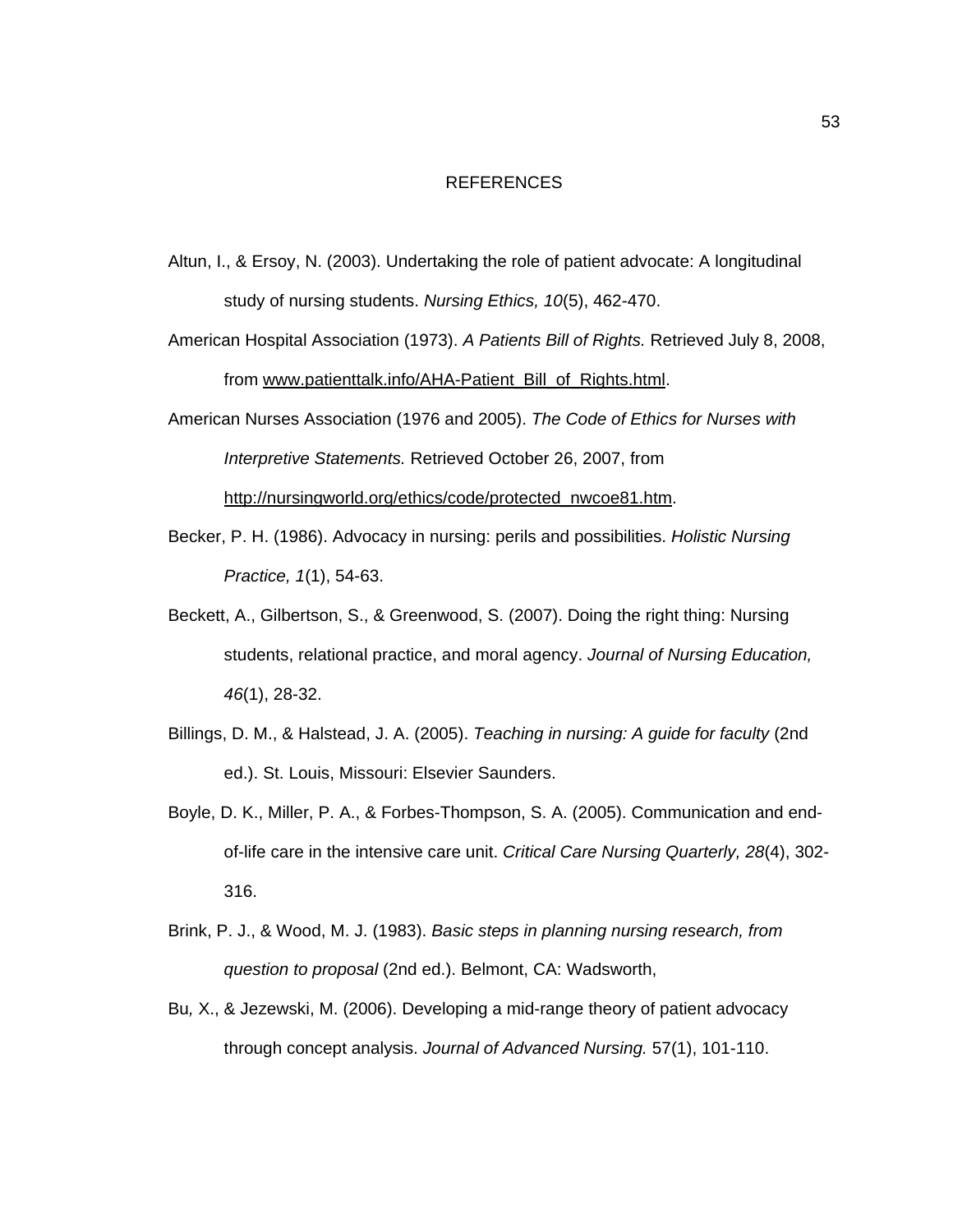- Curtin, L. L. (1979). The nurse as advocate: a philosophical foundation for nursing. *ANS/Ethics and Values, 1*(3), 1-10.
- Foley, B. J., Minick, M. P., & Kee, C. C. (2002). How nurses learn advocacy. *Journal of Nursing Scholarship, 34*(2), 181-186.
- Foley, B., Minick, P., & Kee, C. (2000). Nursing advocacy during a military operation. *Western Journal of Nursing Research, 22*(4), 492-507.
- Fowler, M. D. M. (1989). Social advocacy. *Heart and Lung, 18*(1), 97-99.
- Gadow, S. (1983). Basis for nursing ethics: Paternalism, consumerism or advocacy? *Hospital Progress, 10,* 62-78.
- Gadow, S. (1989). Clinical Subjectivity: Advocacy with silent patients. *Nursing Clinics of North America, 24*(2), 535-541.
- Gaylord, N., & Grace, P. (1995). Nursing Advocacy: An ethic of practice. *Nursing Ethics, 2*(1), 10-18.
- Hanks, R. C. (2005). Sphere of nursing advocacy model. *Nursing Forum, 40*(3), 75-78.
- Hewitt, J. (2002). A critical review of the arguments debating the role of the nurse advocate. *Journal of Advanced Nursing, 37*(5), 439-445.
- Jones, E. W. (1982, January). Advocacy—A tool for radical nursing curriculum planners. *Journal of Nursing Education, 21*(1), 40-45.
- Kohnke, M. F. (1982). Advocacy: What is it? *Nursing and Health Care, 3*(6), 314-318.
- Lynn, J. (2005). Living long in fragile health: The new demographics shape end of life care. *Hasting Center Report,* S14-S18.
- Mallik, M. (1997). Advocacy in nursing: A review of the literature. *Journal of Advanced Nursing, 25,* 130-138.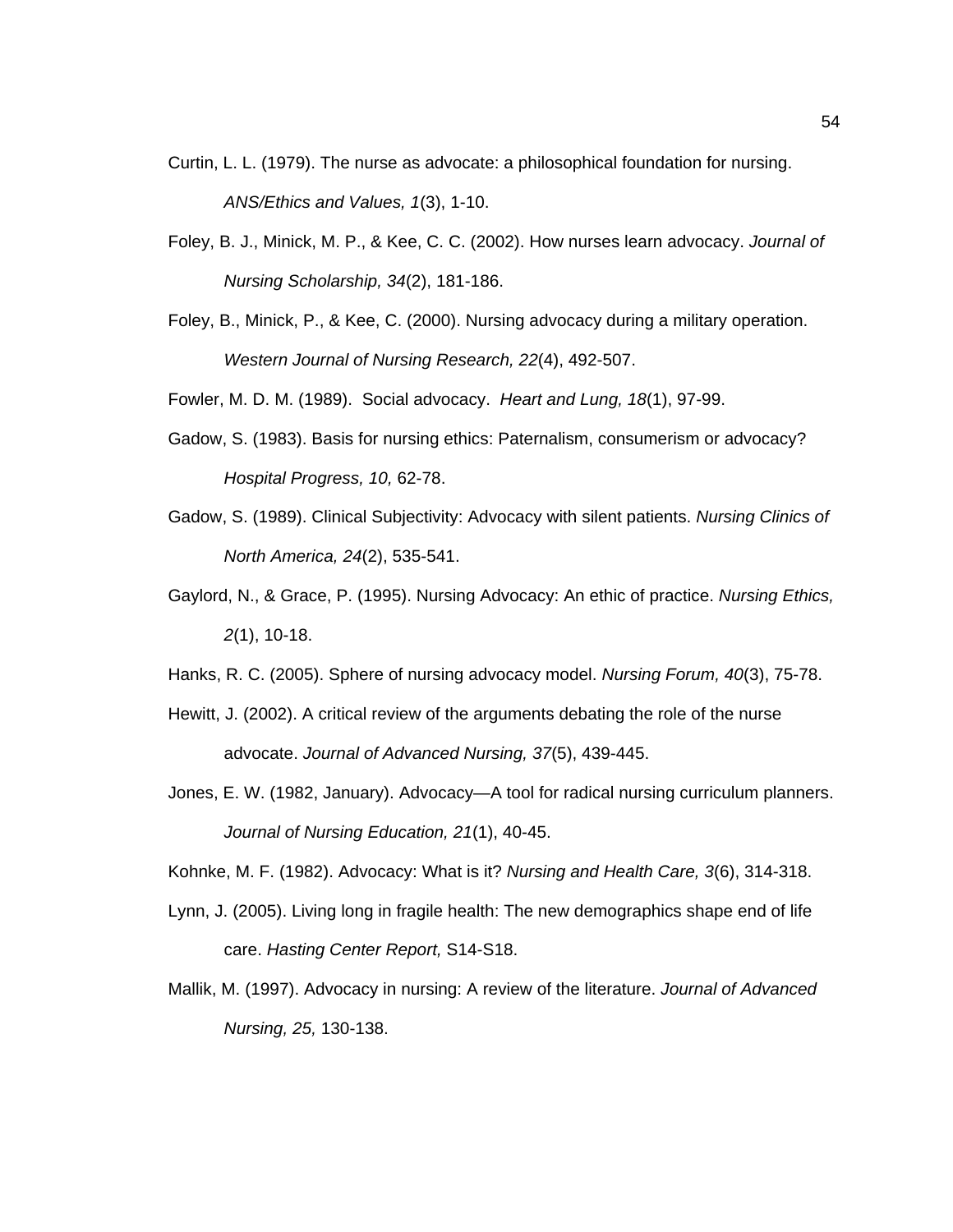- Mallik, M. (1998). Advocacy in nursing: perceptions and attitudes of the nursing elite in the United Kingdom. *Journal of Advanced Nursing, 28*(5), 1001-1011.
- Mitchell, G. J., & Bournes, D. A. (2000, July). Nurse as patient advocate? In search of straight thinking. *Nursing Science Quarterly, 13*(3), 204-209.
- Moran, D., & Pouya, P. (2004). Caring for the frail elderly: Ethical considerations. *Topics in Emergency Medicine, 26*(1), 14-18.
- Mueller, P. S., Hook, C., & Fleming, K. C. (2004). Ethical Issues in geriatrics: A Guide for clinicians. *Mayo Foundation for Medial Education and Research, 79, 554-562.*
- Nightingale, F. (2007). *Notes on Nursing*. New York: Cosimo Classics. (Original work published in 1860).
- O'Conner, T., & Kelly, B. (2005). Bridging the gap: A study of general nurses' perceptions of patient advocacy in Ireland. *Nursing Ethics, 12*(5), 453-467.
- Priest, C., Carter-Kooken, W., Ealey, K. L., Holmes, S. R., & Hufeld, P. (2007). Improving baccalaureate nursing students' understanding of fundamental legal issues through interdisciplinary collaboration. *Journal of Nursing Law, 11*(1), 35- 41.
- Rady, M. Y., & Johnson, D. J. (2004). Admission to intensive care unit at the end-of-life: is it an informed decision?. *Palliative Medicine, 18,* 705-711.
- Snowball, J. (1996). Asking nurses about advocating for patients: "Reactive" and "proactive" accounts. *Journal of Advanced Nursing, 24,* pp. 67-75.

Sundin-Huard, D., & Fahy, K. (1999). Moral distress, advocacy and burnout: Theorizing the relationship. *International Journal of Nursing Practice, 5,* 8-13.

Sutor, J. (0993). Can nurses be effective advocates? *Nursing Standard, 7*(22), 30-32.